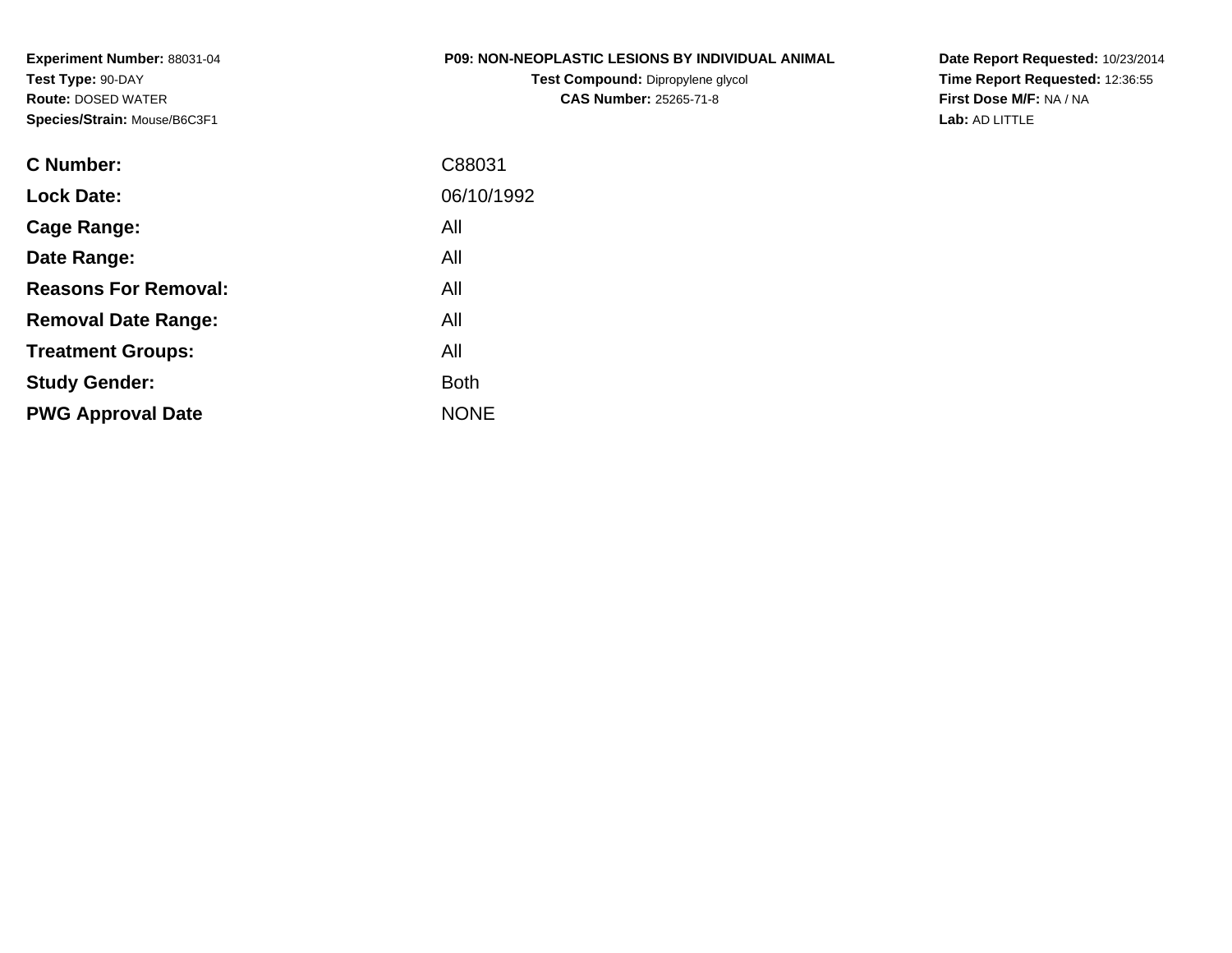**Test Compound:** Dipropylene glycol

**CAS Number:** 25265-71-8

**Date Report Requested:** 10/23/2014**Time Report Requested:** 12:36:55**First Dose M/F:** NA / NA**Lab:** AD LITTLE

\* ..Total animals with tissue examined microscopically; Total animals with lesion and mean severity grade

+ ..Tissue examined microscopically examined microscopically examined as:  $M$  ..Missing tissue 1-4 ..Lesion qualified as:

|                              | DAY ON TEST      | 0<br>0                          | 0<br>$\boldsymbol{\theta}$     | 0<br>$\boldsymbol{\theta}$ | 0<br>$\boldsymbol{\theta}$           | 0<br>0                     | 0<br>0                     | 0<br>0                     | 0<br>0                   | 0<br>0                               | 0<br>0                  |                       |                |     |
|------------------------------|------------------|---------------------------------|--------------------------------|----------------------------|--------------------------------------|----------------------------|----------------------------|----------------------------|--------------------------|--------------------------------------|-------------------------|-----------------------|----------------|-----|
| <b>B6C3F1 Mouse Male</b>     |                  | 9                               | 9                              | 9                          | 9                                    | 9                          | 9                          | 9                          | 9                        | 9                                    | 9                       |                       |                |     |
| <b>VEHICLE CONTROL</b>       |                  | $\boldsymbol{l}$                | $\boldsymbol{l}$               | 1                          | $\boldsymbol{l}$                     | 1                          | $\boldsymbol{l}$           | $\boldsymbol{l}$           | $\boldsymbol{l}$         | $\boldsymbol{l}$                     | $\boldsymbol{l}$        |                       |                |     |
|                              | <b>ANIMAL ID</b> | $\pmb{0}$<br>$\Omega$<br>0<br>0 | $\Omega$<br>$\Omega$<br>0<br>0 | $\mathbf 0$<br>0<br>0<br>0 | $\mathbf 0$<br>0<br>$\mathbf 0$<br>0 | $\mathbf 0$<br>0<br>0<br>0 | $\mathbf 0$<br>0<br>0<br>0 | $\mathbf 0$<br>0<br>0<br>0 | $\pmb{0}$<br>0<br>0<br>0 | $\mathbf 0$<br>$\mathbf 0$<br>0<br>0 | $\Omega$<br>0<br>0<br>1 |                       |                |     |
|                              |                  | 1                               | $\overline{c}$                 | 3                          | 4                                    | 5                          | 6                          | 7                          | 8                        | 9                                    | 0                       | <i><b>*TOTALS</b></i> |                |     |
| <b>Alimentary System</b>     |                  |                                 |                                |                            |                                      |                            |                            |                            |                          |                                      |                         |                       |                |     |
| Esophagus                    |                  | +                               | +                              |                            |                                      |                            | +                          | +                          | +                        | +                                    | +                       | 10                    |                |     |
| Gallbladder                  |                  | +                               | $\ddot{}$                      | $\ddot{}$                  | $\ddot{}$                            | $\ddot{}$                  | $\ddot{}$                  | $\ddot{}$                  | +                        | $\ddot{}$                            | +                       | 10                    |                |     |
| Intestine Large, Cecum       |                  | $\ddot{}$                       | $\pm$                          | $+$                        | $\ddot{}$                            | $\ddot{}$                  | $\ddot{}$                  | $\ddot{}$                  | $\ddot{}$                | $\ddot{}$                            | $\ddot{}$               | 10                    |                |     |
| Intestine Large, Colon       |                  | $\ddot{}$                       | $\ddot{}$                      | $\ddot{}$                  | $\ddot{}$                            | $\ddot{}$                  | $\ddot{}$                  | $\ddot{}$                  | $\ddot{}$                | $\pm$                                | $\ddot{}$               | 10                    |                |     |
| Intestine Large, Rectum      |                  | $\pm$                           | $\ddot{}$                      | $\ddot{}$                  | $\ddot{}$                            | +                          | $\ddot{}$                  | $\ddot{}$                  | $\ddot{}$                | +                                    | +                       | 10                    |                |     |
| Intestine Small, Duodenum    |                  | $\pm$                           | $\ddot{}$                      | $\ddot{}$                  | $\ddot{}$                            | $\pm$                      | +                          | $\ddot{}$                  | $\ddot{}$                | $\pm$                                | $\ddot{}$               | 10                    |                |     |
| Intestine Small, Ileum       |                  | +                               | +                              | $\ddot{}$                  | $\ddot{}$                            | +                          | $\ddot{}$                  | $\ddot{}$                  | +                        | +                                    | $\ddot{}$               | 10                    |                |     |
| Intestine Small, Jejunum     |                  | $\ddot{}$                       | $\ddot{}$                      | +                          | $\ddot{}$                            | $\ddot{}$                  | $\ddot{}$                  | $\ddot{}$                  | $\ddot{}$                | $\ddot{}$                            | $\ddot{}$               | 10                    |                |     |
| Liver                        |                  | $\ddot{}$                       | $\ddot{}$                      | $\ddot{}$                  | ÷                                    | $\ddot{}$                  | $\ddot{}$                  | $\ddot{}$                  | $\ddot{}$                | $\ddot{}$                            | $\ddot{}$               | 10                    |                |     |
| Inflammation, Chronic Active |                  |                                 |                                | 1                          |                                      |                            |                            |                            |                          | 1                                    |                         |                       | $\overline{2}$ | 1.0 |
| Pancreas                     |                  | +                               | +                              |                            |                                      | +                          | +                          | +                          | $\ddot{}$                | $\ddot{}$                            | $\ddot{}$               | 10                    |                |     |
| <b>Necrosis</b>              |                  | $\overline{c}$                  |                                |                            |                                      |                            |                            |                            |                          |                                      |                         |                       | 1              | 2.0 |
| <b>Salivary Glands</b>       |                  | $\ddot{}$                       | ÷                              | ÷                          | ٠                                    | ٠                          | +                          | +                          | +                        | ٠                                    | ٠                       | 10                    |                |     |
| Stomach, Forestomach         |                  | $\ddot{}$                       | $\ddot{}$                      | $\ddot{}$                  | $\ddot{}$                            | $\ddot{}$                  | $\ddot{}$                  | $\ddot{}$                  | $\ddot{}$                | $\ddot{}$                            | +                       | 10                    |                |     |
| Stomach, Glandular           |                  | $+$                             | $\ddot{}$                      | $\ddot{}$                  | $\ddot{}$                            | $\ddot{}$                  | $\ddot{}$                  | $\ddot{}$                  | $\ddot{}$                | $\ddot{}$                            | $\ddot{}$               | 10                    |                |     |
| Inflammation, Chronic Active |                  |                                 |                                |                            | 1                                    |                            |                            |                            |                          |                                      |                         |                       | 1              | 1.0 |
| <b>Cardiovascular System</b> |                  |                                 |                                |                            |                                      |                            |                            |                            |                          |                                      |                         |                       |                |     |
| <b>Blood Vessel</b>          |                  | +                               |                                |                            |                                      |                            | +                          |                            |                          |                                      | +                       | 10                    |                |     |
| Heart                        |                  |                                 |                                |                            |                                      | +                          | +                          | +                          | +                        | +                                    | +                       | 10                    |                |     |
| <b>Endocrine System</b>      |                  |                                 |                                |                            |                                      |                            |                            |                            |                          |                                      |                         |                       |                |     |

**Experiment Number:** 88031-04**Test Type:** 90-DAY

**Route:** DOSED WATER

**Species/Strain:** Mouse/B6C3F1

X..Lesion present **A ..Autolysis precludes evaluation** A ..Autolysis precludes evaluation 1) Minimal 3) Moderate I ..Insufficient tissue BLANK ..Not examined microscopically 2) Mild 4) Marked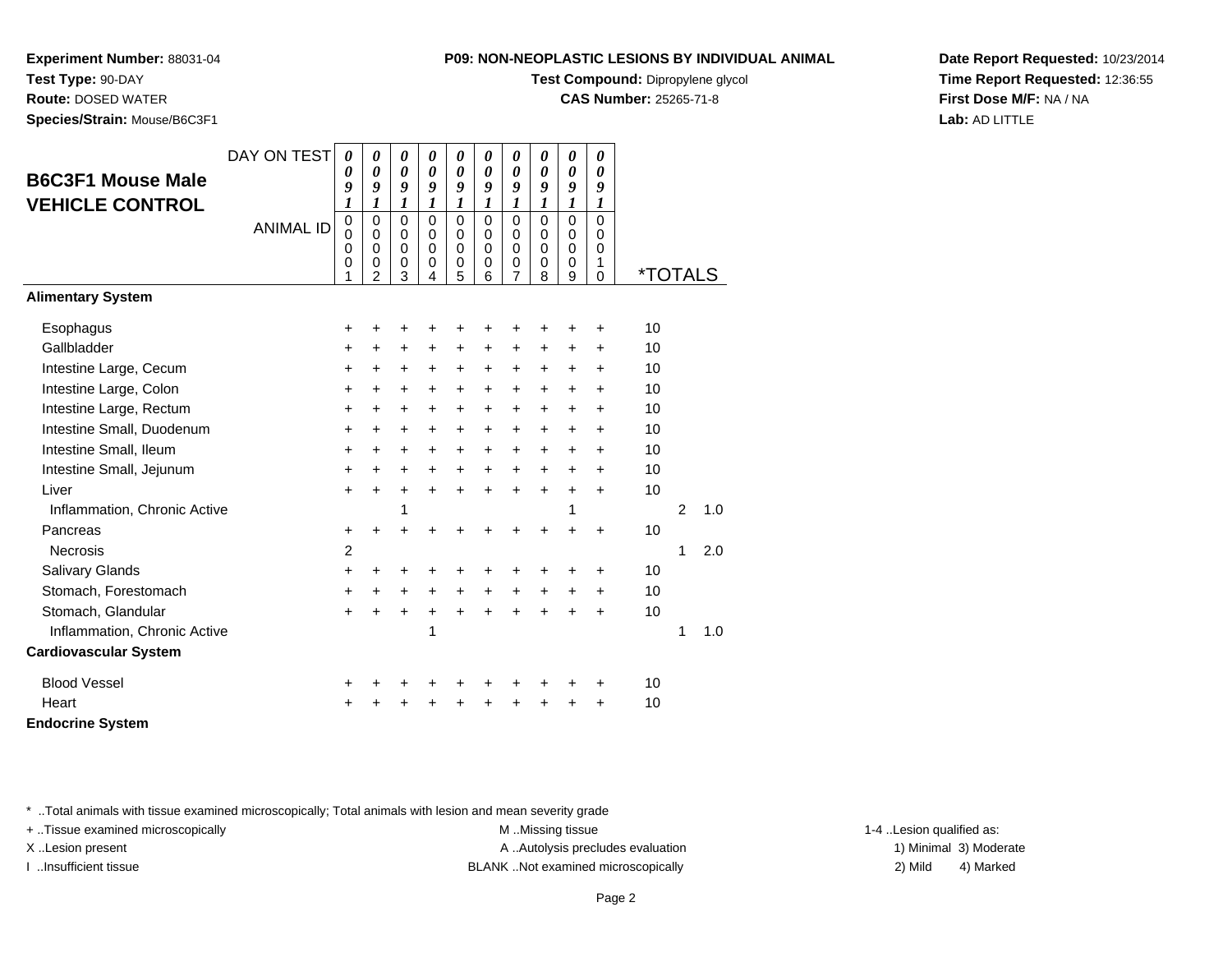**Test Compound:** Dipropylene glycol

**CAS Number:** 25265-71-8

**Date Report Requested:** 10/23/2014**Time Report Requested:** 12:36:55**First Dose M/F:** NA / NA**Lab:** AD LITTLE

| <b>B6C3F1 Mouse Male</b><br><b>VEHICLE CONTROL</b> | DAY ON TEST<br><b>ANIMAL ID</b> | 0<br>0<br>9<br>$\boldsymbol{l}$<br>$\mathbf 0$<br>$\mathbf 0$<br>0<br>0<br>1 | 0<br>0<br>9<br>1<br>$\mathbf 0$<br>0<br>0<br>$\mathbf 0$<br>$\boldsymbol{2}$ | 0<br>0<br>9<br>1<br>$\mathbf 0$<br>0<br>0<br>$\mathbf 0$<br>3 | 0<br>0<br>9<br>1<br>$\mathbf 0$<br>0<br>0<br>0<br>4 | 0<br>0<br>9<br>1<br>$\mathbf 0$<br>0<br>0<br>$\mathbf 0$<br>5 | 0<br>0<br>9<br>1<br>$\Omega$<br>0<br>0<br>0<br>6 | 0<br>0<br>9<br>1<br>$\mathbf 0$<br>0<br>0<br>0<br>$\overline{7}$ | 0<br>0<br>9<br>1<br>$\Omega$<br>0<br>0<br>0<br>8 | 0<br>0<br>9<br>$\boldsymbol{l}$<br>$\mathbf 0$<br>0<br>0<br>0<br>$\boldsymbol{9}$ | 0<br>0<br>9<br>1<br>$\Omega$<br>0<br>0<br>1<br>$\mathbf 0$ | <i><b>*TOTALS</b></i> |   |     |
|----------------------------------------------------|---------------------------------|------------------------------------------------------------------------------|------------------------------------------------------------------------------|---------------------------------------------------------------|-----------------------------------------------------|---------------------------------------------------------------|--------------------------------------------------|------------------------------------------------------------------|--------------------------------------------------|-----------------------------------------------------------------------------------|------------------------------------------------------------|-----------------------|---|-----|
| <b>Adrenal Cortex</b>                              |                                 | $\ddot{}$                                                                    | $\ddot{}$                                                                    | $\ddot{}$                                                     | $\ddot{}$                                           | $\ddot{}$                                                     | $\ddot{}$                                        | $\ddot{}$                                                        | $\ddot{}$                                        | $\ddot{}$                                                                         | $\ddot{}$                                                  | 10                    |   |     |
| Subcapsular, Hyperplasia                           |                                 | 1                                                                            |                                                                              |                                                               |                                                     |                                                               |                                                  |                                                                  |                                                  |                                                                                   |                                                            |                       | 1 | 1.0 |
| Adrenal Medulla                                    |                                 | +                                                                            | +                                                                            | +                                                             | +                                                   | +                                                             | +                                                | +                                                                | +                                                | +                                                                                 | +                                                          | 10                    |   |     |
| Islets, Pancreatic                                 |                                 | $\ddot{}$                                                                    | +                                                                            | +                                                             | +                                                   | +                                                             | +                                                | +                                                                | +                                                | +                                                                                 | +                                                          | 10                    |   |     |
| Parathyroid Gland                                  |                                 | $\ddot{}$                                                                    | $\ddot{}$                                                                    | +                                                             | М                                                   | +                                                             | $\ddot{}$                                        | $\ddot{}$                                                        | $\ddot{}$                                        | +                                                                                 | $\ddot{}$                                                  | 9                     |   |     |
| <b>Pituitary Gland</b>                             |                                 | $\ddot{}$                                                                    | $\ddot{}$                                                                    | $\ddot{}$                                                     | $\ddot{}$                                           | $+$                                                           | $\ddot{}$                                        | $\ddot{}$                                                        | $\ddot{}$                                        | $\ddot{}$                                                                         | $\ddot{}$                                                  | 10                    |   |     |
| <b>Thyroid Gland</b>                               |                                 | $\ddot{}$                                                                    | $\ddot{}$                                                                    | $\ddot{}$                                                     | $\ddot{}$                                           | $\ddot{}$                                                     | +                                                | $\ddot{}$                                                        | $\ddot{}$                                        | $\ddot{}$                                                                         | $\ddot{}$                                                  | 10                    |   |     |
| Cyst                                               |                                 |                                                                              |                                                                              |                                                               |                                                     |                                                               | X                                                |                                                                  |                                                  |                                                                                   |                                                            |                       | 1 |     |
| General Body System                                |                                 |                                                                              |                                                                              |                                                               |                                                     |                                                               |                                                  |                                                                  |                                                  |                                                                                   |                                                            |                       |   |     |
| <b>NONE</b>                                        |                                 |                                                                              |                                                                              |                                                               |                                                     |                                                               |                                                  |                                                                  |                                                  |                                                                                   |                                                            |                       |   |     |
| <b>Genital System</b>                              |                                 |                                                                              |                                                                              |                                                               |                                                     |                                                               |                                                  |                                                                  |                                                  |                                                                                   |                                                            |                       |   |     |
| Epididymis                                         |                                 | +                                                                            | +                                                                            | +                                                             | +                                                   | +                                                             | +                                                | +                                                                | +                                                | +                                                                                 | +                                                          | 10                    |   |     |
| <b>Preputial Gland</b>                             |                                 | +                                                                            | +                                                                            | +                                                             | +                                                   | +                                                             | +                                                | +                                                                | +                                                | +                                                                                 | +                                                          | 10                    |   |     |
| Dilatation                                         |                                 | $\overline{2}$                                                               | $\overline{2}$                                                               | $\mathbf{1}$                                                  | 3                                                   | $\mathbf{1}$                                                  | $\overline{2}$                                   | 1                                                                |                                                  | $\overline{2}$                                                                    | $\overline{2}$                                             |                       | 9 | 1.8 |
| Prostate                                           |                                 | $\ddot{}$                                                                    | $\ddot{}$                                                                    | $\ddot{}$                                                     | $\ddot{}$                                           | $\ddot{}$                                                     | +                                                | $\ddot{}$                                                        | +                                                | $\ddot{}$                                                                         | $\ddot{}$                                                  | 10                    |   |     |
| <b>Seminal Vesicle</b>                             |                                 | +                                                                            | +                                                                            | +                                                             | $\ddot{}$                                           | +                                                             | $\ddot{}$                                        | $\ddot{}$                                                        | $\ddot{}$                                        | +                                                                                 | +                                                          | 10                    |   |     |
| <b>Testes</b>                                      |                                 | $\ddot{}$                                                                    |                                                                              | $\ddot{}$                                                     | $\ddot{}$                                           | $\ddot{}$                                                     | $\ddot{}$                                        | $\ddot{}$                                                        | $\ddot{}$                                        | $\ddot{}$                                                                         | $\ddot{}$                                                  | 10                    |   |     |
| <b>Hematopoietic System</b>                        |                                 |                                                                              |                                                                              |                                                               |                                                     |                                                               |                                                  |                                                                  |                                                  |                                                                                   |                                                            |                       |   |     |
| <b>Bone Marrow</b>                                 |                                 | +                                                                            | +                                                                            | +                                                             | +                                                   | +                                                             | +                                                | +                                                                | +                                                | +                                                                                 | +                                                          | 10                    |   |     |
| Lymph Node, Mandibular                             |                                 | +                                                                            | +                                                                            | +                                                             | $\ddot{}$                                           | +                                                             | $\ddot{}$                                        | +                                                                | $\ddot{}$                                        | +                                                                                 | +                                                          | 10                    |   |     |
| Lymph Node, Mesenteric                             |                                 | +                                                                            | +                                                                            | +                                                             | +                                                   | +                                                             | +                                                | +                                                                | +                                                | +                                                                                 | +                                                          | 10                    |   |     |
|                                                    |                                 |                                                                              |                                                                              |                                                               |                                                     |                                                               |                                                  |                                                                  |                                                  |                                                                                   |                                                            |                       |   |     |

\* ..Total animals with tissue examined microscopically; Total animals with lesion and mean severity grade

**Experiment Number:** 88031-04

**Species/Strain:** Mouse/B6C3F1

**Test Type:** 90-DAY**Route:** DOSED WATER

+ ..Tissue examined microscopically examined microscopically examined as:  $M$  ..Missing tissue 1-4 ..Lesion qualified as: X..Lesion present **A ..Autolysis precludes evaluation** A ..Autolysis precludes evaluation 1) Minimal 3) Moderate I ..Insufficient tissue 2) Mild and the SLANK ..Not examined microscopically and the SLANK ... Insufficient tissue

4) Marked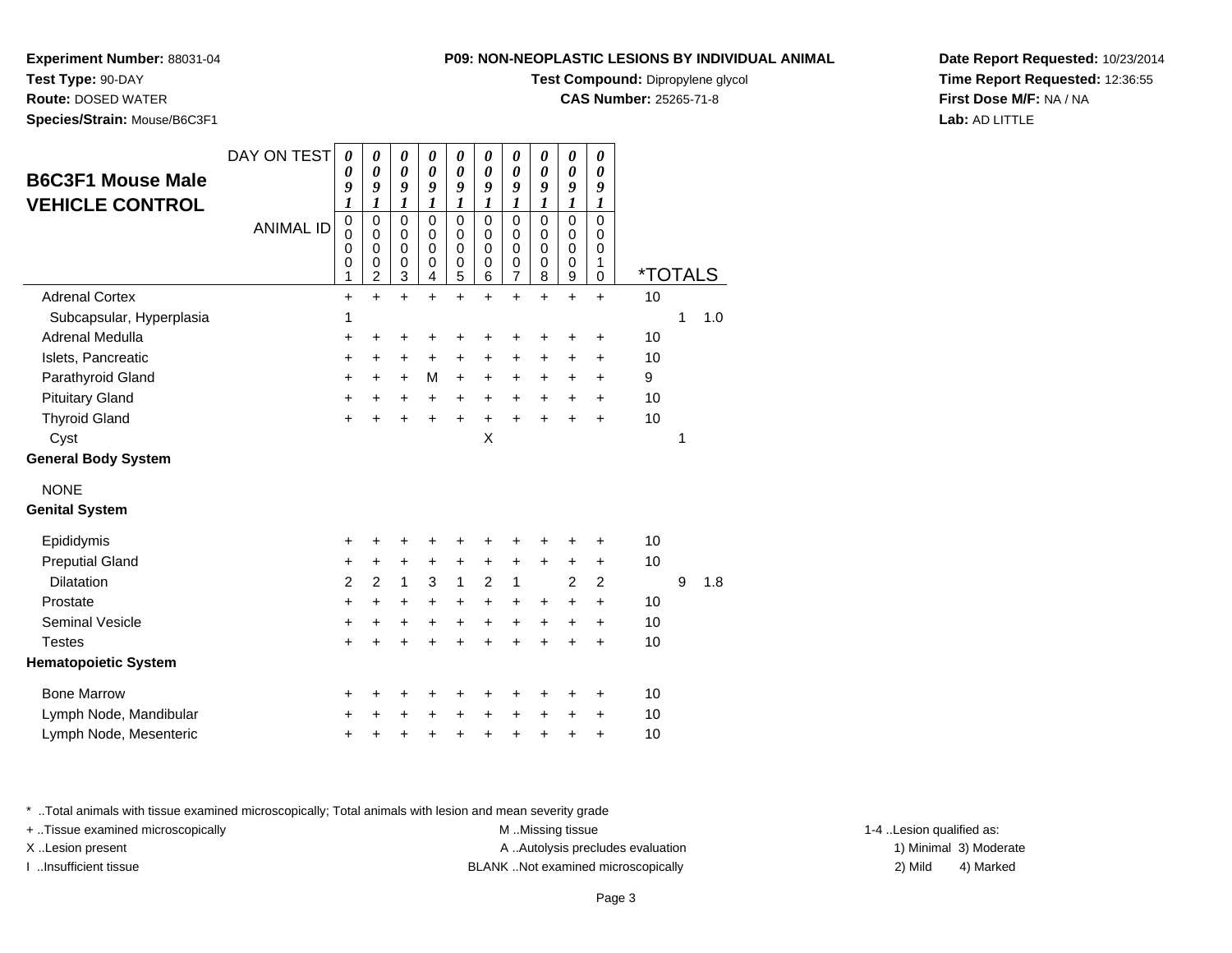**Test Compound:** Dipropylene glycol

**CAS Number:** 25265-71-8

**Date Report Requested:** 10/23/2014**Time Report Requested:** 12:36:55**First Dose M/F:** NA / NA**Lab:** AD LITTLE

4) Marked

\* ..Total animals with tissue examined microscopically; Total animals with lesion and mean severity grade

+ ..Tissue examined microscopically examined microscopically examined as:  $M$  ..Missing tissue 1-4 ..Lesion qualified as: X..Lesion present **A ..Autolysis precludes evaluation** A ..Autolysis precludes evaluation 1) Minimal 3) Moderate I ..Insufficient tissue 2) Mild and the SLANK ..Not examined microscopically and the SLANK ... Insufficient tissue

| <b>B6C3F1 Mouse Male</b>                  | DAY ON TEST      | 0<br>$\boldsymbol{\theta}$<br>9                               | $\boldsymbol{\theta}$<br>0<br>9                                       | 0<br>$\boldsymbol{\theta}$<br>$\boldsymbol{g}$                             | 0<br>0<br>9                                           | 0<br>$\boldsymbol{\theta}$<br>9             | 0<br>0<br>$\boldsymbol{g}$                               | 0<br>$\boldsymbol{\theta}$<br>$\boldsymbol{g}$                      | 0<br>0<br>$\boldsymbol{g}$                             | 0<br>$\boldsymbol{\theta}$<br>9                                       | 0<br>0<br>9                                                    |                       |              |     |
|-------------------------------------------|------------------|---------------------------------------------------------------|-----------------------------------------------------------------------|----------------------------------------------------------------------------|-------------------------------------------------------|---------------------------------------------|----------------------------------------------------------|---------------------------------------------------------------------|--------------------------------------------------------|-----------------------------------------------------------------------|----------------------------------------------------------------|-----------------------|--------------|-----|
| <b>VEHICLE CONTROL</b>                    | <b>ANIMAL ID</b> | 1<br>$\pmb{0}$<br>$\mathbf 0$<br>$\Omega$<br>$\mathbf 0$<br>1 | 1<br>$\mathbf 0$<br>0<br>$\mathbf 0$<br>$\mathbf 0$<br>$\overline{c}$ | 1<br>$\mathbf 0$<br>$\mathbf 0$<br>$\Omega$<br>$\mathbf 0$<br>$\mathbf{3}$ | 1<br>$\mathbf 0$<br>0<br>$\Omega$<br>$\mathbf 0$<br>4 | 1<br>$\mathbf 0$<br>0<br>$\Omega$<br>0<br>5 | 1<br>$\mathbf 0$<br>0<br>$\mathbf 0$<br>$\mathbf 0$<br>6 | 1<br>$\pmb{0}$<br>0<br>$\mathbf 0$<br>$\mathbf 0$<br>$\overline{7}$ | 1<br>$\mathbf 0$<br>0<br>$\mathbf 0$<br>$\pmb{0}$<br>8 | $\boldsymbol{l}$<br>$\pmb{0}$<br>0<br>$\mathbf 0$<br>$\mathbf 0$<br>9 | 1<br>$\mathbf 0$<br>0<br>$\Omega$<br>$\mathbf{1}$<br>$\pmb{0}$ | <i><b>*TOTALS</b></i> |              |     |
| Spleen                                    |                  | $\ddot{}$                                                     | $\ddot{}$                                                             | $\ddot{}$                                                                  | $\ddot{}$                                             | $\ddot{}$                                   | $\ddot{}$                                                | $\ddot{}$                                                           | $\ddot{}$                                              | $\ddot{}$                                                             | $\ddot{}$                                                      | 10                    |              |     |
| Thymus                                    |                  | $\ddot{}$                                                     | $\ddot{}$                                                             | $\ddot{}$                                                                  | ÷                                                     | $\ddot{}$                                   | $\ddot{}$                                                | $\ddot{}$                                                           | $\ddot{}$                                              | $\ddot{}$                                                             | $\ddot{}$                                                      | 10                    |              |     |
| <b>Integumentary System</b>               |                  |                                                               |                                                                       |                                                                            |                                                       |                                             |                                                          |                                                                     |                                                        |                                                                       |                                                                |                       |              |     |
| Mammary Gland                             |                  | М                                                             | $\ddot{}$                                                             | ٠                                                                          | M                                                     | +                                           | +                                                        | M                                                                   | M                                                      | M                                                                     | M                                                              | 4                     |              |     |
| Skin                                      |                  | +                                                             | +                                                                     |                                                                            | +                                                     | +                                           | +                                                        | $\ddot{}$                                                           | +                                                      | +                                                                     | +                                                              | 10                    |              |     |
| <b>Musculoskeletal System</b>             |                  |                                                               |                                                                       |                                                                            |                                                       |                                             |                                                          |                                                                     |                                                        |                                                                       |                                                                |                       |              |     |
| Bone                                      |                  | ÷                                                             |                                                                       |                                                                            |                                                       |                                             |                                                          | +                                                                   | +                                                      | ٠                                                                     | ÷                                                              | 10                    |              |     |
| <b>Nervous System</b>                     |                  |                                                               |                                                                       |                                                                            |                                                       |                                             |                                                          |                                                                     |                                                        |                                                                       |                                                                |                       |              |     |
| <b>Brain</b>                              |                  | $\ddot{}$                                                     |                                                                       |                                                                            |                                                       |                                             |                                                          | +                                                                   | +                                                      | +                                                                     | $\ddot{}$                                                      | 10                    |              |     |
| <b>Respiratory System</b>                 |                  |                                                               |                                                                       |                                                                            |                                                       |                                             |                                                          |                                                                     |                                                        |                                                                       |                                                                |                       |              |     |
| Lung<br>Infiltration Cellular, Lymphocyte |                  | $\ddot{}$                                                     |                                                                       |                                                                            |                                                       | +                                           | +                                                        | +<br>1                                                              | +                                                      | +                                                                     | $\ddot{}$                                                      | 10                    | $\mathbf{1}$ | 1.0 |
| <b>Nose</b>                               |                  | $\ddot{}$                                                     | ٠                                                                     | +                                                                          | ٠                                                     | +                                           | +                                                        | +                                                                   | +                                                      | +                                                                     | +                                                              | 10                    |              |     |
| Trachea                                   |                  | $\ddot{}$                                                     | $\ddot{}$                                                             | $\ddot{}$                                                                  |                                                       | $\ddot{}$                                   | ÷                                                        | $\ddot{}$                                                           | $\ddot{}$                                              | $\ddot{}$                                                             | $\ddot{}$                                                      | 10                    |              |     |
| <b>Special Senses System</b>              |                  |                                                               |                                                                       |                                                                            |                                                       |                                             |                                                          |                                                                     |                                                        |                                                                       |                                                                |                       |              |     |
| <b>NONE</b><br><b>Urinary System</b>      |                  |                                                               |                                                                       |                                                                            |                                                       |                                             |                                                          |                                                                     |                                                        |                                                                       |                                                                |                       |              |     |
| Kidney                                    |                  |                                                               |                                                                       |                                                                            |                                                       |                                             |                                                          |                                                                     | ٠                                                      | ٠                                                                     | +                                                              | 10                    |              |     |
| <b>Urinary Bladder</b>                    |                  | +                                                             | +                                                                     |                                                                            | +                                                     | +                                           | +                                                        | +                                                                   | +                                                      | +                                                                     | $\ddot{}$                                                      | 10                    |              |     |

## **Experiment Number:** 88031-04

**Test Type:** 90-DAY**Route:** DOSED WATER

**Species/Strain:** Mouse/B6C3F1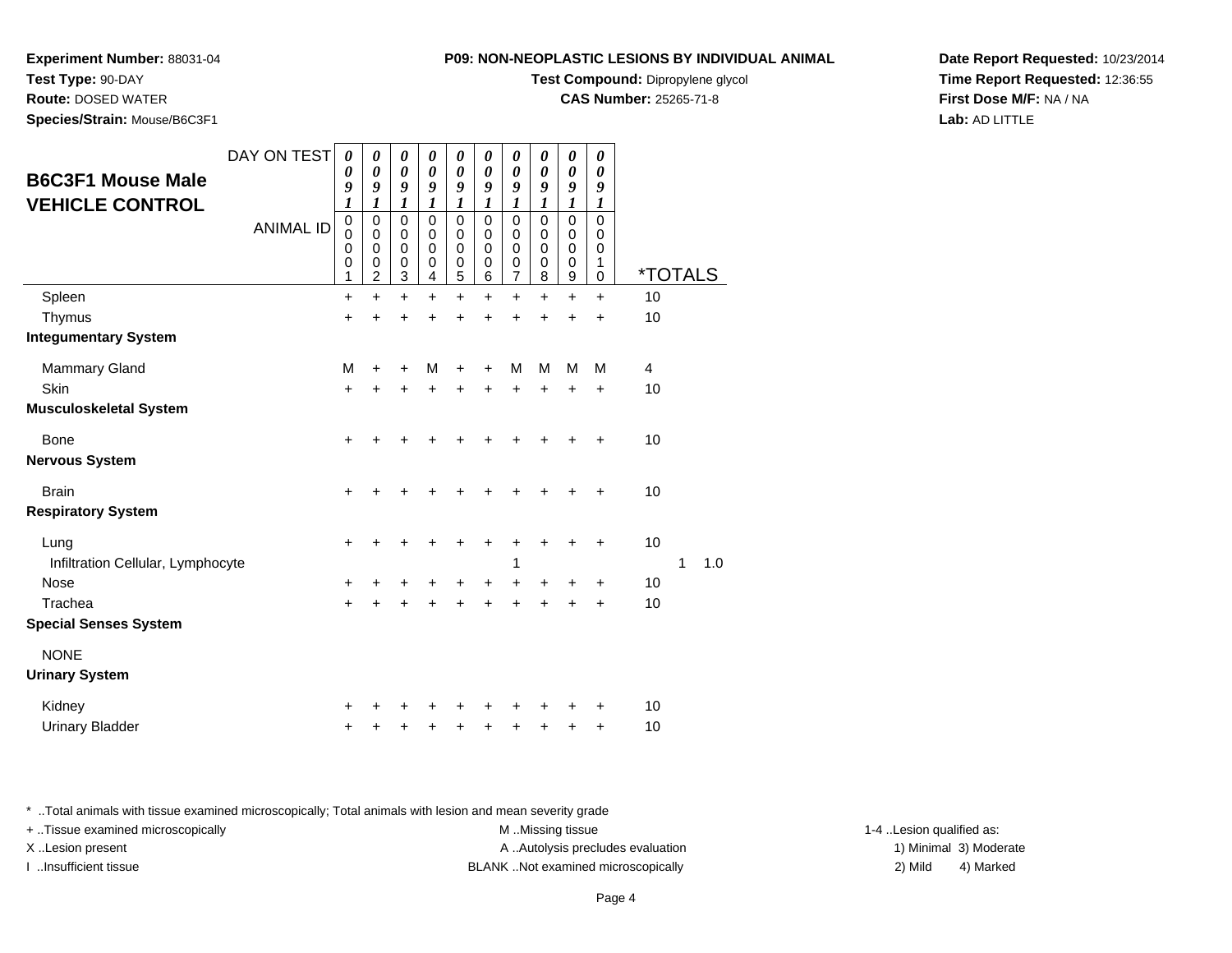| Experiment Number: 88031-04                        | P09: NON-NEOPLASTIC LESIONS BY INDIVIDUAL ANIMAL                                                        | Date Report Requested: 10/23/2014                          |
|----------------------------------------------------|---------------------------------------------------------------------------------------------------------|------------------------------------------------------------|
| Test Type: 90-DAY                                  | Test Compound: Dipropylene glycol<br><b>CAS Number: 25265-71-8</b>                                      | Time Report Requested: 12:36:55<br>First Dose M/F: NA / NA |
| Route: DOSED WATER<br>Species/Strain: Mouse/B6C3F1 |                                                                                                         | Lab: AD LITTLE                                             |
|                                                    |                                                                                                         |                                                            |
| DAY ON TEST                                        |                                                                                                         |                                                            |
| <b>B6C3F1 Mouse Male</b>                           |                                                                                                         |                                                            |
| 0.5%                                               |                                                                                                         |                                                            |
| <b>ANIMAL ID</b>                                   |                                                                                                         |                                                            |
|                                                    | <i><b>*TOTALS</b></i>                                                                                   |                                                            |
| <b>Alimentary System</b>                           |                                                                                                         |                                                            |
| <b>NONE</b>                                        |                                                                                                         |                                                            |
| <b>Cardiovascular System</b>                       |                                                                                                         |                                                            |
| <b>NONE</b>                                        |                                                                                                         |                                                            |
| <b>Endocrine System</b>                            |                                                                                                         |                                                            |
| <b>NONE</b>                                        |                                                                                                         |                                                            |
| <b>General Body System</b>                         |                                                                                                         |                                                            |
| <b>NONE</b>                                        |                                                                                                         |                                                            |
| <b>Genital System</b>                              |                                                                                                         |                                                            |
| <b>NONE</b>                                        |                                                                                                         |                                                            |
| <b>Hematopoietic System</b>                        |                                                                                                         |                                                            |
|                                                    |                                                                                                         |                                                            |
| <b>NONE</b><br><b>Integumentary System</b>         |                                                                                                         |                                                            |
|                                                    |                                                                                                         |                                                            |
| <b>NONE</b>                                        |                                                                                                         |                                                            |
| <b>Musculoskeletal System</b>                      |                                                                                                         |                                                            |
| <b>NONE</b>                                        |                                                                                                         |                                                            |
| <b>Nervous System</b>                              |                                                                                                         |                                                            |
| <b>NONE</b>                                        |                                                                                                         |                                                            |
|                                                    |                                                                                                         |                                                            |
|                                                    |                                                                                                         |                                                            |
|                                                    |                                                                                                         |                                                            |
|                                                    | * Total animals with tissue examined microscopically; Total animals with lesion and mean severity grade |                                                            |

+ ..Tissue examined microscopically **M** ..Missing tissue

X..Lesion present **A ..Autolysis precludes evaluation** A ..Autolysis precludes evaluation 1) Minimal 3) Moderate I ..Insufficient tissue BLANK ..Not examined microscopically 2) Mild 4) Marked

1-4 ..Lesion qualified as: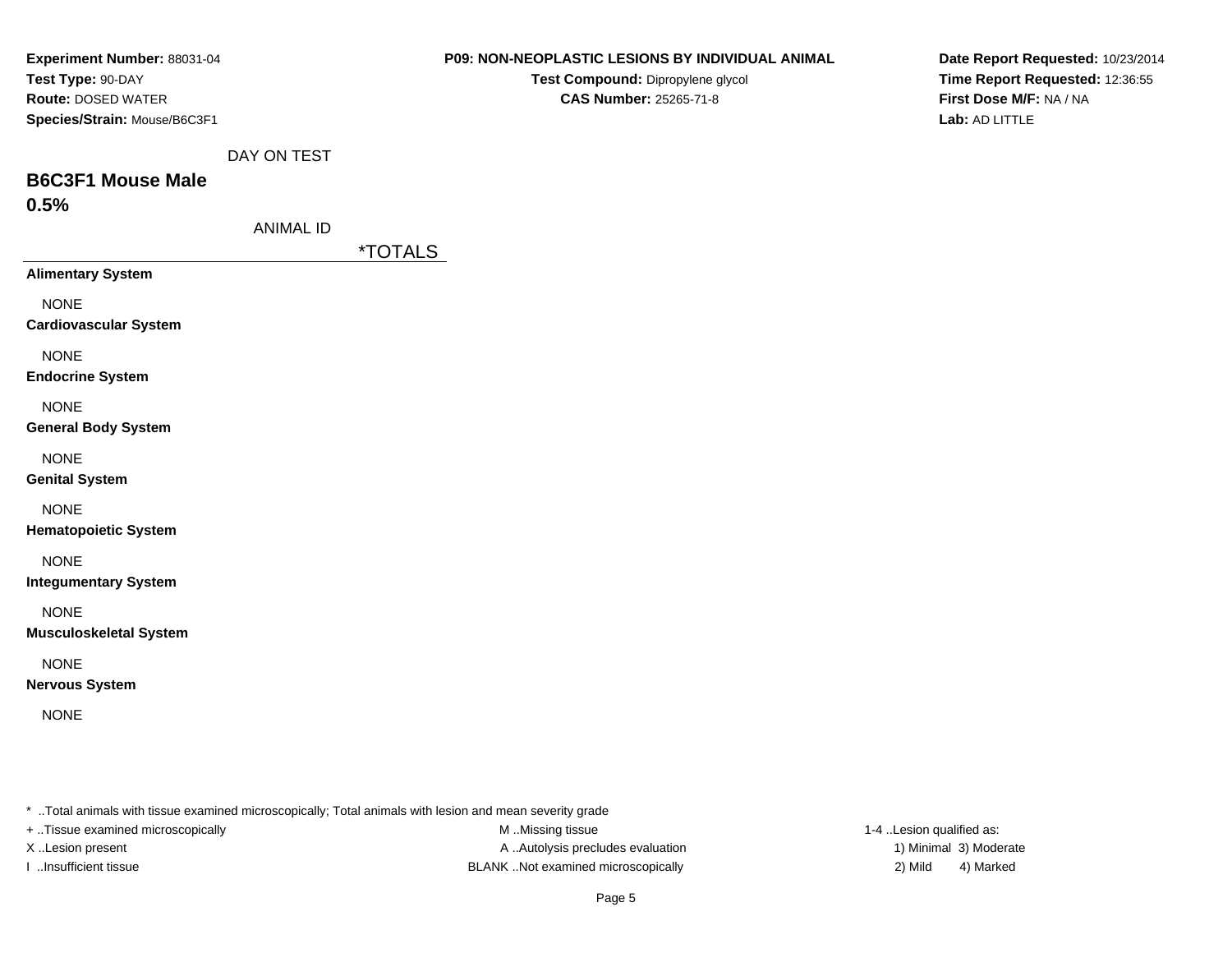| Experiment Number: 88031-04  |  |  |  |  |  |  |  |  |  |
|------------------------------|--|--|--|--|--|--|--|--|--|
| Test Type: 90-DAY            |  |  |  |  |  |  |  |  |  |
| <b>Route: DOSED WATER</b>    |  |  |  |  |  |  |  |  |  |
| Species/Strain: Mouse/B6C3F1 |  |  |  |  |  |  |  |  |  |

**Test Compound:** Dipropylene glycol **CAS Number:** 25265-71-8

**Date Report Requested:** 10/23/2014**Time Report Requested:** 12:36:55**First Dose M/F:** NA / NA**Lab:** AD LITTLE

DAY ON TEST

## **B6C3F1 Mouse Male0.5%**

ANIMAL ID

\*TOTALS

**Respiratory System**

NONE

**Special Senses System**

NONE

**Urinary System**

NONE

\* ..Total animals with tissue examined microscopically; Total animals with lesion and mean severity grade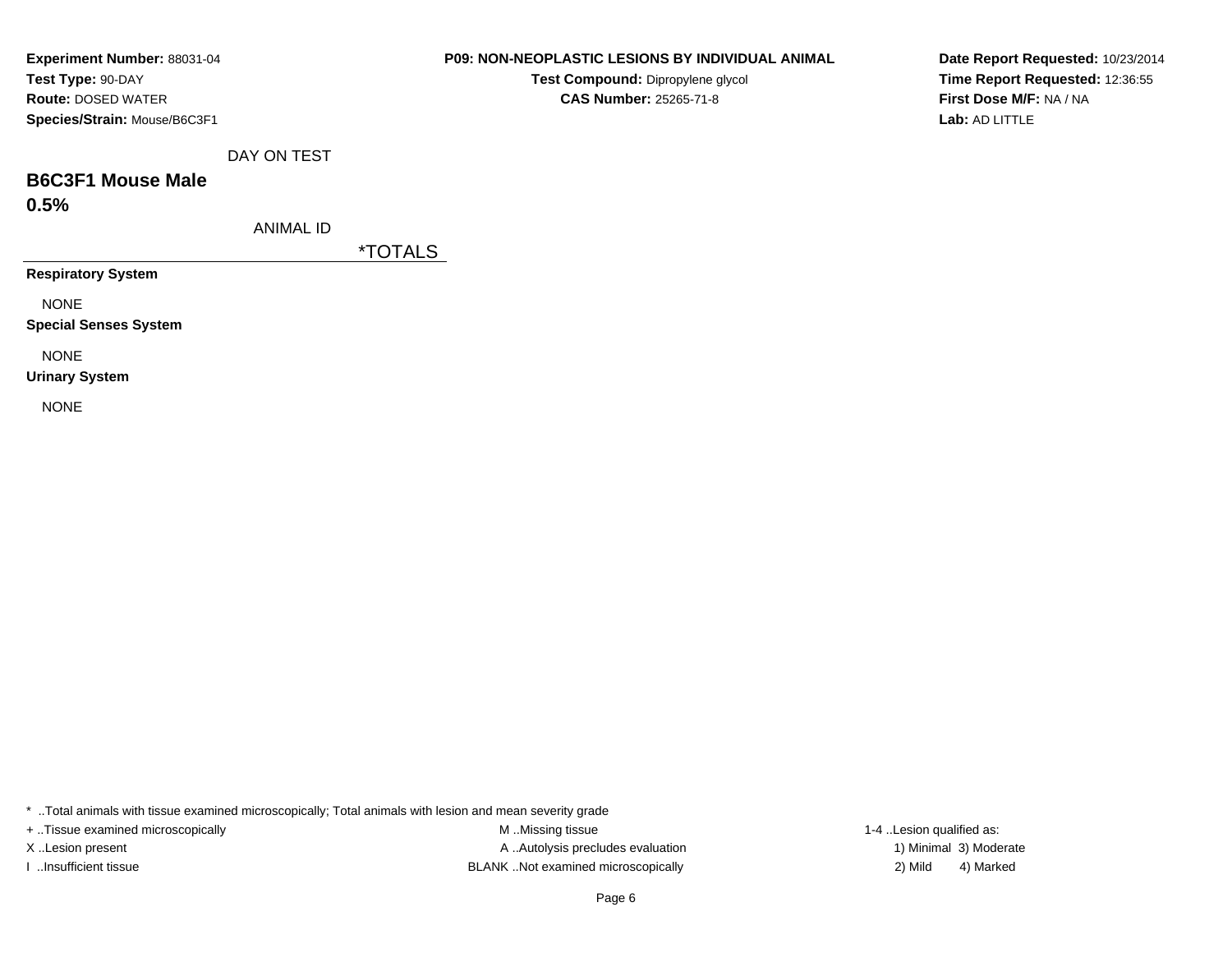| Experiment Number: 88031-04                                                    |                  | P09: NON-NEOPLASTIC LESIONS BY INDIVIDUAL ANIMAL                                                        | Date Report Requested: 10/23/2014                                            |
|--------------------------------------------------------------------------------|------------------|---------------------------------------------------------------------------------------------------------|------------------------------------------------------------------------------|
| Test Type: 90-DAY<br><b>Route: DOSED WATER</b><br>Species/Strain: Mouse/B6C3F1 |                  | Test Compound: Dipropylene glycol<br><b>CAS Number: 25265-71-8</b>                                      | Time Report Requested: 12:36:55<br>First Dose M/F: NA / NA<br>Lab: AD LITTLE |
|                                                                                | DAY ON TEST      |                                                                                                         |                                                                              |
| <b>B6C3F1 Mouse Male</b>                                                       |                  |                                                                                                         |                                                                              |
| 1.0%                                                                           |                  |                                                                                                         |                                                                              |
|                                                                                | <b>ANIMAL ID</b> |                                                                                                         |                                                                              |
|                                                                                |                  | <i><b>*TOTALS</b></i>                                                                                   |                                                                              |
| <b>Alimentary System</b>                                                       |                  |                                                                                                         |                                                                              |
| <b>NONE</b><br><b>Cardiovascular System</b>                                    |                  |                                                                                                         |                                                                              |
| <b>NONE</b><br><b>Endocrine System</b>                                         |                  |                                                                                                         |                                                                              |
| <b>NONE</b><br><b>General Body System</b>                                      |                  |                                                                                                         |                                                                              |
| <b>NONE</b><br><b>Genital System</b>                                           |                  |                                                                                                         |                                                                              |
| <b>NONE</b><br><b>Hematopoietic System</b>                                     |                  |                                                                                                         |                                                                              |
| <b>NONE</b><br><b>Integumentary System</b>                                     |                  |                                                                                                         |                                                                              |
| <b>NONE</b><br><b>Musculoskeletal System</b>                                   |                  |                                                                                                         |                                                                              |
| <b>NONE</b><br><b>Nervous System</b>                                           |                  |                                                                                                         |                                                                              |
| <b>NONE</b>                                                                    |                  |                                                                                                         |                                                                              |
|                                                                                |                  |                                                                                                         |                                                                              |
|                                                                                |                  | * Total animals with tissue examined microscopically: Total animals with losion and mean soverity grade |                                                                              |

+ ..Tissue examined microscopically

M ..Missing tissue X..Lesion present **A ..Autolysis precludes evaluation** A ..Autolysis precludes evaluation 1) Minimal 3) Moderate I ..Insufficient tissue BLANK ..Not examined microscopically 2) Mild 4) Marked

1-4 ..Lesion qualified as: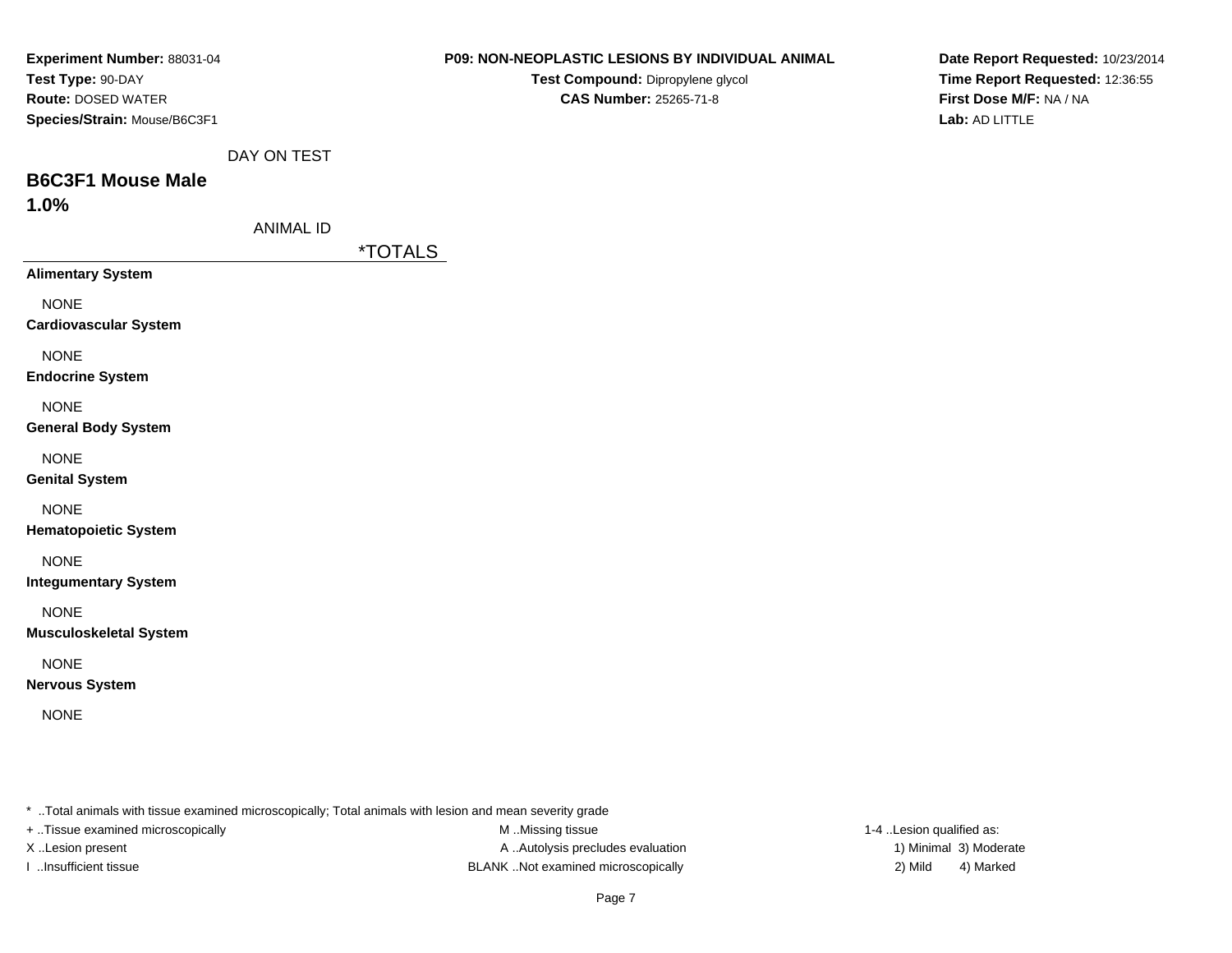| Experiment Number: 88031-04  |  |  |  |  |  |  |  |  |  |
|------------------------------|--|--|--|--|--|--|--|--|--|
| Test Type: 90-DAY            |  |  |  |  |  |  |  |  |  |
| <b>Route: DOSED WATER</b>    |  |  |  |  |  |  |  |  |  |
| Species/Strain: Mouse/B6C3F1 |  |  |  |  |  |  |  |  |  |

**Test Compound:** Dipropylene glycol **CAS Number:** 25265-71-8

**Date Report Requested:** 10/23/2014**Time Report Requested:** 12:36:55**First Dose M/F:** NA / NA**Lab:** AD LITTLE

DAY ON TEST

## **B6C3F1 Mouse Male**

**1.0%**

ANIMAL ID

\*TOTALS

**Respiratory System**

NONE

**Special Senses System**

NONE

**Urinary System**

NONE

\* ..Total animals with tissue examined microscopically; Total animals with lesion and mean severity grade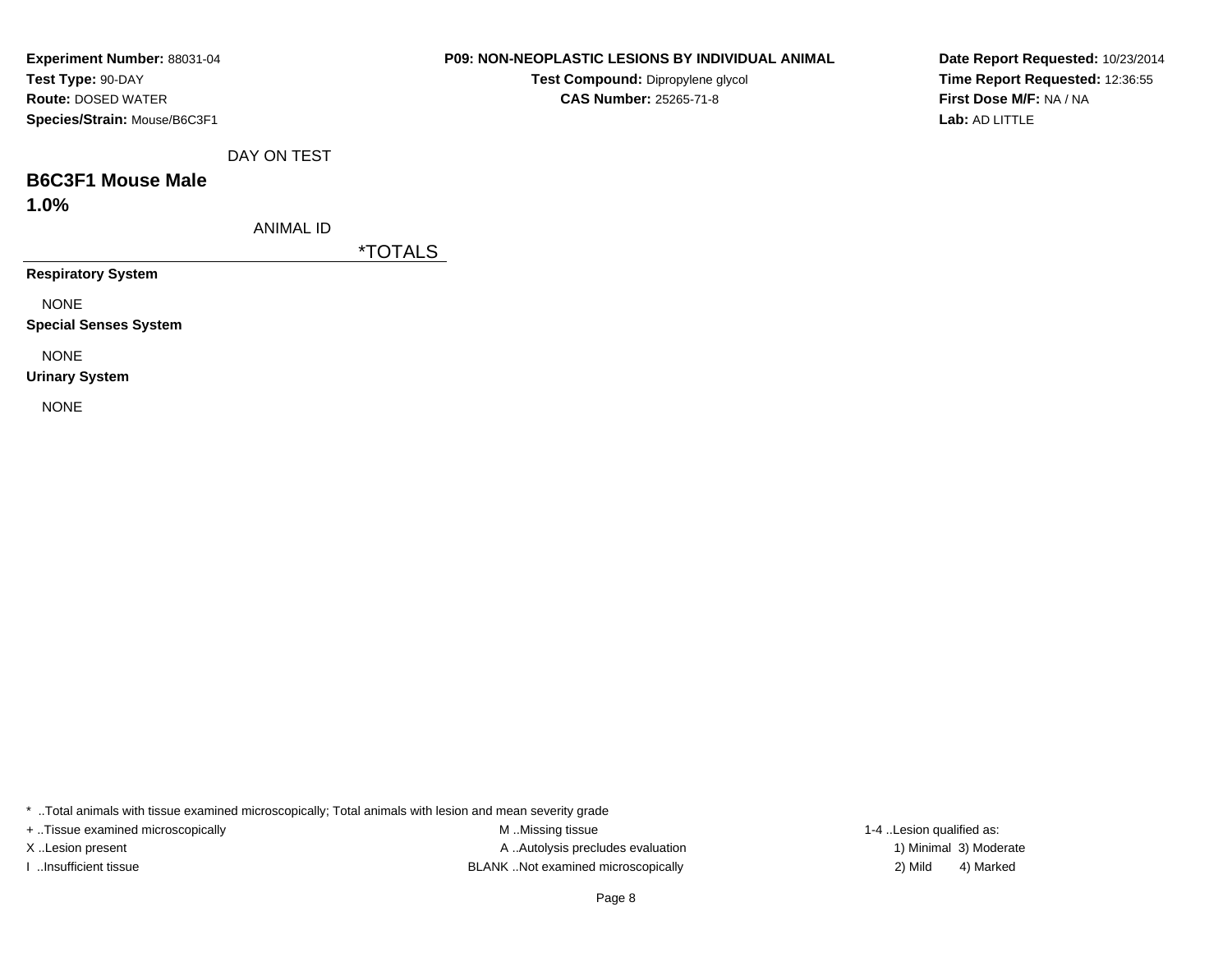## **Test Type:** 90-DAY

**Route:** DOSED WATER

**Species/Strain:** Mouse/B6C3F1

## **P09: NON-NEOPLASTIC LESIONS BY INDIVIDUAL ANIMAL**

**Test Compound:** Dipropylene glycol

**CAS Number:** 25265-71-8

**Date Report Requested:** 10/23/2014**Time Report Requested:** 12:36:55**First Dose M/F:** NA / NA**Lab:** AD LITTLE

| <b>B6C3F1 Mouse Male</b><br>2.0%                                    | DAY ON TEST      | $\boldsymbol{\theta}$<br>0<br>9<br>1      | 0<br>$\boldsymbol{\theta}$<br>9<br>$\boldsymbol{l}$           | 0<br>$\pmb{\theta}$<br>9<br>$\boldsymbol{l}$                    | 0<br>$\boldsymbol{\theta}$<br>9<br>$\boldsymbol{l}$ | 0<br>$\pmb{\theta}$<br>9<br>$\boldsymbol{l}$                  | 0<br>$\boldsymbol{\theta}$<br>9<br>$\boldsymbol{l}$               | 0<br>$\boldsymbol{\theta}$<br>9<br>$\boldsymbol{l}$                | $\pmb{\theta}$<br>$\boldsymbol{\theta}$<br>9<br>$\boldsymbol{l}$ | 0<br>$\boldsymbol{\theta}$<br>9<br>$\boldsymbol{l}$             | 0<br>$\boldsymbol{\theta}$<br>9<br>$\boldsymbol{l}$ |   |   |                       |
|---------------------------------------------------------------------|------------------|-------------------------------------------|---------------------------------------------------------------|-----------------------------------------------------------------|-----------------------------------------------------|---------------------------------------------------------------|-------------------------------------------------------------------|--------------------------------------------------------------------|------------------------------------------------------------------|-----------------------------------------------------------------|-----------------------------------------------------|---|---|-----------------------|
|                                                                     | <b>ANIMAL ID</b> | $\mathbf 0$<br>0<br>$\mathbf 0$<br>3<br>1 | $\pmb{0}$<br>0<br>$\pmb{0}$<br>$\ensuremath{\mathsf{3}}$<br>2 | $\mathsf 0$<br>0<br>$\pmb{0}$<br>$\ensuremath{\mathsf{3}}$<br>3 | $\pmb{0}$<br>0<br>$\pmb{0}$<br>3<br>4               | $\pmb{0}$<br>0<br>$\pmb{0}$<br>$\ensuremath{\mathsf{3}}$<br>5 | $\mathbf 0$<br>$\mathbf 0$<br>0<br>$\ensuremath{\mathsf{3}}$<br>6 | $\pmb{0}$<br>0<br>0<br>$\ensuremath{\mathsf{3}}$<br>$\overline{7}$ | $\mathbf 0$<br>0<br>0<br>3<br>8                                  | $\mathbf 0$<br>0<br>$\pmb{0}$<br>$\ensuremath{\mathsf{3}}$<br>9 | $\pmb{0}$<br>0<br>0<br>$\overline{4}$<br>0          |   |   | <i><b>*TOTALS</b></i> |
| <b>Alimentary System</b>                                            |                  |                                           |                                                               |                                                                 |                                                     |                                                               |                                                                   |                                                                    |                                                                  |                                                                 |                                                     |   |   |                       |
| Liver<br>Centrilobular, Hypertrophy<br><b>Cardiovascular System</b> |                  |                                           |                                                               |                                                                 |                                                     |                                                               | $\ddot{}$<br>1                                                    |                                                                    |                                                                  |                                                                 |                                                     | 1 | 1 | 1.0                   |
| <b>NONE</b><br><b>Endocrine System</b>                              |                  |                                           |                                                               |                                                                 |                                                     |                                                               |                                                                   |                                                                    |                                                                  |                                                                 |                                                     |   |   |                       |
| <b>NONE</b><br><b>General Body System</b>                           |                  |                                           |                                                               |                                                                 |                                                     |                                                               |                                                                   |                                                                    |                                                                  |                                                                 |                                                     |   |   |                       |
| <b>NONE</b><br><b>Genital System</b>                                |                  |                                           |                                                               |                                                                 |                                                     |                                                               |                                                                   |                                                                    |                                                                  |                                                                 |                                                     |   |   |                       |
| <b>NONE</b><br><b>Hematopoietic System</b>                          |                  |                                           |                                                               |                                                                 |                                                     |                                                               |                                                                   |                                                                    |                                                                  |                                                                 |                                                     |   |   |                       |
| <b>NONE</b><br><b>Integumentary System</b>                          |                  |                                           |                                                               |                                                                 |                                                     |                                                               |                                                                   |                                                                    |                                                                  |                                                                 |                                                     |   |   |                       |
| <b>NONE</b><br><b>Musculoskeletal System</b>                        |                  |                                           |                                                               |                                                                 |                                                     |                                                               |                                                                   |                                                                    |                                                                  |                                                                 |                                                     |   |   |                       |
| <b>NONE</b><br><b>Nervous System</b>                                |                  |                                           |                                                               |                                                                 |                                                     |                                                               |                                                                   |                                                                    |                                                                  |                                                                 |                                                     |   |   |                       |
|                                                                     |                  |                                           |                                                               |                                                                 |                                                     |                                                               |                                                                   |                                                                    |                                                                  |                                                                 |                                                     |   |   |                       |

\* ..Total animals with tissue examined microscopically; Total animals with lesion and mean severity grade

+ ..Tissue examined microscopically M ...Missing tissue 1-4 ... M ...Missing tissue

X..Lesion present **A ..Autolysis precludes evaluation** A ..Autolysis precludes evaluation 1) Minimal 3) Moderate I ..Insufficient tissue BLANK ..Not examined microscopically 2) Mild 4) Marked

1-4 ..Lesion qualified as: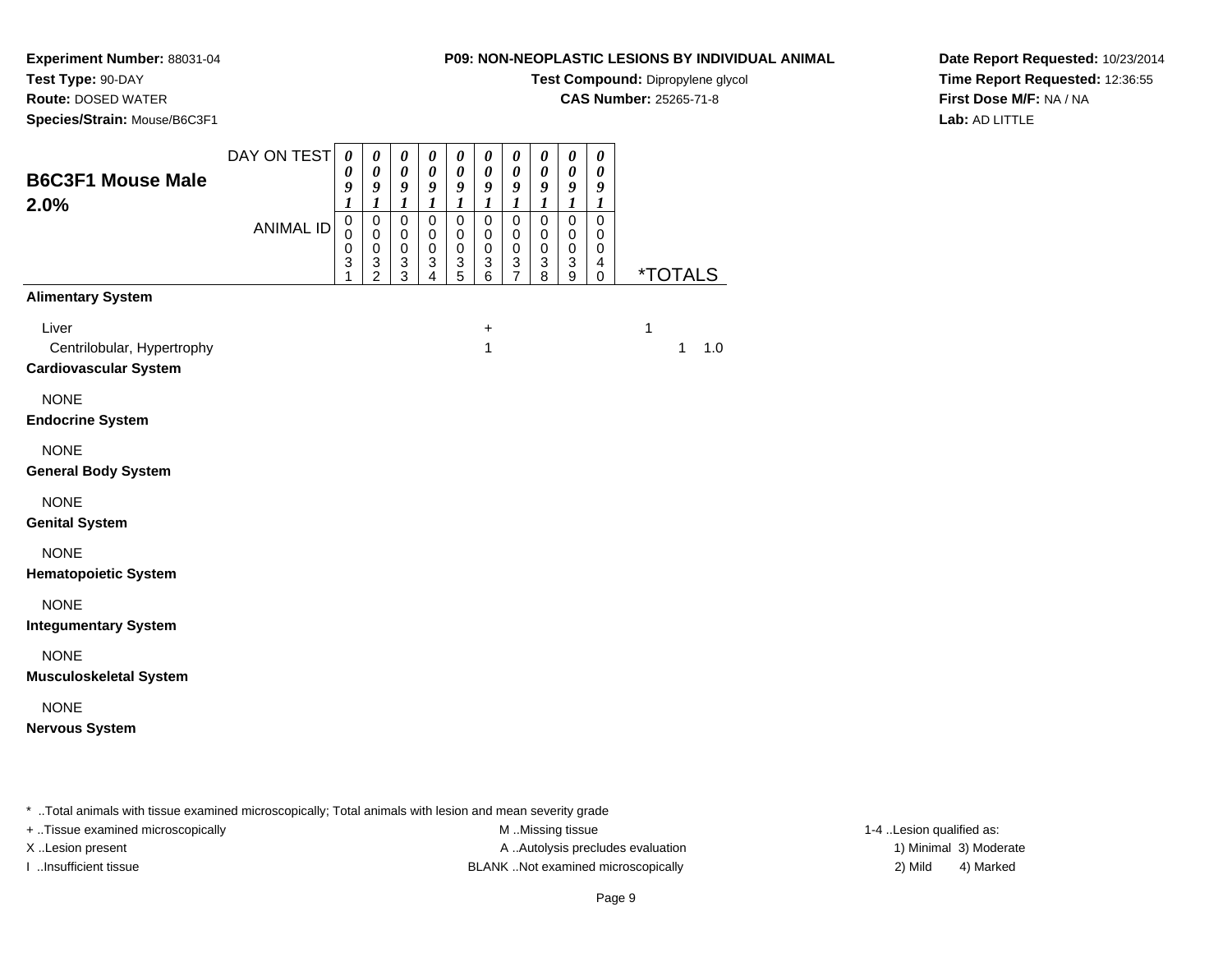## **Test Type:** 90-DAY

**Route:** DOSED WATER

**Species/Strain:** Mouse/B6C3F1

## **P09: NON-NEOPLASTIC LESIONS BY INDIVIDUAL ANIMAL**

**Test Compound:** Dipropylene glycol

**CAS Number:** 25265-71-8

**Date Report Requested:** 10/23/2014**Time Report Requested:** 12:36:56**First Dose M/F:** NA / NA**Lab:** AD LITTLE

| <b>B6C3F1 Mouse Male</b> | DAY ON TEST | 0<br>U<br>Q |        | U<br>0      | v | U<br>$\boldsymbol{\theta}$<br>$\boldsymbol{0}$ | U<br>U | U<br>$\boldsymbol{\theta}$<br>Q | U<br>Q      | $\boldsymbol{\theta}$<br>0<br>O | 0 |              |
|--------------------------|-------------|-------------|--------|-------------|---|------------------------------------------------|--------|---------------------------------|-------------|---------------------------------|---|--------------|
| 2.0%                     | ANIMAL ID   | υ           | υ      | U           |   |                                                |        | U                               | 0<br>0      | 0<br>0                          |   |              |
|                          |             | U<br>υ<br>3 | 3<br>ົ | 0<br>3<br>◠ | 3 | 3<br>ς                                         | 3<br>൳ | 0<br>3                          | 0<br>3<br>я | 0<br>3<br>a                     | 4 | OTAL S<br>∗⊤ |

NONE

#### **Respiratory System**

NONE

### **Special Senses System**

NONE

#### **Urinary System**

NONE

\* ..Total animals with tissue examined microscopically; Total animals with lesion and mean severity grade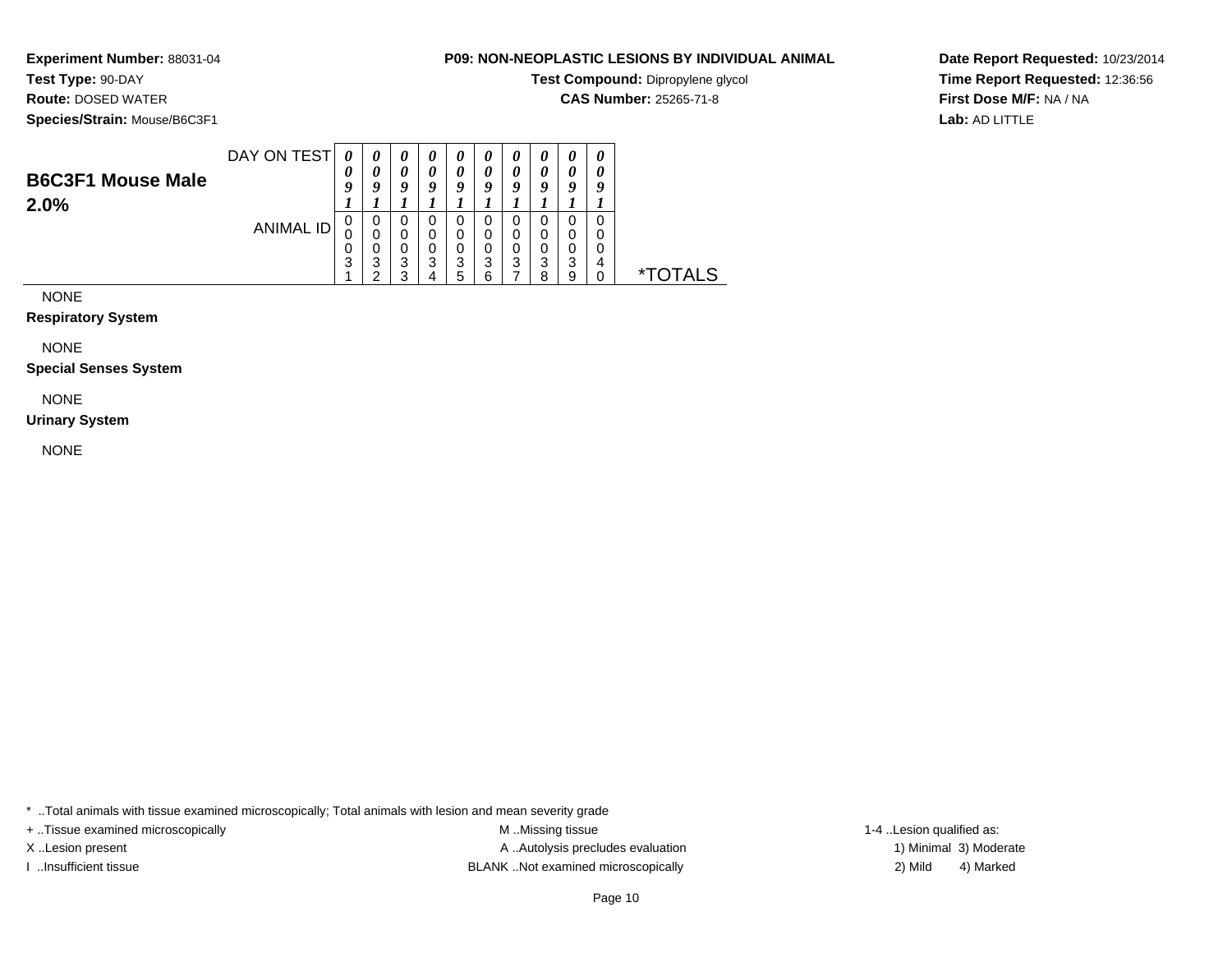## **Test Type:** 90-DAY

**Route:** DOSED WATER

**Species/Strain:** Mouse/B6C3F1

## **P09: NON-NEOPLASTIC LESIONS BY INDIVIDUAL ANIMAL**

**Test Compound:** Dipropylene glycol

**CAS Number:** 25265-71-8

**Date Report Requested:** 10/23/2014**Time Report Requested:** 12:36:56**First Dose M/F:** NA / NA**Lab:** AD LITTLE

| <b>B6C3F1 Mouse Male</b><br>4.0%                                    | DAY ON TEST<br><b>ANIMAL ID</b> | 0<br>0<br>9<br>$\boldsymbol{l}$<br>0<br>0<br>0<br>4 | 0<br>$\boldsymbol{\theta}$<br>9<br>$\boldsymbol{l}$<br>$\mathbf 0$<br>0<br>$\pmb{0}$<br>$\overline{\mathbf{4}}$ | 0<br>0<br>9<br>$\boldsymbol{l}$<br>$\mathbf 0$<br>0<br>$\pmb{0}$<br>4 | 0<br>$\boldsymbol{\theta}$<br>9<br>1<br>0<br>0<br>0<br>4 | 0<br>0<br>9<br>$\boldsymbol{l}$<br>$\mathbf 0$<br>0<br>$\mathbf 0$<br>4 | 0<br>$\boldsymbol{\theta}$<br>9<br>$\boldsymbol{l}$<br>$\mathbf 0$<br>0<br>$\pmb{0}$<br>4 | 0<br>$\boldsymbol{\theta}$<br>9<br>$\boldsymbol{l}$<br>$\mathbf 0$<br>0<br>$\pmb{0}$<br>4 | 0<br>$\boldsymbol{\theta}$<br>9<br>$\boldsymbol{l}$<br>$\mathbf 0$<br>0<br>$\pmb{0}$<br>4 | 0<br>$\boldsymbol{\theta}$<br>9<br>$\boldsymbol{l}$<br>$\mathbf 0$<br>0<br>$\mathbf 0$<br>4 | 0<br>$\boldsymbol{\theta}$<br>9<br>$\boldsymbol{l}$<br>$\mathbf 0$<br>0<br>$\pmb{0}$<br>$\overline{5}$ |                       |   |     |
|---------------------------------------------------------------------|---------------------------------|-----------------------------------------------------|-----------------------------------------------------------------------------------------------------------------|-----------------------------------------------------------------------|----------------------------------------------------------|-------------------------------------------------------------------------|-------------------------------------------------------------------------------------------|-------------------------------------------------------------------------------------------|-------------------------------------------------------------------------------------------|---------------------------------------------------------------------------------------------|--------------------------------------------------------------------------------------------------------|-----------------------|---|-----|
| <b>Alimentary System</b>                                            |                                 | 1                                                   | $\overline{2}$                                                                                                  | 3                                                                     | 4                                                        | 5                                                                       | 6                                                                                         | $\overline{7}$                                                                            | 8                                                                                         | 9                                                                                           | $\mathbf 0$                                                                                            | <i><b>*TOTALS</b></i> |   |     |
| Liver<br>Centrilobular, Hypertrophy<br><b>Cardiovascular System</b> |                                 | +<br>$\mathbf{1}$                                   | +<br>$\overline{1}$                                                                                             | +<br>$\overline{1}$                                                   | +<br>$\overline{1}$                                      | $\ddot{}$<br>$\overline{1}$                                             | $\ddot{}$                                                                                 | +<br>$\mathbf{1}$                                                                         | +<br>$\overline{1}$                                                                       | +<br>$\overline{1}$                                                                         | $\ddot{}$<br>$\mathbf{1}$                                                                              | 10                    | 9 | 1.0 |
| <b>NONE</b><br><b>Endocrine System</b>                              |                                 |                                                     |                                                                                                                 |                                                                       |                                                          |                                                                         |                                                                                           |                                                                                           |                                                                                           |                                                                                             |                                                                                                        |                       |   |     |
| <b>NONE</b><br><b>General Body System</b>                           |                                 |                                                     |                                                                                                                 |                                                                       |                                                          |                                                                         |                                                                                           |                                                                                           |                                                                                           |                                                                                             |                                                                                                        |                       |   |     |
| <b>NONE</b><br><b>Genital System</b>                                |                                 |                                                     |                                                                                                                 |                                                                       |                                                          |                                                                         |                                                                                           |                                                                                           |                                                                                           |                                                                                             |                                                                                                        |                       |   |     |
| <b>NONE</b><br><b>Hematopoietic System</b>                          |                                 |                                                     |                                                                                                                 |                                                                       |                                                          |                                                                         |                                                                                           |                                                                                           |                                                                                           |                                                                                             |                                                                                                        |                       |   |     |
| <b>Bone Marrow</b><br>Spleen<br><b>Integumentary System</b>         |                                 | +<br>$\ddot{}$                                      | +<br>$\ddot{}$                                                                                                  | +<br>$\ddot{}$                                                        | +<br>$\ddot{}$                                           | +<br>$\ddot{}$                                                          | +<br>$+$                                                                                  | +<br>$\ddot{}$                                                                            | +<br>$\ddot{}$                                                                            | $\ddot{}$                                                                                   | +<br>$\ddot{}$                                                                                         | 10<br>10              |   |     |
| <b>NONE</b><br><b>Musculoskeletal System</b>                        |                                 |                                                     |                                                                                                                 |                                                                       |                                                          |                                                                         |                                                                                           |                                                                                           |                                                                                           |                                                                                             |                                                                                                        |                       |   |     |
| <b>NONE</b>                                                         |                                 |                                                     |                                                                                                                 |                                                                       |                                                          |                                                                         |                                                                                           |                                                                                           |                                                                                           |                                                                                             |                                                                                                        |                       |   |     |

\* ..Total animals with tissue examined microscopically; Total animals with lesion and mean severity grade

+ ..Tissue examined microscopically M ...Missing tissue 1-4 ... M ...Missing tissue

X..Lesion present **A ..Autolysis precludes evaluation** A ..Autolysis precludes evaluation 1) Minimal 3) Moderate I ..Insufficient tissue BLANK ..Not examined microscopically 2) Mild 4) Marked

1-4 ..Lesion qualified as: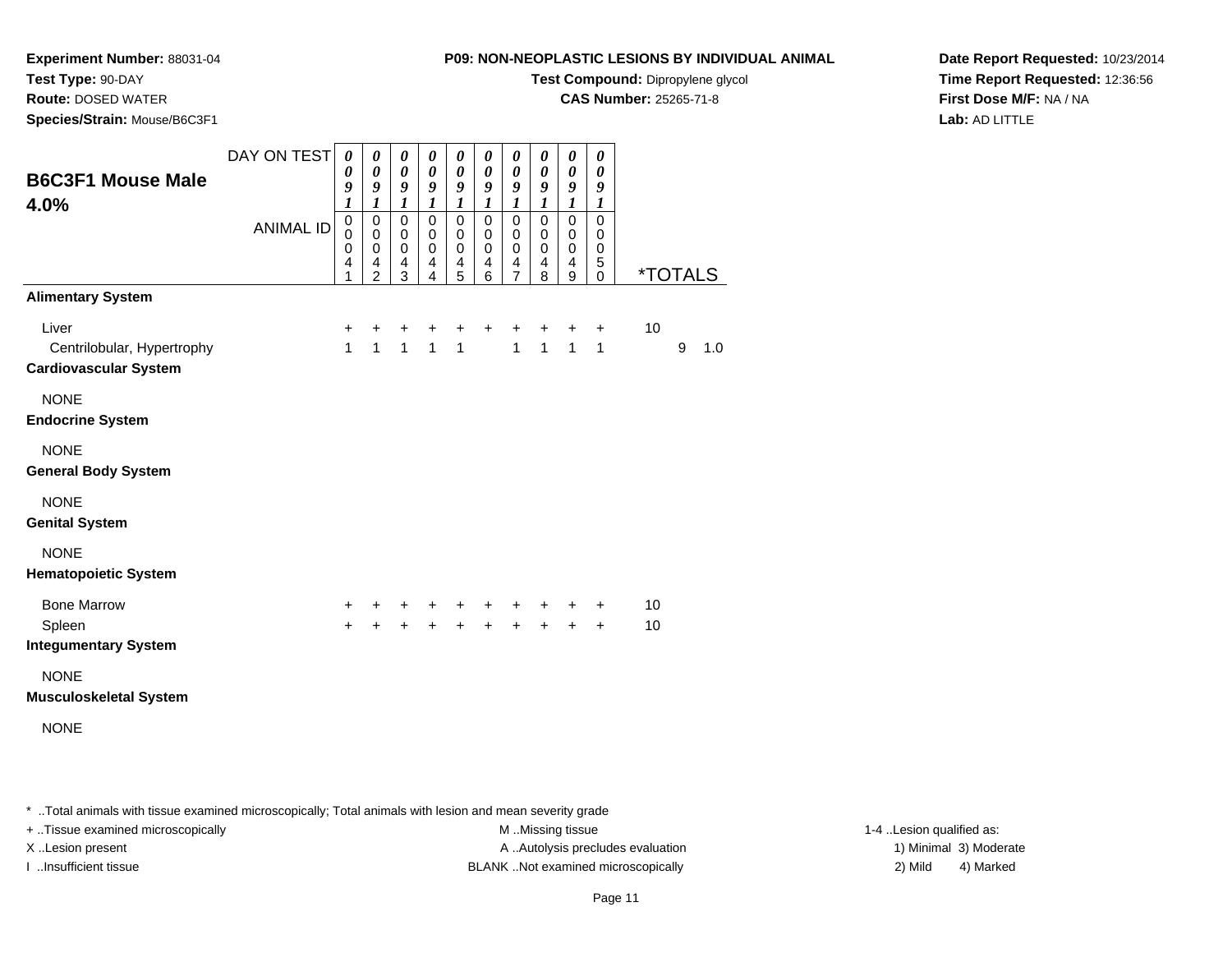## **Test Type:** 90-DAY

**Route:** DOSED WATER

**Species/Strain:** Mouse/B6C3F1

## **P09: NON-NEOPLASTIC LESIONS BY INDIVIDUAL ANIMAL**

**Test Compound:** Dipropylene glycol

**CAS Number:** 25265-71-8

**Date Report Requested:** 10/23/2014**Time Report Requested:** 12:36:56**First Dose M/F:** NA / NA**Lab:** AD LITTLE

| <b>B6C3F1 Mouse Male</b><br>4.0% | DAY ON TEST | 0<br>υ           | $\boldsymbol{\theta}$<br>a | $\boldsymbol{\theta}$<br>Q | o      | $\boldsymbol{\theta}$<br>O |          | U      | U | $\theta$<br>0<br>o | U |    |
|----------------------------------|-------------|------------------|----------------------------|----------------------------|--------|----------------------------|----------|--------|---|--------------------|---|----|
|                                  | ANIMAL ID   | υ<br>u<br>U<br>4 | 0<br>0<br>0<br>4<br>◠      | 0<br>0<br>0<br>4<br>◠      | υ<br>4 | υ<br>0<br>0<br>4<br>5      | 4<br>ี่ค | υ<br>4 | 4 | 0<br>0<br>4<br>a   | 5 | ∗⊤ |

**Nervous System**

NONE

**Respiratory System**

NONE

**Special Senses System**

NONE

**Urinary System**

NONE

\* ..Total animals with tissue examined microscopically; Total animals with lesion and mean severity grade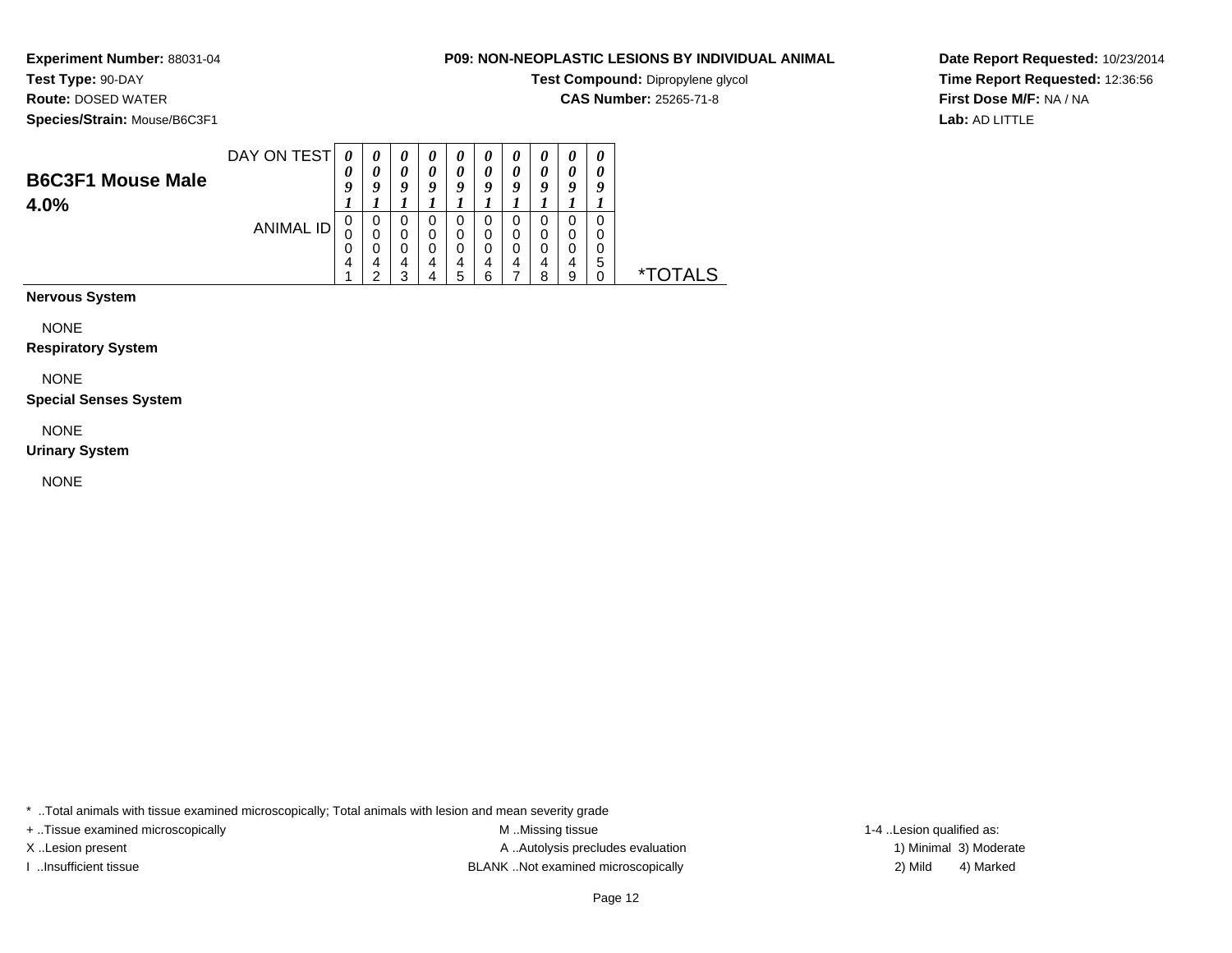**Test Type:** 90-DAY

**Route:** DOSED WATER

**Species/Strain:** Mouse/B6C3F1

## **P09: NON-NEOPLASTIC LESIONS BY INDIVIDUAL ANIMAL**

**Test Compound:** Dipropylene glycol

**CAS Number:** 25265-71-8

**Date Report Requested:** 10/23/2014**Time Report Requested:** 12:36:56**First Dose M/F:** NA / NA**Lab:** AD LITTLE

|                              | DAY ON TEST      | $\boldsymbol{\theta}$      | $\boldsymbol{\theta}$      | 0                       | 0                    | 0                 | 0                | 0                   | 0                          | $\boldsymbol{\theta}$                     | 0              |                       |                |     |  |
|------------------------------|------------------|----------------------------|----------------------------|-------------------------|----------------------|-------------------|------------------|---------------------|----------------------------|-------------------------------------------|----------------|-----------------------|----------------|-----|--|
| <b>B6C3F1 Mouse Male</b>     |                  | 0<br>9                     | $\boldsymbol{\theta}$<br>1 | 0<br>9                  | 0<br>1               | 0<br>1            | 0<br>9           | 0<br>9              | 0<br>$\boldsymbol{g}$      | $\boldsymbol{\theta}$<br>$\boldsymbol{g}$ | 0<br>9         |                       |                |     |  |
| 8.0%                         |                  | 1                          | 1                          | 1                       | 1                    | 1                 | 1                | 1                   | 1                          | 1                                         | 1              |                       |                |     |  |
|                              | <b>ANIMAL ID</b> | $\mathbf 0$<br>$\mathbf 0$ | $\mathbf 0$<br>0           | $\Omega$<br>$\mathbf 0$ | $\Omega$<br>$\Omega$ | $\mathbf{0}$<br>0 | $\mathbf 0$<br>0 | $\mathbf 0$<br>0    | $\mathbf 0$<br>$\mathbf 0$ | $\Omega$<br>0                             | $\Omega$<br>0  |                       |                |     |  |
|                              |                  | 0                          | 0                          | 0                       | $\Omega$             | 0                 | 0<br>5           | 0                   | $\mathbf 0$<br>5           | $\mathbf 0$                               | 0              |                       |                |     |  |
|                              |                  | 5<br>1                     | 5<br>$\mathfrak{p}$        | 5<br>3                  | 5<br>4               | 5<br>5            | 6                | 5<br>$\overline{7}$ | 8                          | 5<br>9                                    | 6<br>0         | <i><b>*TOTALS</b></i> |                |     |  |
| <b>Alimentary System</b>     |                  |                            |                            |                         |                      |                   |                  |                     |                            |                                           |                |                       |                |     |  |
| Esophagus                    |                  | +                          | +                          | +                       | +                    | +                 | +                | M                   | $\ddot{}$                  | +                                         | +              | 9                     |                |     |  |
| Gallbladder                  |                  | +                          | A                          | $+$                     | A                    | A                 | $\ddot{}$        | $\ddot{}$           | M                          | $\ddot{}$                                 | +              | 6                     |                |     |  |
| Intestine Large, Cecum       |                  | +                          | A                          | $+$                     | A                    | A                 | $\ddot{}$        | +                   | +                          | +                                         | +              | 7                     |                |     |  |
| Intestine Large, Colon       |                  | $\ddot{}$                  | A                          | $+$                     | $\ddot{}$            | $\ddot{}$         | $\ddot{}$        | $\ddot{}$           | $\ddot{}$                  | $\ddot{}$                                 | $\pm$          | 9                     |                |     |  |
| Intestine Large, Rectum      |                  | +                          | A                          | $+$                     | A                    | A                 | $\ddot{}$        | +                   | +                          | $\ddot{}$                                 | +              | 7                     |                |     |  |
| Intestine Small, Duodenum    |                  | +                          | A                          | $+$                     | A                    | $\ddot{}$         | $\ddot{}$        | +                   | +                          | $\ddot{}$                                 | +              | 8                     |                |     |  |
| Intestine Small, Ileum       |                  | $\div$                     | A                          | $+$                     | A                    | A                 | $\ddot{}$        | $\ddot{}$           | $\ddot{}$                  | $\ddot{}$                                 | $\ddot{}$      | 7                     |                |     |  |
| Intestine Small, Jejunum     |                  | $\ddot{}$                  | A                          | $+$                     | A                    | A                 | $\ddot{}$        | +                   | $\ddot{}$                  | $\ddot{}$                                 | +              | $\overline{7}$        |                |     |  |
| Liver                        |                  | +                          | $+$                        | $+$                     | $\ddot{}$            | +                 | $\ddot{}$        | $\ddot{}$           | $\ddot{}$                  | $\ddot{}$                                 | $\ddot{}$      | 10                    |                |     |  |
| Centrilobular, Hypertrophy   |                  | 1                          |                            | $\overline{2}$          |                      |                   | 1                | 1                   | $\overline{2}$             | 2                                         | $\overline{2}$ |                       | $\overline{7}$ | 1.6 |  |
| Hepatocyte, Necrosis         |                  |                            |                            |                         |                      | 2                 |                  |                     |                            |                                           |                |                       | 1              | 2.0 |  |
| Pancreas                     |                  | +                          | +                          | $\pm$                   | +                    | $\ddot{}$         | $\ddot{}$        | +                   | +                          | +                                         | +              | 10                    |                |     |  |
| Salivary Glands              |                  | +                          | $\ddot{}$                  | $\pm$                   | $\ddot{}$            | $\ddot{}$         | $\ddot{}$        | +                   | $\ddot{}$                  | $\ddot{}$                                 | +              | 10                    |                |     |  |
| Stomach, Forestomach         |                  | $\ddot{}$                  | $+$                        | $+$                     | $\ddot{}$            | $+$               | $\ddot{}$        | $\ddot{}$           | $\ddot{}$                  | $\ddot{}$                                 | $\pm$          | 10                    |                |     |  |
| Stomach, Glandular           |                  | $\ddot{}$                  | A                          | $+$                     | $\ddot{}$            | A                 | $\ddot{}$        | $\ddot{}$           | $\ddot{}$                  | $\ddot{}$                                 | $\ddot{}$      | 8                     |                |     |  |
| Inflammation, Chronic Active |                  |                            |                            | 1                       |                      |                   |                  |                     |                            |                                           |                |                       | 1              | 1.0 |  |
| <b>Cardiovascular System</b> |                  |                            |                            |                         |                      |                   |                  |                     |                            |                                           |                |                       |                |     |  |
| <b>Blood Vessel</b>          |                  | +                          |                            |                         |                      |                   |                  |                     | +                          |                                           | +              | 10                    |                |     |  |
| Heart                        |                  | +                          |                            | +                       |                      | +                 | +                | +                   | ٠                          | +                                         | +              | 10                    |                |     |  |
| <b>Endocrine System</b>      |                  |                            |                            |                         |                      |                   |                  |                     |                            |                                           |                |                       |                |     |  |

\* ..Total animals with tissue examined microscopically; Total animals with lesion and mean severity grade

+ ..Tissue examined microscopically examined microscopically examined as:  $M$  ..Missing tissue 1-4 ..Lesion qualified as: X..Lesion present **A ..Autolysis precludes evaluation** A ..Autolysis precludes evaluation 1) Minimal 3) Moderate

I ..Insufficient tissue BLANK ..Not examined microscopically 2) Mild 4) Marked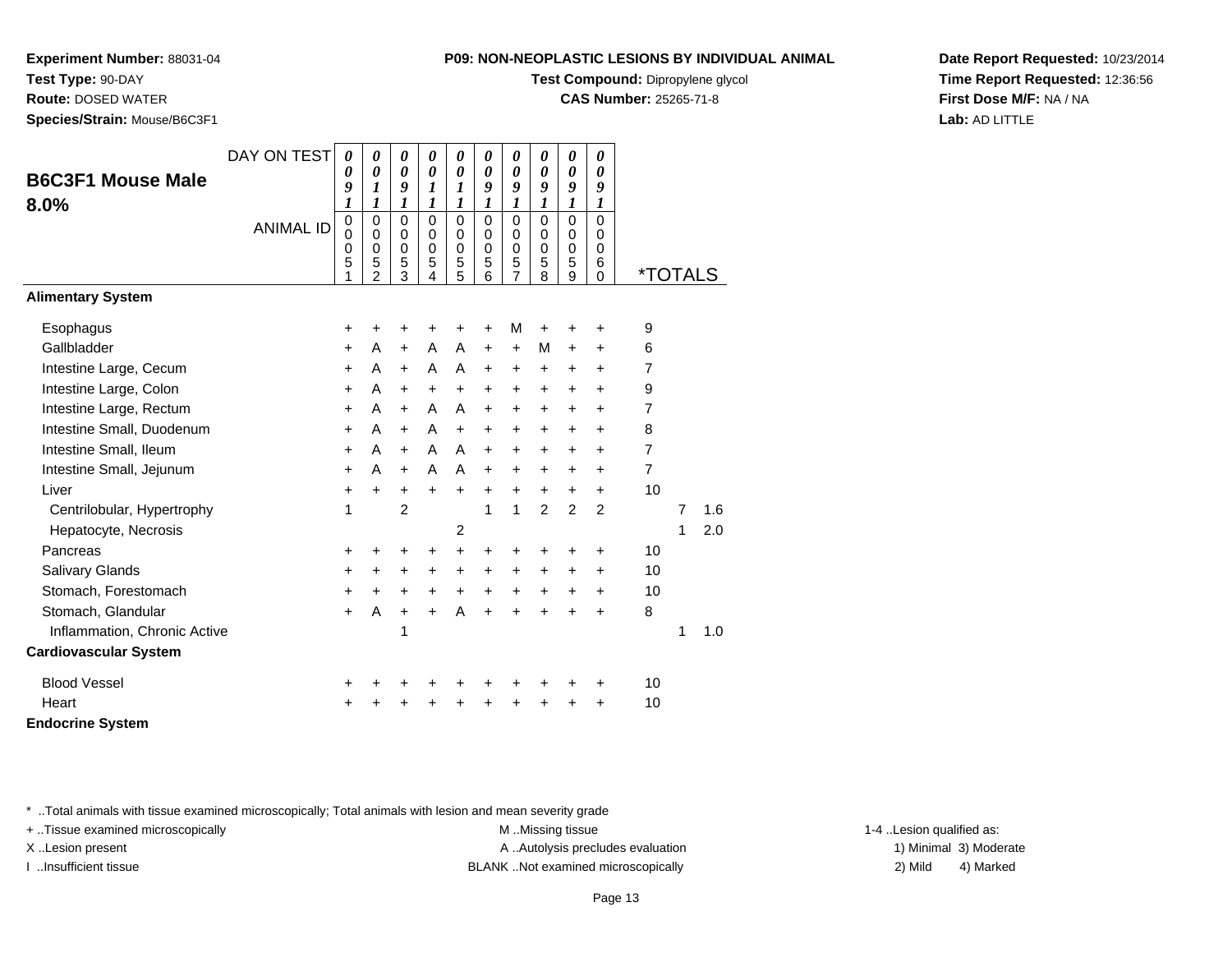**Test Type:** 90-DAY

**Route:** DOSED WATER

**Species/Strain:** Mouse/B6C3F1

## **P09: NON-NEOPLASTIC LESIONS BY INDIVIDUAL ANIMAL**

**Test Compound:** Dipropylene glycol

**CAS Number:** 25265-71-8

**Date Report Requested:** 10/23/2014**Time Report Requested:** 12:36:56**First Dose M/F:** NA / NA**Lab:** AD LITTLE

|                              | DAY ON TEST      | $\boldsymbol{\theta}$<br>0                   | 0<br>0                                                      | 0<br>$\boldsymbol{\theta}$                     | $\boldsymbol{\theta}$<br>$\boldsymbol{\theta}$        | $\boldsymbol{\theta}$<br>$\boldsymbol{\theta}$ | 0<br>0                                         | $\boldsymbol{\theta}$<br>0                        | 0<br>0                               | $\pmb{\theta}$<br>0                                 | 0<br>0                               |                       |   |     |
|------------------------------|------------------|----------------------------------------------|-------------------------------------------------------------|------------------------------------------------|-------------------------------------------------------|------------------------------------------------|------------------------------------------------|---------------------------------------------------|--------------------------------------|-----------------------------------------------------|--------------------------------------|-----------------------|---|-----|
| <b>B6C3F1 Mouse Male</b>     |                  | 9                                            | 1                                                           | 9                                              | 1                                                     | 1                                              | 9                                              | 9                                                 | 9                                    | 9                                                   | 9                                    |                       |   |     |
| 8.0%                         | <b>ANIMAL ID</b> | 1<br>$\pmb{0}$<br>$\mathbf 0$<br>0<br>5<br>1 | 1<br>$\mathbf 0$<br>0<br>$\mathbf 0$<br>5<br>$\overline{c}$ | 1<br>$\mathbf 0$<br>0<br>$\mathbf 0$<br>5<br>3 | 1<br>$\mathbf 0$<br>$\Omega$<br>$\mathbf 0$<br>5<br>4 | 1<br>$\mathbf 0$<br>0<br>$\mathbf 0$<br>5<br>5 | 1<br>$\mathbf 0$<br>0<br>$\mathbf 0$<br>5<br>6 | 1<br>$\mathbf 0$<br>0<br>0<br>5<br>$\overline{7}$ | 1<br>$\mathbf 0$<br>0<br>0<br>5<br>8 | 1<br>$\mathbf 0$<br>0<br>0<br>5<br>$\boldsymbol{9}$ | 1<br>0<br>0<br>$\mathbf 0$<br>6<br>0 | <i><b>*TOTALS</b></i> |   |     |
| <b>Adrenal Cortex</b>        |                  | +                                            | +                                                           | $\ddot{}$                                      | +                                                     | $\ddot{}$                                      | +                                              | $\ddot{}$                                         | +                                    | $\ddot{}$                                           | +                                    | 10                    |   |     |
| Adrenal Medulla              |                  | $\ddot{}$                                    | $\ddot{}$                                                   | $\ddot{}$                                      | $\ddot{}$                                             | $\ddot{}$                                      | $\ddot{}$                                      | $\ddot{}$                                         | $\ddot{}$                            | $\ddot{}$                                           | $\ddot{}$                            | 10                    |   |     |
| Islets, Pancreatic           |                  | +                                            | $\ddot{}$                                                   | $\ddot{}$                                      | $\ddot{}$                                             | $\ddot{}$                                      | $+$                                            | $\ddot{}$                                         | $\ddot{}$                            | $\ddot{}$                                           | $\ddot{}$                            | 10                    |   |     |
| Parathyroid Gland            |                  | $\ddot{}$                                    | $\ddot{}$                                                   | M                                              | $\ddot{}$                                             | M                                              | $\ddot{}$                                      | $\ddot{}$                                         | M                                    | $\ddot{}$                                           | M                                    | 6                     |   |     |
| Cyst                         |                  |                                              |                                                             |                                                |                                                       |                                                |                                                | X                                                 |                                      |                                                     |                                      |                       | 1 |     |
| <b>Pituitary Gland</b>       |                  | $\ddot{}$                                    | м                                                           | $\ddot{}$                                      | М                                                     | M                                              | $\ddot{}$                                      | $\ddot{}$                                         | +                                    | +                                                   | $\ddot{}$                            | $\overline{7}$        |   |     |
| <b>Thyroid Gland</b>         |                  | $\ddot{}$                                    | $\ddot{}$                                                   | $\ddot{}$                                      | $\ddot{}$                                             | $\ddot{}$                                      | $\ddot{}$                                      | $\ddot{}$                                         | $\ddot{}$                            | $\ddot{}$                                           | $\ddot{}$                            | 10                    |   |     |
| <b>General Body System</b>   |                  |                                              |                                                             |                                                |                                                       |                                                |                                                |                                                   |                                      |                                                     |                                      |                       |   |     |
| <b>NONE</b>                  |                  |                                              |                                                             |                                                |                                                       |                                                |                                                |                                                   |                                      |                                                     |                                      |                       |   |     |
| <b>Genital System</b>        |                  |                                              |                                                             |                                                |                                                       |                                                |                                                |                                                   |                                      |                                                     |                                      |                       |   |     |
| Epididymis                   |                  | +                                            |                                                             |                                                |                                                       |                                                |                                                |                                                   |                                      |                                                     |                                      | 10                    |   |     |
| Penis                        |                  |                                              | +                                                           |                                                |                                                       |                                                |                                                |                                                   |                                      |                                                     |                                      | 1                     |   |     |
| Inflammation, Chronic Active |                  |                                              | 2                                                           |                                                |                                                       |                                                |                                                |                                                   |                                      |                                                     |                                      |                       | 1 | 2.0 |
| <b>Preputial Gland</b>       |                  | +                                            | $\ddot{}$                                                   | +                                              | +                                                     | +                                              | +                                              | +                                                 | +                                    | +                                                   | +                                    | 10                    |   |     |
| <b>Dilatation</b>            |                  | 1                                            | $\overline{2}$                                              |                                                | 3                                                     | 3                                              | $\overline{2}$                                 | $\mathbf{1}$                                      | $\overline{2}$                       | $\overline{2}$                                      | 3                                    |                       | 9 | 2.1 |
| Prostate                     |                  | $\ddot{}$                                    | $\ddot{}$                                                   | +                                              | $\ddot{}$                                             | $\ddot{}$                                      | $+$                                            | $\ddot{}$                                         | $+$                                  | $\ddot{}$                                           | $\ddot{}$                            | 10                    |   |     |
| <b>Seminal Vesicle</b>       |                  | +                                            | $\ddot{}$                                                   | $\ddot{}$                                      | $\ddot{}$                                             | $\ddot{}$                                      | $+$                                            | $\ddot{}$                                         | $+$                                  | $+$                                                 | $\ddot{}$                            | 10                    |   |     |
| <b>Testes</b>                |                  | $\ddot{}$                                    | $\ddot{}$                                                   | $\ddot{}$                                      | $\ddot{}$                                             | $\ddot{}$                                      | $\ddot{}$                                      | $+$                                               | $\ddot{}$                            | $\ddot{}$                                           | $\ddot{}$                            | 10                    |   |     |
| <b>Hematopoietic System</b>  |                  |                                              |                                                             |                                                |                                                       |                                                |                                                |                                                   |                                      |                                                     |                                      |                       |   |     |
| <b>Bone Marrow</b>           |                  | +                                            |                                                             |                                                |                                                       |                                                |                                                |                                                   |                                      |                                                     |                                      | 10                    |   |     |
| Atrophy                      |                  |                                              |                                                             |                                                | 1                                                     |                                                |                                                |                                                   |                                      |                                                     |                                      |                       | 1 | 1.0 |

\* ..Total animals with tissue examined microscopically; Total animals with lesion and mean severity grade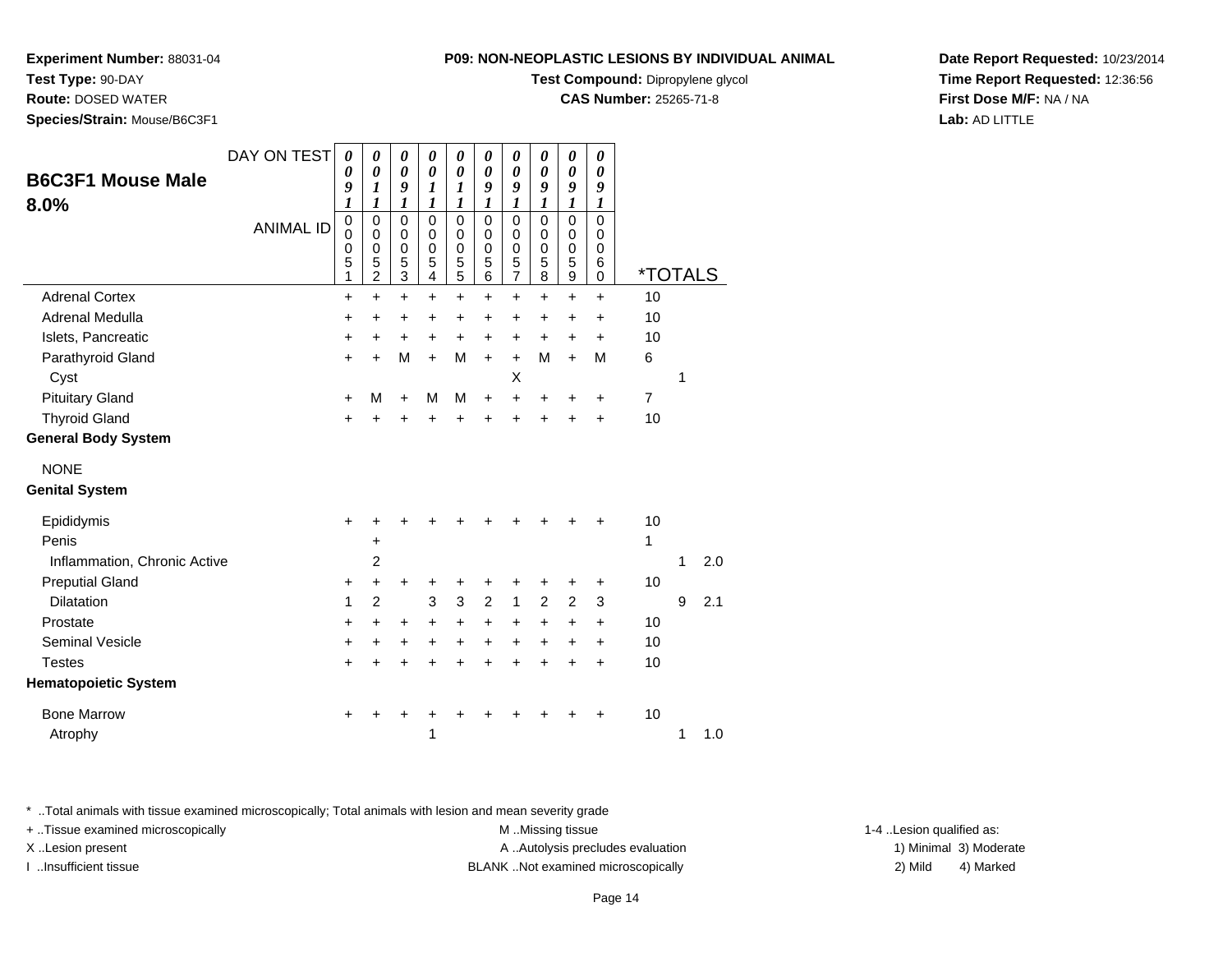**Test Type:** 90-DAY

**Route:** DOSED WATER

**Species/Strain:** Mouse/B6C3F1

#### **P09: NON-NEOPLASTIC LESIONS BY INDIVIDUAL ANIMAL**

**Test Compound:** Dipropylene glycol

**CAS Number:** 25265-71-8

**Date Report Requested:** 10/23/2014**Time Report Requested:** 12:36:56**First Dose M/F:** NA / NA**Lab:** AD LITTLE

| <b>B6C3F1 Mouse Male</b>      | DAY ON TEST      | $\boldsymbol{\theta}$<br>0<br>9                   | $\boldsymbol{\theta}$<br>$\boldsymbol{\theta}$<br>$\boldsymbol{l}$ | $\boldsymbol{\theta}$<br>$\boldsymbol{\theta}$<br>9 | 0<br>$\pmb{\theta}$<br>1                              | 0<br>$\pmb{\theta}$<br>$\boldsymbol{l}$ | 0<br>$\boldsymbol{\theta}$<br>9                     | $\boldsymbol{\theta}$<br>$\boldsymbol{\theta}$<br>9    | $\pmb{\theta}$<br>$\boldsymbol{\theta}$<br>9 | $\boldsymbol{\theta}$<br>$\boldsymbol{\theta}$<br>9 | $\boldsymbol{\theta}$<br>$\boldsymbol{\theta}$<br>9 |                       |              |     |
|-------------------------------|------------------|---------------------------------------------------|--------------------------------------------------------------------|-----------------------------------------------------|-------------------------------------------------------|-----------------------------------------|-----------------------------------------------------|--------------------------------------------------------|----------------------------------------------|-----------------------------------------------------|-----------------------------------------------------|-----------------------|--------------|-----|
| 8.0%                          |                  | $\boldsymbol{l}$                                  | $\boldsymbol{l}$                                                   | $\boldsymbol{l}$                                    | $\boldsymbol{l}$                                      | $\boldsymbol{l}$                        | 1                                                   | 1                                                      | 1                                            | $\boldsymbol{l}$                                    | 1                                                   |                       |              |     |
|                               | <b>ANIMAL ID</b> | $\mathbf 0$<br>$\mathbf 0$<br>$\pmb{0}$<br>5<br>1 | $\mathbf 0$<br>$\mathbf 0$<br>$\pmb{0}$<br>5<br>$\overline{2}$     | $\mathbf 0$<br>0<br>0<br>$\frac{5}{3}$              | 0<br>$\mathbf 0$<br>0<br>5<br>$\overline{\mathbf{4}}$ | 0<br>0<br>0<br>5<br>$\overline{5}$      | $\mathbf 0$<br>$\mathbf 0$<br>$\mathbf 0$<br>5<br>6 | $\mathbf 0$<br>0<br>$\mathbf 0$<br>5<br>$\overline{7}$ | $\mathbf 0$<br>0<br>$\mathbf 0$<br>5<br>8    | $\mathbf 0$<br>$\mathbf 0$<br>0<br>5<br>9           | $\mathbf 0$<br>0<br>0<br>6<br>$\Omega$              | <i><b>*TOTALS</b></i> |              |     |
| Congestion                    |                  |                                                   | 3                                                                  |                                                     | 3                                                     | $\overline{2}$                          |                                                     |                                                        |                                              |                                                     |                                                     |                       | 3            | 2.7 |
| Lymph Node, Mandibular        |                  | +                                                 | M                                                                  | $\ddot{}$                                           | $\ddot{}$                                             | $\ddot{}$                               | +                                                   |                                                        |                                              |                                                     | ٠                                                   | 9                     |              |     |
| Lymph Node, Mesenteric        |                  | $\ddot{}$                                         | М                                                                  | $\ddot{}$                                           | M                                                     | $\mathbf{I}$                            | $\ddot{}$                                           | $\ddot{}$                                              | $\ddot{}$                                    | $\ddot{}$                                           | $\ddot{}$                                           | $\overline{7}$        |              |     |
| Spleen                        |                  | +                                                 | $\ddot{}$                                                          | $\ddot{}$                                           | $\pm$                                                 | $\ddot{}$                               | $\ddot{}$                                           | $\ddot{}$                                              | $\ddot{}$                                    | $\ddot{}$                                           | $\ddot{}$                                           | 10                    |              |     |
| Atrophy                       |                  |                                                   | $\overline{2}$                                                     |                                                     | 3                                                     | $\overline{c}$                          |                                                     |                                                        |                                              |                                                     |                                                     |                       | $\mathbf{3}$ | 2.3 |
| Thymus                        |                  | $\ddot{}$                                         | $\ddot{}$                                                          | $+$                                                 | M                                                     | M                                       | $\ddot{}$                                           | +                                                      |                                              |                                                     | +                                                   | 8                     |              |     |
| Atrophy                       |                  |                                                   | $\overline{4}$                                                     |                                                     |                                                       |                                         |                                                     |                                                        |                                              |                                                     |                                                     |                       | 1            | 4.0 |
| <b>Integumentary System</b>   |                  |                                                   |                                                                    |                                                     |                                                       |                                         |                                                     |                                                        |                                              |                                                     |                                                     |                       |              |     |
| <b>Mammary Gland</b>          |                  | M                                                 | М                                                                  | $\ddot{}$                                           | M                                                     | M                                       | $\ddot{}$                                           | M                                                      | M                                            | M                                                   | M                                                   | $\overline{c}$        |              |     |
| <b>Skin</b>                   |                  | $\ddot{}$                                         | $\ddot{}$                                                          | $\ddot{}$                                           | +                                                     | +                                       | +                                                   | $\ddot{}$                                              | $\ddot{}$                                    | $\ddot{}$                                           | $\ddot{}$                                           | 10                    |              |     |
| Hair Follicle, Atrophy        |                  |                                                   | $\overline{2}$                                                     |                                                     |                                                       |                                         |                                                     |                                                        |                                              |                                                     |                                                     |                       | 1            | 2.0 |
| <b>Musculoskeletal System</b> |                  |                                                   |                                                                    |                                                     |                                                       |                                         |                                                     |                                                        |                                              |                                                     |                                                     |                       |              |     |
| Bone                          |                  | $\ddot{}$                                         |                                                                    |                                                     |                                                       |                                         |                                                     |                                                        |                                              |                                                     | +                                                   | 10                    |              |     |
| <b>Nervous System</b>         |                  |                                                   |                                                                    |                                                     |                                                       |                                         |                                                     |                                                        |                                              |                                                     |                                                     |                       |              |     |
| <b>Brain</b>                  |                  | $\ddot{}$                                         |                                                                    |                                                     |                                                       |                                         |                                                     |                                                        |                                              |                                                     | ٠                                                   | 10                    |              |     |
| <b>Respiratory System</b>     |                  |                                                   |                                                                    |                                                     |                                                       |                                         |                                                     |                                                        |                                              |                                                     |                                                     |                       |              |     |
| Lung                          |                  | +                                                 |                                                                    | +                                                   |                                                       | +                                       | +                                                   | +                                                      |                                              | ٠                                                   | +                                                   | 10                    |              |     |
| Nose                          |                  | +                                                 |                                                                    | +                                                   | +                                                     | $\pm$                                   | +                                                   | +                                                      | +                                            | $\pm$                                               | +                                                   | 10                    |              |     |
| Trachea                       |                  | $\ddot{}$                                         |                                                                    | +                                                   |                                                       | +                                       | +                                                   | +                                                      |                                              | +                                                   | +                                                   | 10                    |              |     |
| <b>Special Senses System</b>  |                  |                                                   |                                                                    |                                                     |                                                       |                                         |                                                     |                                                        |                                              |                                                     |                                                     |                       |              |     |

\* ..Total animals with tissue examined microscopically; Total animals with lesion and mean severity grade

+ ..Tissue examined microscopically examined microscopically examined as:  $M$  ..Missing tissue 1-4 ..Lesion qualified as: X..Lesion present **A ..Autolysis precludes evaluation** A ..Autolysis precludes evaluation 1) Minimal 3) Moderate I ..Insufficient tissue 2) Mild and the SLANK ..Not examined microscopically and the SLANK ... Insufficient tissue

4) Marked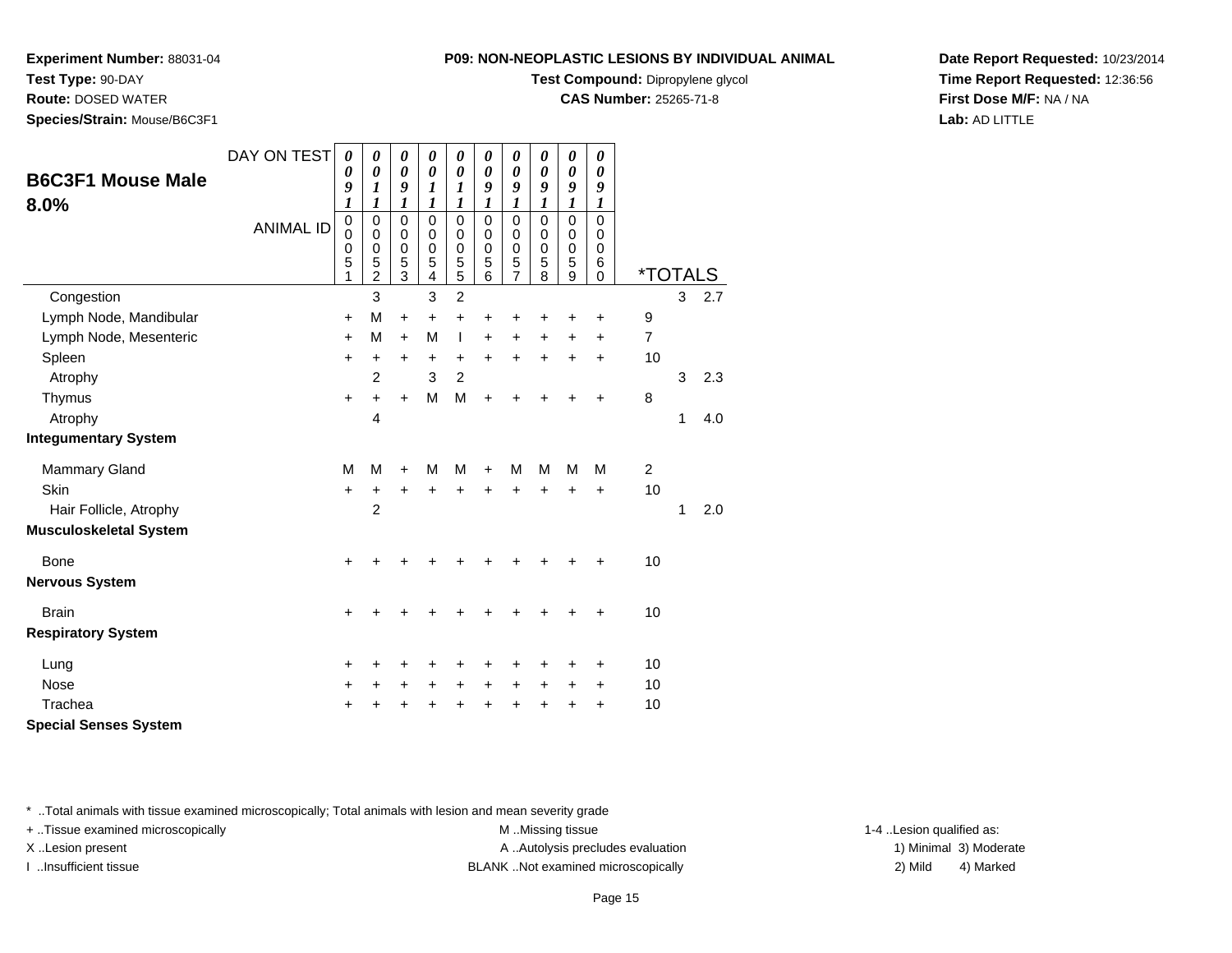**Test Type:** 90-DAY

**Route:** DOSED WATER

**Species/Strain:** Mouse/B6C3F1

## **P09: NON-NEOPLASTIC LESIONS BY INDIVIDUAL ANIMAL**

**Test Compound:** Dipropylene glycol

**CAS Number:** 25265-71-8

**Date Report Requested:** 10/23/2014**Time Report Requested:** 12:36:56**First Dose M/F:** NA / NA**Lab:** AD LITTLE

| <b>B6C3F1 Mouse Male</b>             | DAY ON TEST      | 0<br>0           | 0<br>0                | $\boldsymbol{\theta}$<br>0 | 0<br>0           | 0<br>0                | 0<br>0                | $\boldsymbol{\theta}$<br>0 | 0<br>0                | 0<br>0                | 0<br>0                |                        |                       |     |
|--------------------------------------|------------------|------------------|-----------------------|----------------------------|------------------|-----------------------|-----------------------|----------------------------|-----------------------|-----------------------|-----------------------|------------------------|-----------------------|-----|
| 8.0%                                 |                  | 9                |                       | 9                          |                  |                       | 9                     | 9                          | 9                     | 9                     | 9                     |                        |                       |     |
|                                      | <b>ANIMAL ID</b> | 0<br>0<br>0<br>5 | 0<br>0<br>0<br>5<br>2 | 0<br>0<br>0<br>5<br>3      | 0<br>0<br>0<br>5 | 0<br>0<br>0<br>5<br>5 | 0<br>0<br>0<br>5<br>6 | 0<br>0<br>0<br>5<br>7      | 0<br>0<br>0<br>5<br>8 | 0<br>0<br>0<br>5<br>9 | 0<br>0<br>0<br>6<br>0 |                        | <i><b>*TOTALS</b></i> |     |
| <b>NONE</b>                          |                  |                  |                       |                            |                  |                       |                       |                            |                       |                       |                       |                        |                       |     |
| <b>Urinary System</b>                |                  |                  |                       |                            |                  |                       |                       |                            |                       |                       |                       |                        |                       |     |
| Kidney                               |                  | +                |                       |                            |                  |                       |                       |                            |                       |                       |                       | 10                     |                       |     |
| Pelvis, Inflammation, Chronic Active |                  |                  |                       |                            |                  |                       |                       |                            |                       |                       | 4                     |                        |                       | 1.0 |
| <b>Urinary Bladder</b>               |                  | +                |                       |                            |                  |                       |                       |                            |                       |                       |                       | 10                     |                       |     |
|                                      |                  |                  |                       |                            |                  |                       |                       |                            |                       |                       |                       | ***END OF MALE DATA*** |                       |     |

\* ..Total animals with tissue examined microscopically; Total animals with lesion and mean severity grade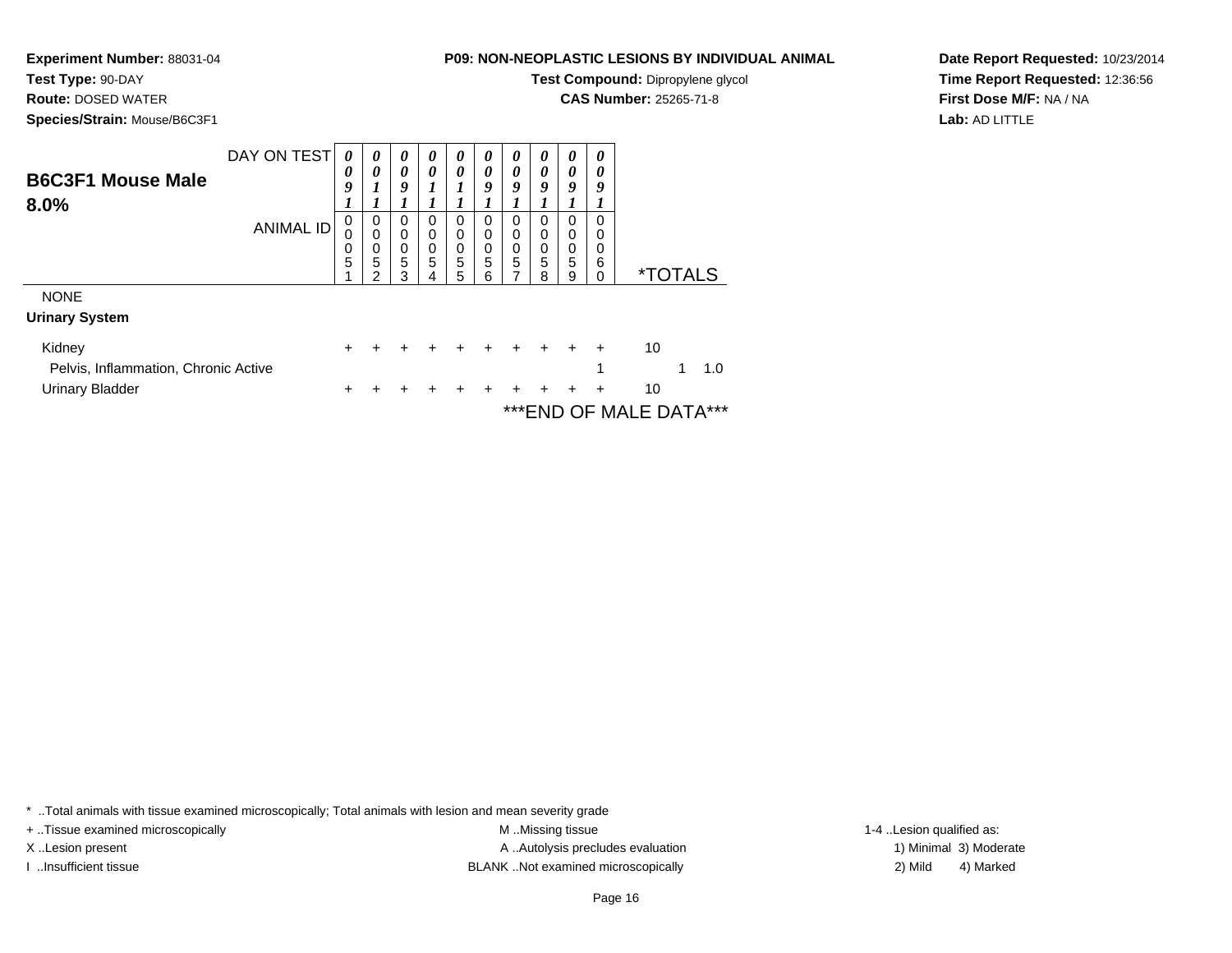**Test Compound:** Dipropylene glycol

0 \*TOTALS

**CAS Number:** 25265-71-8

**Date Report Requested:** 10/23/2014**Time Report Requested:** 12:36:56**First Dose M/F:** NA / NA**Lab:** AD LITTLE

| Inflammation, Chronic Active                                                                            |     |  |  |                  |     |      |           |                                    |                | 1.0 |                          |
|---------------------------------------------------------------------------------------------------------|-----|--|--|------------------|-----|------|-----------|------------------------------------|----------------|-----|--------------------------|
| <b>Salivary Glands</b>                                                                                  | $+$ |  |  | $\pm$            | $+$ | $^+$ | $\pm$     | 10                                 |                |     |                          |
| Inflammation, Chronic                                                                                   |     |  |  |                  |     |      |           |                                    | $\overline{2}$ | 1.0 |                          |
| Stomach, Forestomach                                                                                    | $+$ |  |  |                  |     |      | $\div$    | 10                                 |                |     |                          |
| Stomach, Glandular                                                                                      |     |  |  |                  |     |      | $\pm$     | 10                                 |                |     |                          |
| Inflammation, Chronic Active                                                                            |     |  |  |                  |     |      |           |                                    | 1              | 1.0 |                          |
| <b>Cardiovascular System</b>                                                                            |     |  |  |                  |     |      |           |                                    |                |     |                          |
| <b>Blood Vessel</b>                                                                                     |     |  |  |                  |     |      |           | 10                                 |                |     |                          |
| Heart                                                                                                   |     |  |  |                  |     |      | $\ddot{}$ | 10                                 |                |     |                          |
|                                                                                                         |     |  |  |                  |     |      |           |                                    |                |     |                          |
| * Total animals with tissue examined microscopically; Total animals with lesion and mean severity grade |     |  |  |                  |     |      |           |                                    |                |     |                          |
| + Tissue examined microscopically                                                                       |     |  |  | M Missing tissue |     |      |           |                                    |                |     | 1-4 Lesion qualified as: |
| X. Lesion present                                                                                       |     |  |  |                  |     |      |           | A  Autolysis precludes evaluation  |                |     | 1) Minimal 3) Moderate   |
| Insufficient tissue                                                                                     |     |  |  |                  |     |      |           | BLANK Not examined microscopically |                |     | 2) Mild<br>4) Marked     |
|                                                                                                         |     |  |  |                  |     |      |           |                                    |                |     |                          |

**Experiment Number:** 88031-04

**Species/Strain:** Mouse/B6C3F1

**B6C3F1 Mouse FemaleVEHICLE CONTROL**

DAY ON TEST

<sup>+</sup> <sup>+</sup> <sup>+</sup> <sup>+</sup> <sup>+</sup> <sup>+</sup> <sup>+</sup> <sup>+</sup> <sup>+</sup> + 10

<sup>+</sup> <sup>+</sup> <sup>+</sup> <sup>+</sup> <sup>+</sup> <sup>+</sup> <sup>+</sup> <sup>+</sup> <sup>+</sup> + 10

<sup>+</sup> <sup>+</sup> <sup>+</sup> <sup>+</sup> <sup>+</sup> <sup>+</sup> <sup>+</sup> <sup>+</sup> <sup>+</sup> + 10

<sup>+</sup> <sup>+</sup> <sup>+</sup> <sup>+</sup> <sup>+</sup> <sup>+</sup> <sup>+</sup> <sup>+</sup> <sup>+</sup> + 10

<sup>+</sup> <sup>+</sup> <sup>+</sup> <sup>+</sup> <sup>+</sup> <sup>+</sup> <sup>+</sup> <sup>+</sup> <sup>+</sup> + 10

<sup>+</sup> <sup>+</sup> <sup>+</sup> <sup>+</sup> <sup>+</sup> <sup>+</sup> <sup>+</sup> <sup>+</sup> + 10

<sup>+</sup> <sup>+</sup> <sup>+</sup> <sup>+</sup> <sup>+</sup> <sup>+</sup> <sup>+</sup> <sup>+</sup> M 9

<sup>+</sup> <sup>+</sup> <sup>+</sup> <sup>+</sup> <sup>+</sup> <sup>+</sup> <sup>+</sup> <sup>+</sup> + 10

<sup>+</sup> <sup>+</sup> <sup>+</sup> <sup>+</sup> <sup>+</sup> <sup>+</sup> <sup>+</sup> <sup>+</sup> + 10

<sup>+</sup> <sup>+</sup> <sup>+</sup> <sup>+</sup> <sup>+</sup> <sup>+</sup> <sup>+</sup> <sup>+</sup> + 10

e 1 1 1.0

ANIMAL ID

 $\mathsf{S}$  +

r +

 $\mathsf{r}$  +

<sup>+</sup>

 $\mathsf{n}$  +

**Test Type:** 90-DAY**Route:** DOSED WATER

**Alimentary System**

Intestine Large, Cecum

Intestine Large, Rectum

Intestine Small, Duodenum

Inflammation, Chronic Active

Inflammation, Chronic Active

Intestine Large, Colon

Intestine Small, Ileum

Intestine Small, Jejunum

**Esophagus** 

Gallbladder

Liver

Pancreas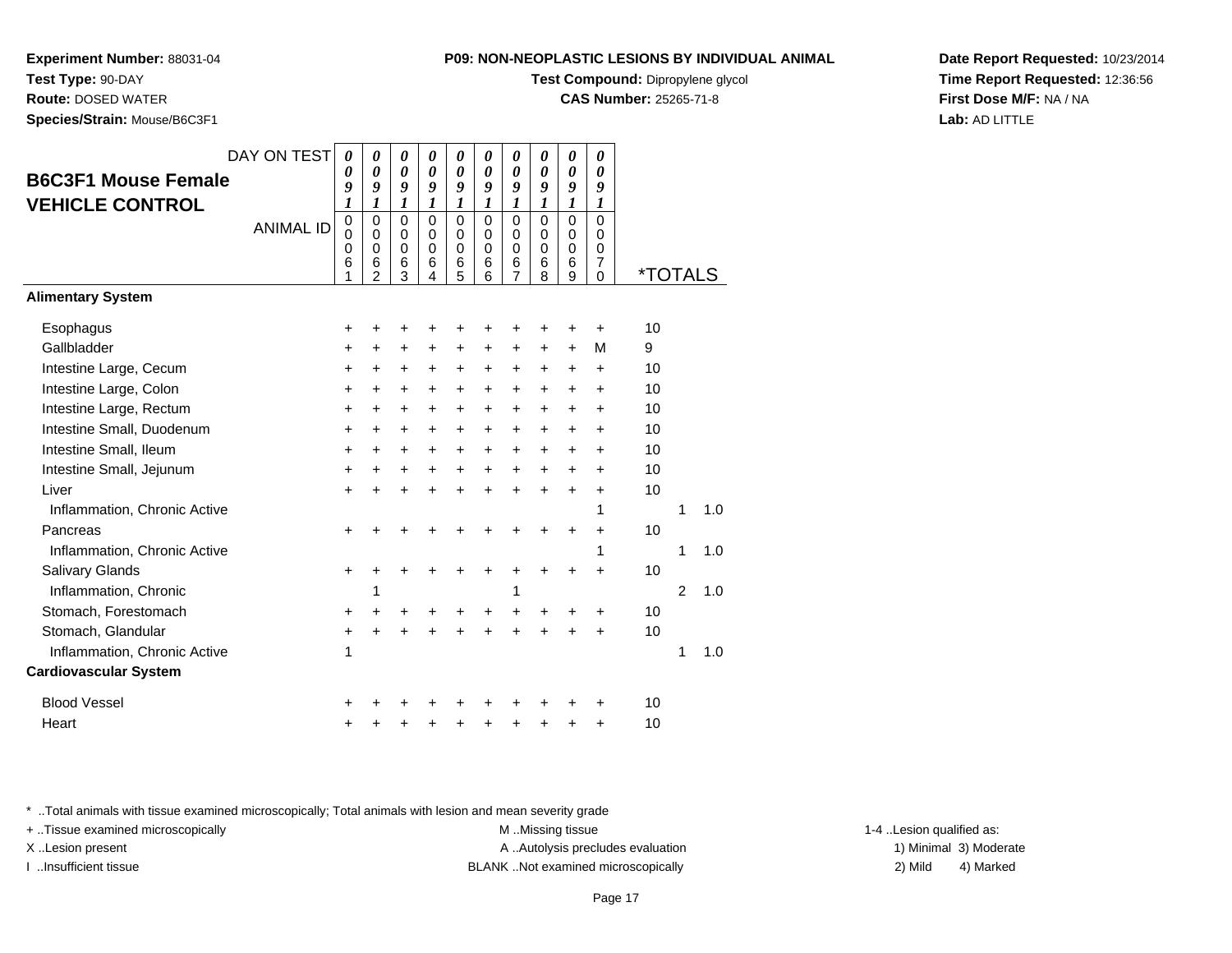**Test Compound:** Dipropylene glycol

**CAS Number:** 25265-71-8

**Date Report Requested:** 10/23/2014**Time Report Requested:** 12:36:56**First Dose M/F:** NA / NA**Lab:** AD LITTLE

DAY ON TEST**B6C3F1 Mouse FemaleVEHICLE CONTROL**ANIMAL ID*0 0 9 1* 0 0 0 6 1*0 0 9 1* 0 0 0 6 2*0 0 9 1* 0 0 0 6 3*0 0 9 1* 0 0 0 6 4*0 0 9 1* 0 0 0 6 5*0 0 9 1* 0 0 0 6 6*0 0 9 1* 0 0 0 6 7*0 0 9 1* 0 0 0 6 8*0 0 9 1* 0 0 0 6 9*0 0 9 1* 0 0 0 7 $\overline{0}$ 0 \*TOTALS**Endocrine System**Adrenal Cortex $\times$  + <sup>+</sup> <sup>+</sup> <sup>+</sup> <sup>+</sup> <sup>+</sup> <sup>+</sup> <sup>+</sup> <sup>+</sup> + 10 Subcapsular, Hyperplasiaa 1 1 1 1 3 1.0 Adrenal Medullaa  $+$  <sup>+</sup> <sup>+</sup> <sup>+</sup> <sup>+</sup> <sup>+</sup> <sup>+</sup> <sup>+</sup> <sup>+</sup> + 10 Islets, Pancreatic $\overline{c}$  + <sup>+</sup> <sup>+</sup> <sup>+</sup> <sup>+</sup> <sup>+</sup> <sup>+</sup> <sup>+</sup> <sup>+</sup> + 10 Parathyroid Gland $\alpha$  + <sup>+</sup> <sup>M</sup> <sup>+</sup> <sup>+</sup> <sup>+</sup> <sup>+</sup> <sup>+</sup> <sup>M</sup> + 8 Pituitary Gland $\alpha$  + <sup>+</sup> <sup>+</sup> <sup>+</sup> <sup>+</sup> <sup>+</sup> <sup>+</sup> <sup>+</sup> <sup>+</sup> + 10 Thyroid Glandd  $+$  <sup>+</sup> <sup>+</sup> <sup>+</sup> <sup>+</sup> <sup>+</sup> <sup>+</sup> <sup>+</sup> <sup>+</sup> + 10 **General Body System**NONE **Genital System**Clitoral Glandd M <sup>+</sup> <sup>+</sup> <sup>+</sup> <sup>+</sup> <sup>+</sup> <sup>+</sup> <sup>+</sup> <sup>+</sup> + 9 Dilatationn 2 1 2 1 1 5 1.4 Ovary $\mathsf y$  <sup>+</sup> <sup>+</sup> <sup>+</sup> <sup>+</sup> <sup>+</sup> <sup>+</sup> <sup>+</sup> <sup>+</sup> + 10 Uterus <sup>+</sup> <sup>+</sup> <sup>+</sup> <sup>+</sup> <sup>+</sup> <sup>+</sup> <sup>+</sup> <sup>+</sup> <sup>+</sup> + 10 Hyperplasia, Cysticc and  $\sim$  1 <sup>1</sup> <sup>1</sup> <sup>1</sup> <sup>4</sup> 1.0 **Hematopoietic System**Bone Marrow <sup>+</sup> <sup>+</sup> <sup>+</sup> <sup>+</sup> <sup>+</sup> <sup>+</sup> <sup>+</sup> <sup>+</sup> <sup>+</sup> + 10 Lymph Node, Mandibularr + <sup>+</sup> <sup>+</sup> <sup>+</sup> <sup>+</sup> <sup>+</sup> <sup>+</sup> <sup>+</sup> <sup>+</sup> + 10 Lymph Node, Mesentericc M <sup>+</sup> <sup>+</sup> <sup>+</sup> <sup>+</sup> <sup>+</sup> <sup>+</sup> <sup>+</sup> <sup>+</sup> + 9 Spleenn  $+$ <sup>+</sup> <sup>+</sup> <sup>+</sup> <sup>+</sup> <sup>+</sup> <sup>+</sup> <sup>+</sup> <sup>+</sup> + 10

\* ..Total animals with tissue examined microscopically; Total animals with lesion and mean severity grade

+ ..Tissue examined microscopically examined microscopically examined as: M ..Missing tissue 1-4 ..Lesion qualified as:

**Experiment Number:** 88031-04

**Species/Strain:** Mouse/B6C3F1

**Test Type:** 90-DAY**Route:** DOSED WATER

X..Lesion present **A ..**Autolysis precludes evaluation A ..Autolysis precludes evaluation 1) Minimal 3) Moderate I ..Insufficient tissue BLANK ..Not examined microscopically 2) Mild 4) Marked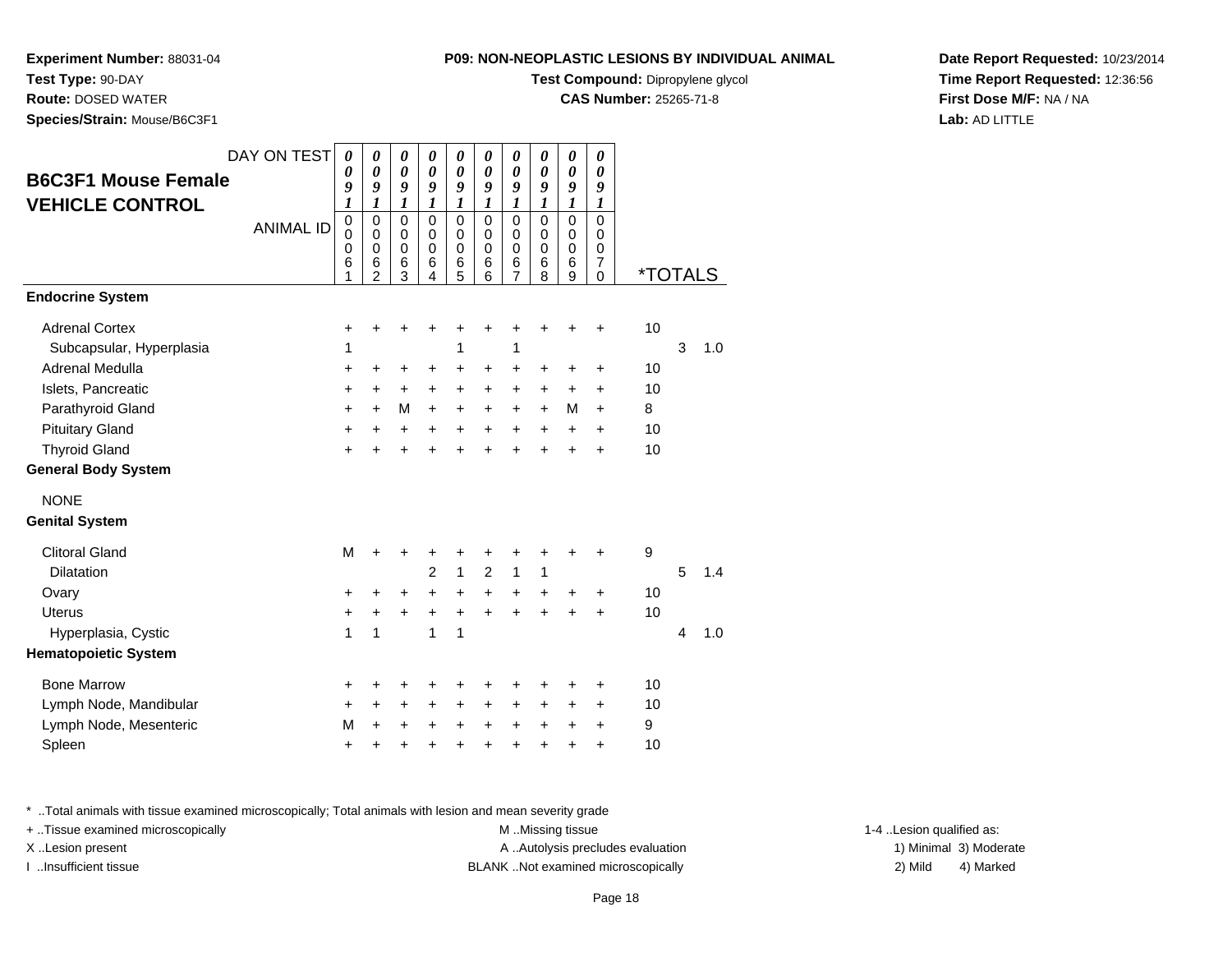**Test Compound:** Dipropylene glycol

**CAS Number:** 25265-71-8

**Date Report Requested:** 10/23/2014**Time Report Requested:** 12:36:56**First Dose M/F:** NA / NA**Lab:** AD LITTLE

DAY ON TEST**B6C3F1 Mouse FemaleVEHICLE CONTROL**ANIMAL ID*0 0 9 1* 0 0 0 6 1 $\ddot{}$ *0 0 9 1* 0 0 0 6 2*0 0 9 1* 0 0 0 6 3*0 0 9 1* 0 0 0 6 4*0 0 9 1* 0 0 0 6 5*0 0 9 1* 0 0 0 6 6*0 0 9 1* 0 0 0 6 7*0 0 9 1* 0 0 0 6 8*0 0 9 1* 0 0 0 6 9*0 0 9 1* 0 0 0 7 $\overline{0}$ 0 \*TOTALSSpleenn  $+$  <sup>+</sup> <sup>+</sup> <sup>+</sup> <sup>+</sup> <sup>+</sup> <sup>+</sup> <sup>+</sup> <sup>+</sup> + 10 **Thymus**  <sup>+</sup> <sup>+</sup> <sup>+</sup> <sup>+</sup> <sup>+</sup> <sup>+</sup> <sup>+</sup> <sup>+</sup> <sup>+</sup> + 10 **Integumentary System**Mammary Gland $\alpha$  + <sup>+</sup> <sup>+</sup> <sup>+</sup> <sup>+</sup> <sup>+</sup> <sup>+</sup> <sup>+</sup> <sup>+</sup> + 10 **Skin** n  $+$  <sup>+</sup> <sup>+</sup> <sup>+</sup> <sup>+</sup> <sup>+</sup> <sup>+</sup> <sup>+</sup> <sup>+</sup> + 10 Subcut Tiss, Inflammation, Chronic Activee 2 1 2.0 **Musculoskeletal System**Bone $e$  + <sup>+</sup> <sup>+</sup> <sup>+</sup> <sup>+</sup> <sup>+</sup> <sup>+</sup> <sup>+</sup> <sup>+</sup> + 10 **Nervous System**Brainn  $+$  <sup>+</sup> <sup>+</sup> <sup>+</sup> <sup>+</sup> <sup>+</sup> <sup>+</sup> <sup>+</sup> <sup>+</sup> + 10 **Respiratory System**Lungg  $\rightarrow$  <sup>+</sup> <sup>+</sup> <sup>+</sup> <sup>+</sup> <sup>+</sup> <sup>+</sup> <sup>+</sup> <sup>+</sup> + 10 Nose $e$  + <sup>+</sup> <sup>+</sup> <sup>+</sup> <sup>+</sup> <sup>+</sup> <sup>+</sup> <sup>+</sup> <sup>+</sup> + 10 Olfactory Epi, Degeneration, Hyalinee 1 1 1 2 1.0 Respirat Epith, Degeneration, Hyaline <sup>1</sup> <sup>1</sup> <sup>1</sup> <sup>3</sup> 1.0 Respirat Epith, Inflammation, Chronic Activee 1 1 1.0 Trachea

#### a  $+$ **Special Senses System**

**Experiment Number:** 88031-04

**Species/Strain:** Mouse/B6C3F1

**Test Type:** 90-DAY**Route:** DOSED WATER

NONE

\* ..Total animals with tissue examined microscopically; Total animals with lesion and mean severity grade

+ ..Tissue examined microscopically examined microscopically examined as: M ..Missing tissue 1-4 ..Lesion qualified as:

X..Lesion present **A ..**Autolysis precludes evaluation A ..Autolysis precludes evaluation 1) Minimal 3) Moderate I ..Insufficient tissue BLANK ..Not examined microscopically 2) Mild 4) Marked

<sup>+</sup> <sup>+</sup> <sup>+</sup> <sup>+</sup> <sup>+</sup> <sup>+</sup> <sup>+</sup> <sup>+</sup> I 9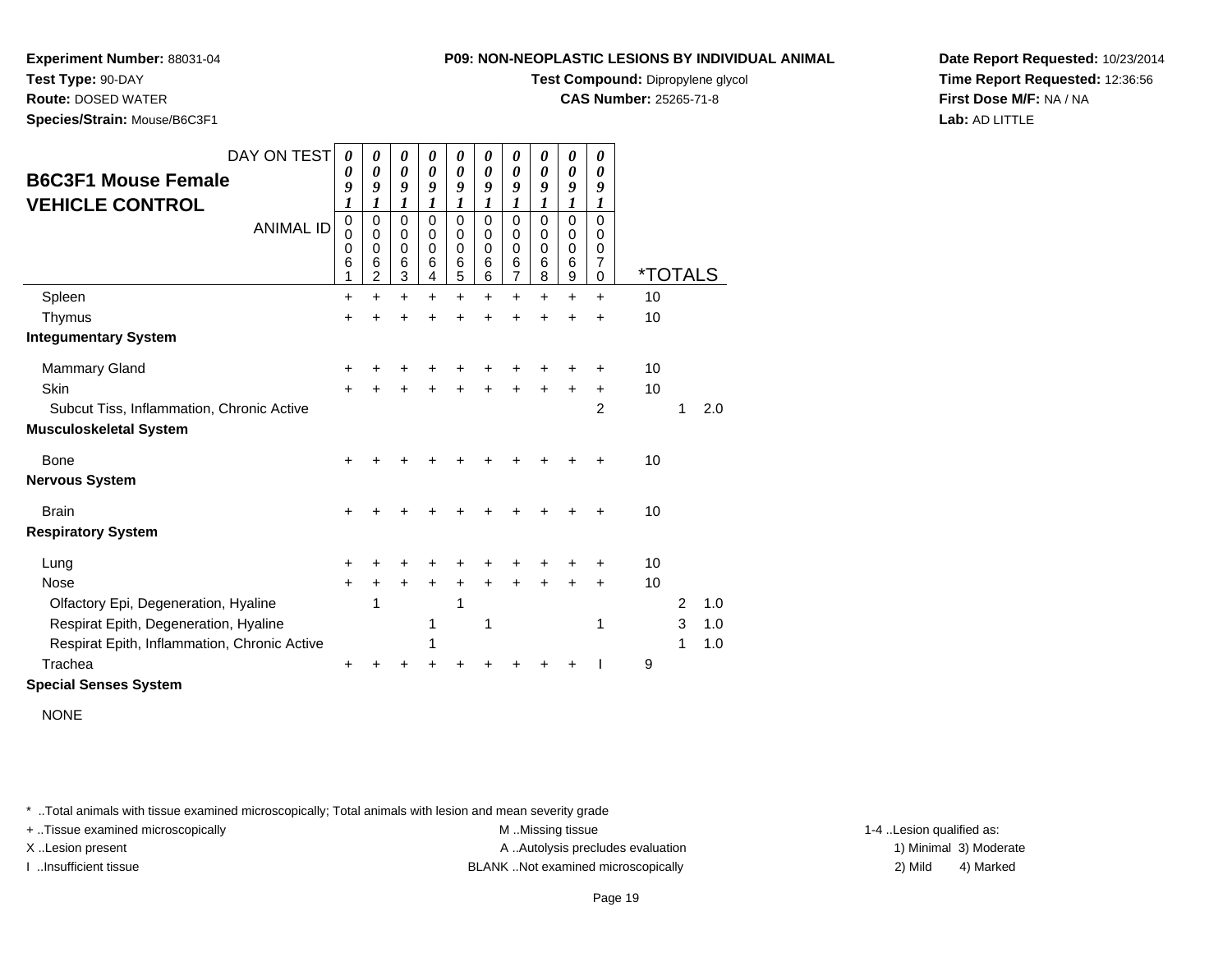**Test Compound:** Dipropylene glycol

**CAS Number:** 25265-71-8

**Date Report Requested:** 10/23/2014**Time Report Requested:** 12:36:56**First Dose M/F:** NA / NA**Lab:** AD LITTLE

DAY ON TEST **B6C3F1 Mouse FemaleVEHICLE CONTROL**ANIMAL ID*0 0 9 1* 0 0 0 6 1*0 0 9 1*0<br>0<br>0<br>0<br>0<br>2 *0 0 9 1* 0 0 0 6 3*0 0 9 1* 0 0 0 6 4*0 0 9 1* 0 0 0 6 5*0 0 9 1* 0 0 0 6 6*0 0 9 1* 0 0 0 6 7*0 0 9 1* 0 0 0 6 8*0 0 9 1* 0 0 0 6 9*0 0 9 1* 0 0 0 7 $\dot{0}$ 0 \*TOTALS**Urinary System**Kidney <sup>+</sup> <sup>+</sup> <sup>+</sup> <sup>+</sup> <sup>+</sup> <sup>+</sup> <sup>+</sup> <sup>+</sup> <sup>+</sup> + 10 Pelvis, Inflammation, Chronic Activee 1 1 1.0 Urinary Bladder $\mathsf{r}$  + <sup>+</sup> <sup>+</sup> <sup>+</sup> <sup>+</sup> <sup>+</sup> <sup>+</sup> <sup>+</sup> <sup>+</sup> + 10

\* ..Total animals with tissue examined microscopically; Total animals with lesion and mean severity grade

+ ..Tissue examined microscopically examined microscopically examined as: M ..Missing tissue 1-4 ..Lesion qualified as:

**Experiment Number:** 88031-04

**Species/Strain:** Mouse/B6C3F1

**Test Type:** 90-DAY**Route:** DOSED WATER

X..Lesion present **A ..**Autolysis precludes evaluation A ..Autolysis precludes evaluation 1) Minimal 3) Moderate I ..Insufficient tissue BLANK ..Not examined microscopically 2) Mild 4) Marked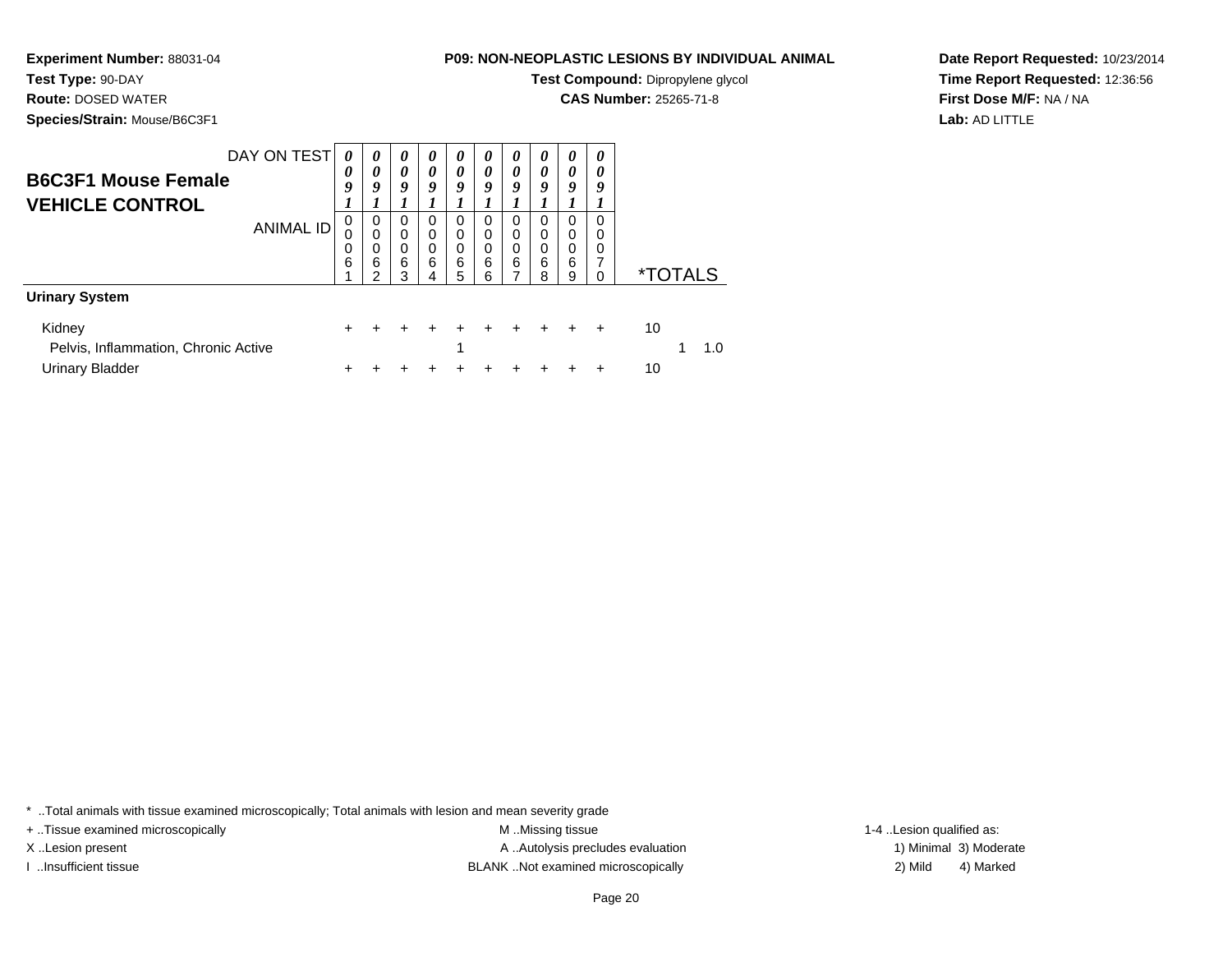| Experiment Number: 88031-04                                                                             |                  |                        | P09: NON-NEOPLASTIC LESIONS BY INDIVIDUAL ANIMAL |
|---------------------------------------------------------------------------------------------------------|------------------|------------------------|--------------------------------------------------|
| Test Type: 90-DAY                                                                                       |                  |                        | Test Compound: Dipropylene glycol                |
| <b>Route: DOSED WATER</b><br>Species/Strain: Mouse/B6C3F1                                               |                  | CAS Number: 25265-71-8 |                                                  |
|                                                                                                         |                  |                        |                                                  |
|                                                                                                         | DAY ON TEST      |                        |                                                  |
| <b>B6C3F1 Mouse Female</b>                                                                              |                  |                        |                                                  |
| 0.5%                                                                                                    |                  |                        |                                                  |
|                                                                                                         | <b>ANIMAL ID</b> |                        |                                                  |
|                                                                                                         |                  | <i><b>*TOTALS</b></i>  |                                                  |
| <b>Alimentary System</b>                                                                                |                  |                        |                                                  |
| <b>NONE</b>                                                                                             |                  |                        |                                                  |
| <b>Cardiovascular System</b>                                                                            |                  |                        |                                                  |
| <b>NONE</b>                                                                                             |                  |                        |                                                  |
| <b>Endocrine System</b>                                                                                 |                  |                        |                                                  |
| <b>NONE</b>                                                                                             |                  |                        |                                                  |
| <b>General Body System</b>                                                                              |                  |                        |                                                  |
| <b>NONE</b>                                                                                             |                  |                        |                                                  |
| <b>Genital System</b>                                                                                   |                  |                        |                                                  |
| <b>NONE</b>                                                                                             |                  |                        |                                                  |
| <b>Hematopoietic System</b>                                                                             |                  |                        |                                                  |
| <b>NONE</b>                                                                                             |                  |                        |                                                  |
| <b>Integumentary System</b>                                                                             |                  |                        |                                                  |
| <b>NONE</b>                                                                                             |                  |                        |                                                  |
| <b>Musculoskeletal System</b>                                                                           |                  |                        |                                                  |
| <b>NONE</b>                                                                                             |                  |                        |                                                  |
| <b>Nervous System</b>                                                                                   |                  |                        |                                                  |
| <b>NONE</b>                                                                                             |                  |                        |                                                  |
|                                                                                                         |                  |                        |                                                  |
|                                                                                                         |                  |                        |                                                  |
|                                                                                                         |                  |                        |                                                  |
| * Total animals with tissue examined microscopically; Total animals with lesion and mean severity grade |                  |                        |                                                  |
| + Tissue examined microscopically                                                                       |                  |                        | M Missing tissue                                 |

1-4 ..Lesion qualified as: X..Lesion present **A ..Autolysis precludes evaluation** A ..Autolysis precludes evaluation 1) Minimal 3) Moderate I ..Insufficient tissue BLANK ..Not examined microscopically 2) Mild 4) Marked

**Date Report Requested:** 10/23/2014**Time Report Requested:** 12:36:56

**First Dose M/F:** NA / NA

**Lab:** AD LITTLE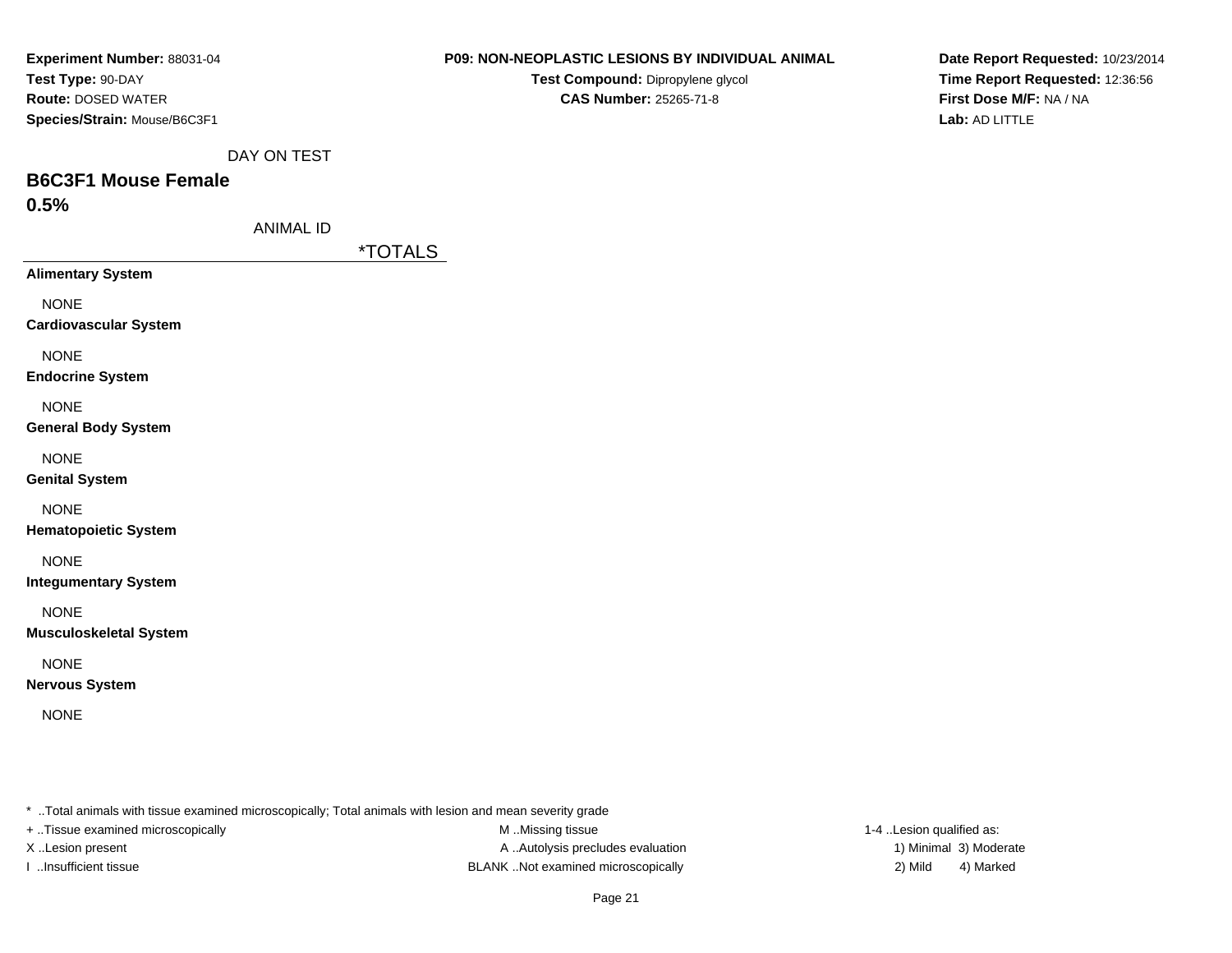| Experiment Number: 88031-04  |
|------------------------------|
| Test Type: 90-DAY            |
| <b>Route: DOSED WATER</b>    |
| Species/Strain: Mouse/B6C3F1 |

**Test Compound:** Dipropylene glycol **CAS Number:** 25265-71-8

**Date Report Requested:** 10/23/2014**Time Report Requested:** 12:36:56**First Dose M/F:** NA / NA**Lab:** AD LITTLE

DAY ON TEST

## **B6C3F1 Mouse Female**

**0.5%**

ANIMAL ID

\*TOTALS

**Respiratory System**

NONE

**Special Senses System**

NONE

**Urinary System**

NONE

\* ..Total animals with tissue examined microscopically; Total animals with lesion and mean severity grade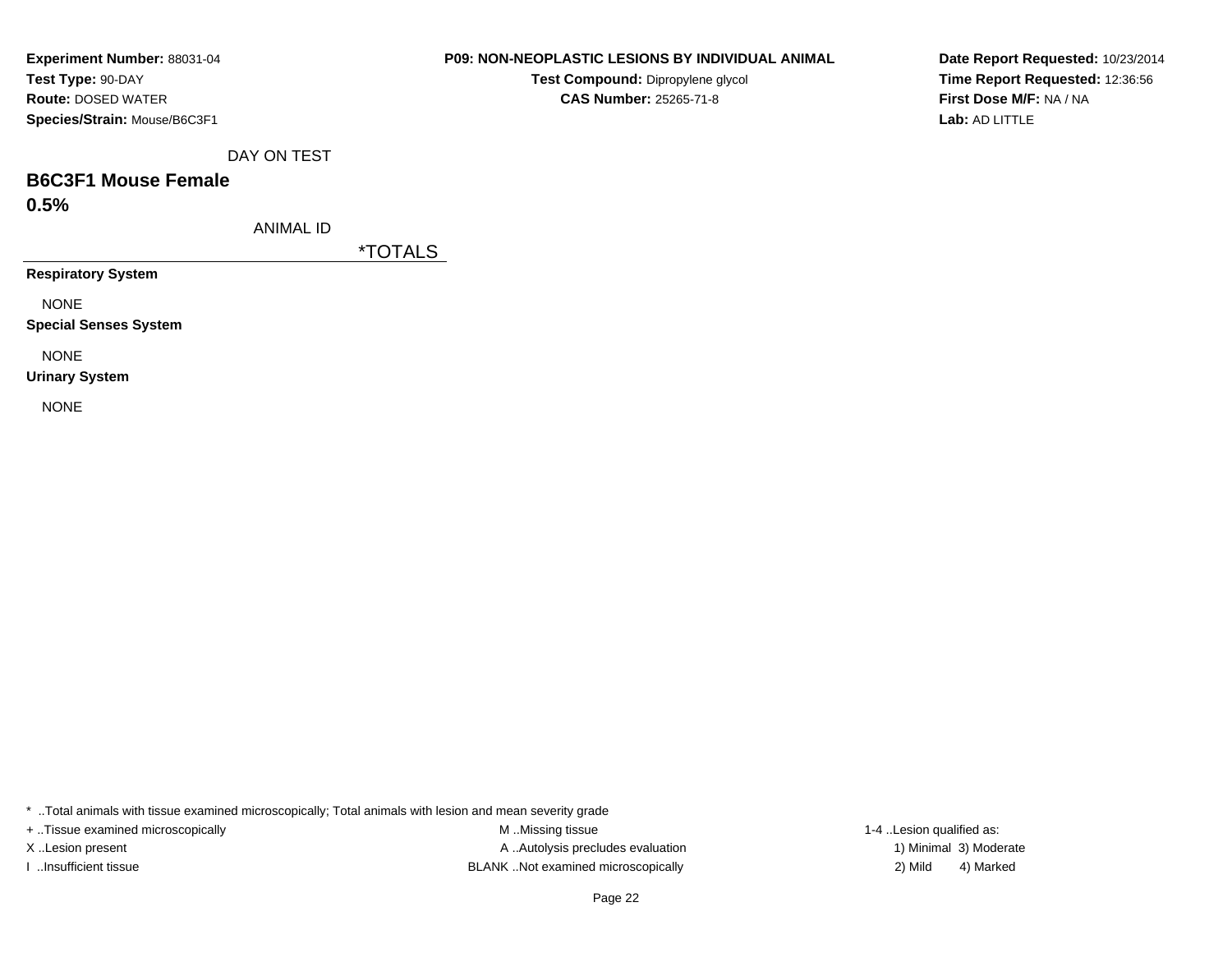## **Test Type:** 90-DAY

**Route:** DOSED WATER

**Species/Strain:** Mouse/B6C3F1

## **P09: NON-NEOPLASTIC LESIONS BY INDIVIDUAL ANIMAL**

**Test Compound:** Dipropylene glycol

**CAS Number:** 25265-71-8

**Date Report Requested:** 10/23/2014**Time Report Requested:** 12:36:56**First Dose M/F:** NA / NA**Lab:** AD LITTLE

|                                              | DAY ON TEST      | $\boldsymbol{\theta}$<br>0          | $\boldsymbol{\theta}$<br>$\boldsymbol{\theta}$                     | $\pmb{\theta}$<br>$\boldsymbol{\theta}$        | $\pmb{\theta}$<br>$\pmb{\theta}$      | $\pmb{\theta}$<br>$\boldsymbol{\theta}$   | $\pmb{\theta}$<br>0                           | $\pmb{\theta}$<br>0                                    | 0<br>$\boldsymbol{\theta}$                | $\pmb{\theta}$<br>$\boldsymbol{\theta}$ | $\boldsymbol{\theta}$<br>0                |                       |
|----------------------------------------------|------------------|-------------------------------------|--------------------------------------------------------------------|------------------------------------------------|---------------------------------------|-------------------------------------------|-----------------------------------------------|--------------------------------------------------------|-------------------------------------------|-----------------------------------------|-------------------------------------------|-----------------------|
| <b>B6C3F1 Mouse Female</b><br>1.0%           |                  | 9<br>1                              | $\boldsymbol{g}$<br>$\boldsymbol{l}$                               | $\boldsymbol{g}$<br>$\boldsymbol{l}$           | $\pmb{9}$<br>$\boldsymbol{l}$         | $\boldsymbol{g}$<br>1                     | 9<br>1                                        | 9<br>1                                                 | 9<br>1                                    | $\boldsymbol{g}$<br>$\boldsymbol{l}$    | 9<br>1                                    |                       |
|                                              | <b>ANIMAL ID</b> | $\pmb{0}$<br>0<br>$\,0\,$<br>8<br>1 | $\pmb{0}$<br>$\mathbf 0$<br>$\pmb{0}$<br>$\,8\,$<br>$\overline{c}$ | $\mathbf 0$<br>0<br>$\mathbf 0$<br>$\bf8$<br>3 | $\pmb{0}$<br>0<br>$\pmb{0}$<br>8<br>4 | $\mathbf 0$<br>0<br>$\mathbf 0$<br>8<br>5 | $\mathbf 0$<br>0<br>$\pmb{0}$<br>$\bf 8$<br>6 | $\mathbf 0$<br>0<br>$\mathbf 0$<br>8<br>$\overline{7}$ | $\mathsf 0$<br>0<br>$\mathsf 0$<br>8<br>8 | $\mathsf 0$<br>0<br>$\pmb{0}$<br>8<br>9 | $\mathsf 0$<br>0<br>$\mathbf 0$<br>9<br>0 | <i><b>*TOTALS</b></i> |
| <b>Alimentary System</b>                     |                  |                                     |                                                                    |                                                |                                       |                                           |                                               |                                                        |                                           |                                         |                                           |                       |
| <b>NONE</b><br><b>Cardiovascular System</b>  |                  |                                     |                                                                    |                                                |                                       |                                           |                                               |                                                        |                                           |                                         |                                           |                       |
| <b>NONE</b><br><b>Endocrine System</b>       |                  |                                     |                                                                    |                                                |                                       |                                           |                                               |                                                        |                                           |                                         |                                           |                       |
| <b>NONE</b><br><b>General Body System</b>    |                  |                                     |                                                                    |                                                |                                       |                                           |                                               |                                                        |                                           |                                         |                                           |                       |
| <b>NONE</b><br><b>Genital System</b>         |                  |                                     |                                                                    |                                                |                                       |                                           |                                               |                                                        |                                           |                                         |                                           |                       |
| <b>Uterus</b><br><b>Hematopoietic System</b> |                  |                                     |                                                                    |                                                |                                       |                                           | $\ddot{}$                                     |                                                        |                                           |                                         |                                           | 1                     |
| <b>NONE</b><br><b>Integumentary System</b>   |                  |                                     |                                                                    |                                                |                                       |                                           |                                               |                                                        |                                           |                                         |                                           |                       |
| <b>NONE</b><br><b>Musculoskeletal System</b> |                  |                                     |                                                                    |                                                |                                       |                                           |                                               |                                                        |                                           |                                         |                                           |                       |
| <b>NONE</b><br><b>Nervous System</b>         |                  |                                     |                                                                    |                                                |                                       |                                           |                                               |                                                        |                                           |                                         |                                           |                       |
| <b>NONE</b>                                  |                  |                                     |                                                                    |                                                |                                       |                                           |                                               |                                                        |                                           |                                         |                                           |                       |

\* ..Total animals with tissue examined microscopically; Total animals with lesion and mean severity grade

+ ..Tissue examined microscopically M ...Missing tissue 1-4 ... M ...Missing tissue

X..Lesion present **A ..Autolysis precludes evaluation** A ..Autolysis precludes evaluation 1) Minimal 3) Moderate I ..Insufficient tissue BLANK ..Not examined microscopically 2) Mild 4) Marked

1-4 ..Lesion qualified as: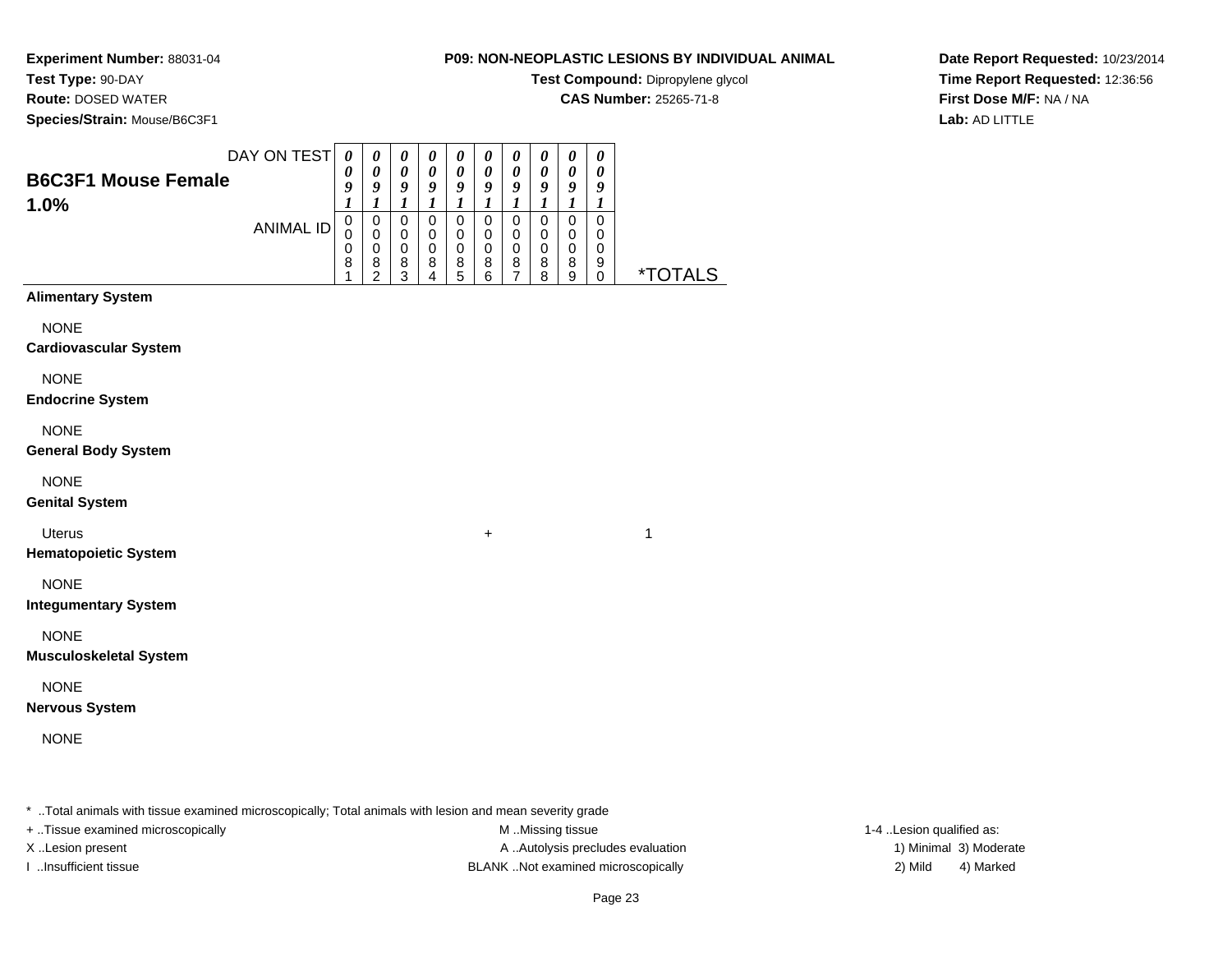## **Test Type:** 90-DAY

**Route:** DOSED WATER

**Species/Strain:** Mouse/B6C3F1

## **P09: NON-NEOPLASTIC LESIONS BY INDIVIDUAL ANIMAL**

**Test Compound:** Dipropylene glycol

**CAS Number:** 25265-71-8

**Date Report Requested:** 10/23/2014**Time Report Requested:** 12:36:56**First Dose M/F:** NA / NA**Lab:** AD LITTLE

| DAY ON TEST<br><b>B6C3F1 Mouse Female</b> | 0<br>υ            | $\boldsymbol{\theta}$<br>a | 0<br>0<br>Q      | U<br>$\boldsymbol{a}$ | o                |   | U           | U | $\boldsymbol{\theta}$<br>0<br>o | U<br>U |    |
|-------------------------------------------|-------------------|----------------------------|------------------|-----------------------|------------------|---|-------------|---|---------------------------------|--------|----|
| 1.0%<br>ANIMAL ID                         | U<br>ι.<br>U<br>8 | 0<br>0<br>0<br>8           | 0<br>0<br>0<br>8 | U<br>0<br>8           | U<br>0<br>0<br>8 | 8 | 0<br>0<br>8 | 8 | 0<br>0<br>8                     | 9      |    |
|                                           |                   | ◠                          | າ                |                       | 5                | ี |             | o | 9                               |        | ∗⊤ |

**Respiratory System**

NONE

#### **Special Senses System**

NONE

#### **Urinary System**

NONE

\* ..Total animals with tissue examined microscopically; Total animals with lesion and mean severity grade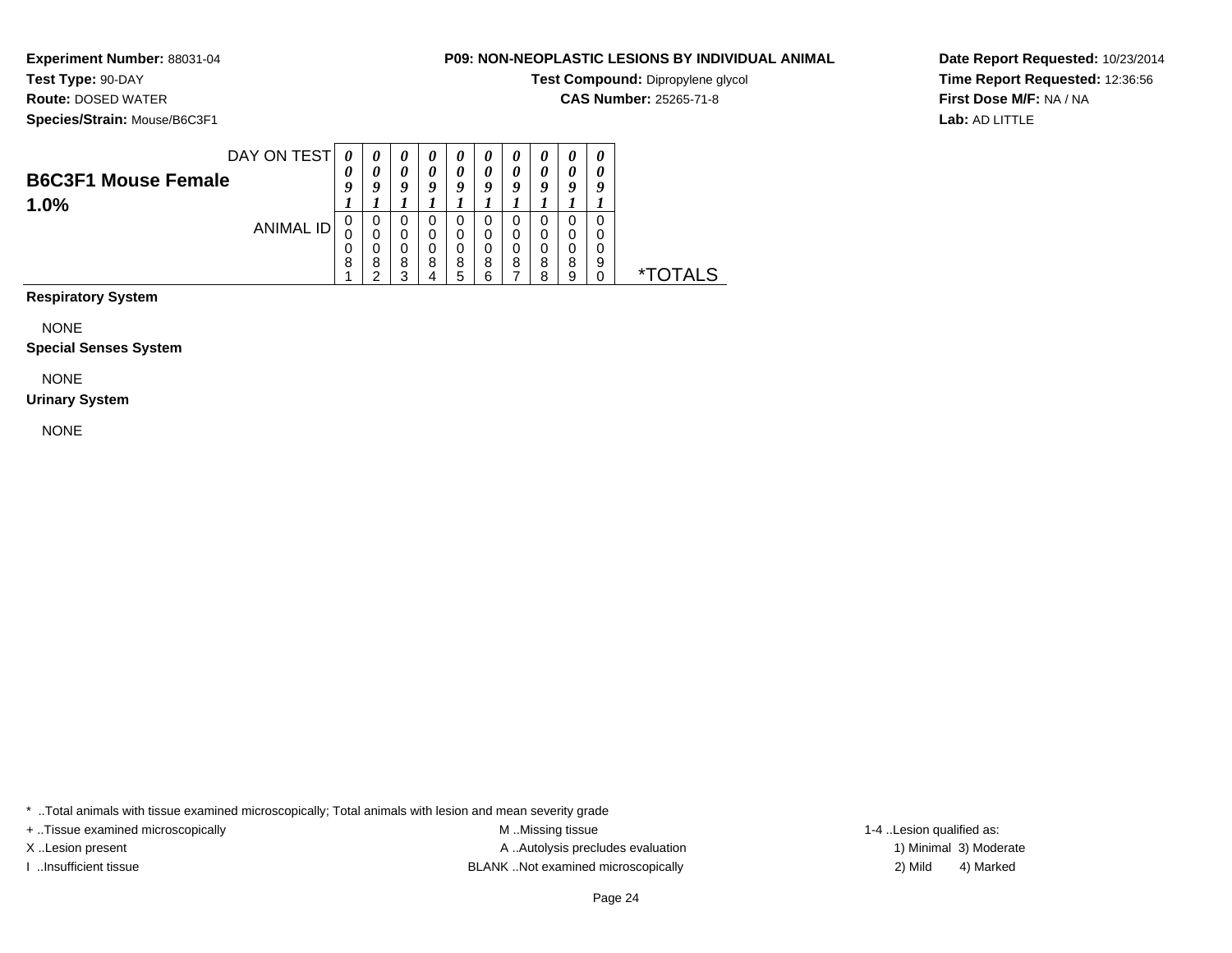**Test Type:** 90-DAY

**Route:** DOSED WATER

**Species/Strain:** Mouse/B6C3F1

## **P09: NON-NEOPLASTIC LESIONS BY INDIVIDUAL ANIMAL**

**Test Compound:** Dipropylene glycol

**CAS Number:** 25265-71-8

**Date Report Requested:** 10/23/2014**Time Report Requested:** 12:36:56**First Dose M/F:** NA / NA**Lab:** AD LITTLE

|                              | DAY ON TEST      | 0                         | 0                          | 0                          | 0<br>$\boldsymbol{\theta}$ | 0                          | 0                          | 0                          | 0                          | 0           | 0                          |                       |
|------------------------------|------------------|---------------------------|----------------------------|----------------------------|----------------------------|----------------------------|----------------------------|----------------------------|----------------------------|-------------|----------------------------|-----------------------|
| <b>B6C3F1 Mouse Female</b>   |                  | 0<br>$\boldsymbol{\beta}$ | $\boldsymbol{\theta}$<br>9 | $\boldsymbol{\theta}$<br>9 | 9                          | $\boldsymbol{\theta}$<br>9 | $\boldsymbol{\theta}$<br>9 | $\boldsymbol{\theta}$<br>9 | $\boldsymbol{\theta}$<br>9 | 0<br>9      | $\boldsymbol{\theta}$<br>9 |                       |
| 2.0%                         |                  | 5                         | 1                          | 1                          | 1                          | $\boldsymbol{l}$           | 1                          | 1                          | 1                          | 1           | 1                          |                       |
|                              | <b>ANIMAL ID</b> | $\pmb{0}$<br>$\mathbf 0$  | $\pmb{0}$                  | $\mathbf 0$                | $\mathbf 0$                | $\mathbf 0$                | $\mathbf 0$                | $\mathbf 0$                | $\mathbf 0$                | $\mathbf 0$ | $\mathbf 0$                |                       |
|                              |                  | 0                         | $\pmb{0}$<br>0             | 0<br>0                     | 0<br>0                     | $\mathbf 0$<br>0           | 0<br>0                     | $\mathbf 0$<br>0           | 0<br>0                     | 0<br>0      | 0<br>1                     |                       |
|                              |                  | 9<br>1                    | 9<br>$\overline{2}$        | 9<br>3                     | 9<br>4                     | 9<br>5                     | 9<br>6                     | 9<br>$\overline{7}$        | 9<br>8                     | 9<br>9      | 0<br>$\mathbf 0$           | <i><b>*TOTALS</b></i> |
| <b>Alimentary System</b>     |                  |                           |                            |                            |                            |                            |                            |                            |                            |             |                            |                       |
| Esophagus                    |                  | +                         |                            |                            |                            |                            |                            |                            |                            |             |                            | 1                     |
| Gallbladder                  |                  | +                         |                            |                            |                            |                            |                            |                            |                            |             |                            | 1                     |
| Intestine Large, Cecum       |                  | A                         |                            |                            |                            |                            |                            |                            |                            |             |                            | $\Omega$              |
| Intestine Large, Colon       |                  | +                         |                            |                            |                            |                            |                            |                            |                            |             |                            | 1                     |
| Intestine Large, Rectum      |                  | $\ddot{}$                 |                            |                            |                            |                            |                            |                            |                            |             |                            | 1                     |
| Intestine Small, Duodenum    |                  | A                         |                            |                            |                            |                            |                            |                            |                            |             |                            | $\Omega$              |
| Intestine Small, Ileum       |                  | $\ddot{}$                 |                            |                            |                            |                            |                            |                            |                            |             |                            | 1                     |
| Intestine Small, Jejunum     |                  | A                         |                            |                            |                            |                            |                            |                            |                            |             |                            | 0                     |
| Liver                        |                  | +                         |                            |                            |                            |                            |                            |                            |                            |             |                            | 1                     |
| Pancreas                     |                  | +                         |                            |                            |                            |                            |                            |                            |                            |             |                            | 1                     |
| Salivary Glands              |                  | +                         |                            |                            |                            |                            |                            |                            |                            |             |                            | 1                     |
| Stomach, Forestomach         |                  | I.                        |                            |                            |                            |                            |                            |                            |                            |             |                            | 0                     |
| Stomach, Glandular           |                  | $\ddot{}$                 |                            |                            |                            |                            |                            |                            |                            |             |                            | 1                     |
| <b>Cardiovascular System</b> |                  |                           |                            |                            |                            |                            |                            |                            |                            |             |                            |                       |
| <b>Blood Vessel</b>          |                  | $\ddot{}$                 |                            |                            |                            |                            |                            |                            |                            |             |                            | 1                     |
| Heart                        |                  | $\ddot{}$                 |                            |                            |                            |                            |                            |                            |                            |             |                            | 1                     |
| <b>Endocrine System</b>      |                  |                           |                            |                            |                            |                            |                            |                            |                            |             |                            |                       |
| <b>Adrenal Cortex</b>        |                  | +                         |                            |                            |                            |                            |                            |                            |                            |             |                            | 1                     |
| Adrenal Medulla              |                  | +                         |                            |                            |                            |                            |                            |                            |                            |             |                            | 1                     |
| Islets, Pancreatic           |                  | +                         |                            |                            |                            |                            |                            |                            |                            |             |                            | 1                     |

\* ..Total animals with tissue examined microscopically; Total animals with lesion and mean severity grade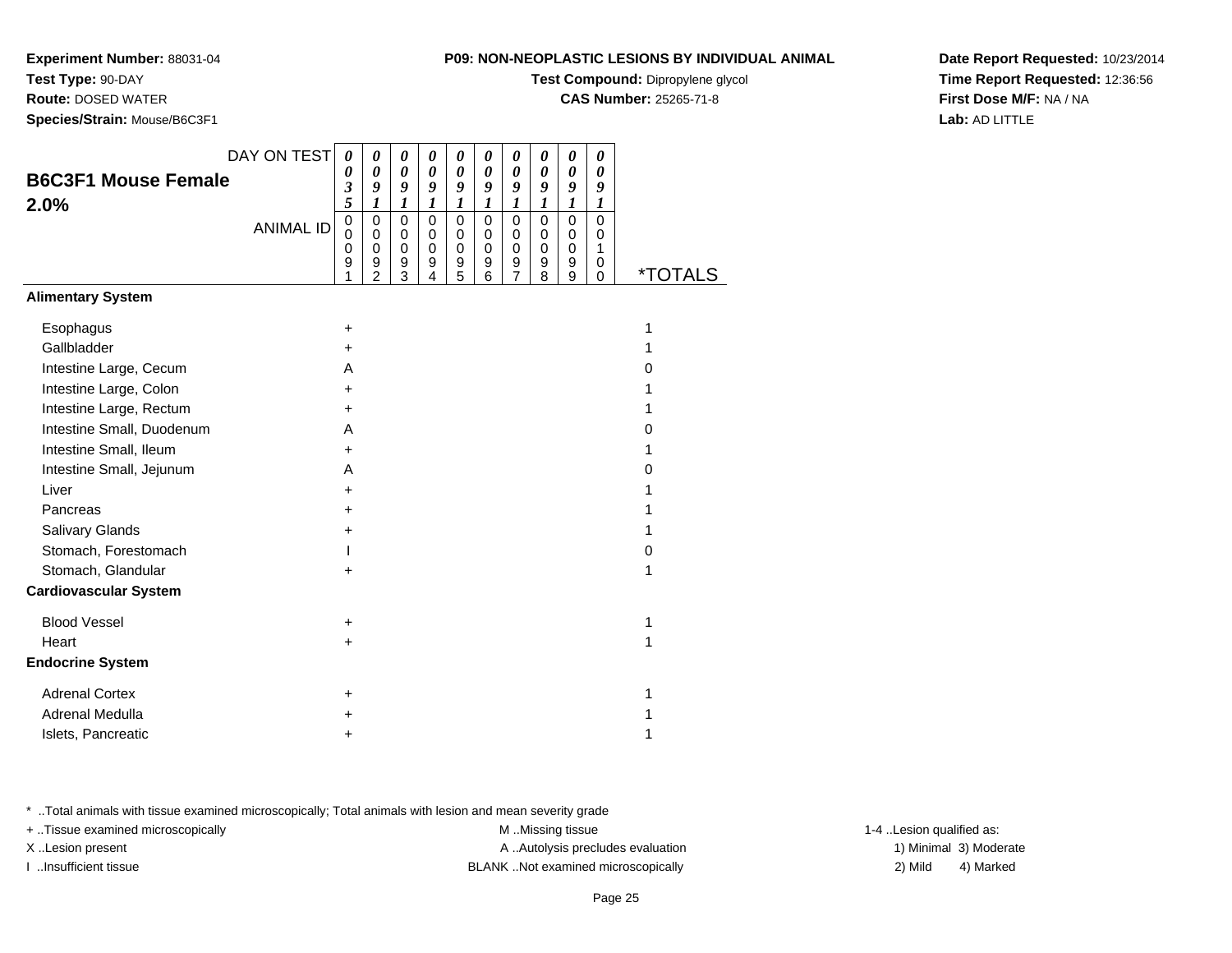## **Test Type:** 90-DAY

**Route:** DOSED WATER

**Species/Strain:** Mouse/B6C3F1

## **P09: NON-NEOPLASTIC LESIONS BY INDIVIDUAL ANIMAL**

**Test Compound:** Dipropylene glycol

**CAS Number:** 25265-71-8

**Date Report Requested:** 10/23/2014**Time Report Requested:** 12:36:56**First Dose M/F:** NA / NA**Lab:** AD LITTLE

| <b>B6C3F1 Mouse Female</b><br>2.0% | DAY ON TEST<br><b>ANIMAL ID</b> | $\boldsymbol{\theta}$<br>0<br>$\overline{\mathbf{3}}$<br>5<br>$\mathbf 0$<br>0<br>$\boldsymbol{0}$<br>9<br>1 | 0<br>$\pmb{\theta}$<br>9<br>1<br>$\mathbf 0$<br>$\mathbf 0$<br>$\pmb{0}$<br>$\frac{9}{2}$ | 0<br>$\pmb{\theta}$<br>9<br>1<br>$\mathbf 0$<br>0<br>0<br>9<br>$\overline{3}$ | 0<br>$\boldsymbol{\theta}$<br>9<br>1<br>$\mathbf 0$<br>0<br>$\mathbf 0$<br>9<br>4 | 0<br>$\boldsymbol{\theta}$<br>9<br>$\boldsymbol{l}$<br>$\mathbf 0$<br>0<br>$\pmb{0}$<br>$\frac{9}{5}$ | 0<br>$\boldsymbol{\theta}$<br>9<br>$\boldsymbol{l}$<br>$\mathbf 0$<br>0<br>$\pmb{0}$<br>9<br>6 | 0<br>$\pmb{\theta}$<br>9<br>$\boldsymbol{l}$<br>$\mathbf 0$<br>0<br>$\pmb{0}$<br>9<br>$\overline{7}$ | 0<br>$\boldsymbol{\theta}$<br>9<br>$\boldsymbol{l}$<br>$\mathbf 0$<br>$\mathbf 0$<br>$\mathbf 0$<br>9<br>8 | 0<br>$\pmb{\theta}$<br>9<br>$\boldsymbol{l}$<br>$\mathbf 0$<br>0<br>$\pmb{0}$<br>9<br>9 | $\boldsymbol{\theta}$<br>$\theta$<br>9<br>1<br>$\mathbf 0$<br>$\Omega$<br>1<br>0<br>$\Omega$ | <i><b>*TOTALS</b></i> |
|------------------------------------|---------------------------------|--------------------------------------------------------------------------------------------------------------|-------------------------------------------------------------------------------------------|-------------------------------------------------------------------------------|-----------------------------------------------------------------------------------|-------------------------------------------------------------------------------------------------------|------------------------------------------------------------------------------------------------|------------------------------------------------------------------------------------------------------|------------------------------------------------------------------------------------------------------------|-----------------------------------------------------------------------------------------|----------------------------------------------------------------------------------------------|-----------------------|
| Parathyroid Gland                  |                                 | M                                                                                                            |                                                                                           |                                                                               |                                                                                   |                                                                                                       |                                                                                                |                                                                                                      |                                                                                                            |                                                                                         |                                                                                              | 0                     |
| <b>Pituitary Gland</b>             |                                 | +                                                                                                            |                                                                                           |                                                                               |                                                                                   |                                                                                                       |                                                                                                |                                                                                                      |                                                                                                            |                                                                                         |                                                                                              | 1                     |
| <b>Thyroid Gland</b>               |                                 | +                                                                                                            |                                                                                           |                                                                               |                                                                                   |                                                                                                       |                                                                                                |                                                                                                      |                                                                                                            |                                                                                         |                                                                                              | 1                     |
| <b>General Body System</b>         |                                 |                                                                                                              |                                                                                           |                                                                               |                                                                                   |                                                                                                       |                                                                                                |                                                                                                      |                                                                                                            |                                                                                         |                                                                                              |                       |
| <b>NONE</b>                        |                                 |                                                                                                              |                                                                                           |                                                                               |                                                                                   |                                                                                                       |                                                                                                |                                                                                                      |                                                                                                            |                                                                                         |                                                                                              |                       |
| <b>Genital System</b>              |                                 |                                                                                                              |                                                                                           |                                                                               |                                                                                   |                                                                                                       |                                                                                                |                                                                                                      |                                                                                                            |                                                                                         |                                                                                              |                       |
| <b>Clitoral Gland</b>              |                                 | +                                                                                                            |                                                                                           |                                                                               |                                                                                   |                                                                                                       |                                                                                                |                                                                                                      |                                                                                                            |                                                                                         |                                                                                              | 1                     |
| Ovary                              |                                 | $\ddot{}$                                                                                                    |                                                                                           |                                                                               |                                                                                   |                                                                                                       |                                                                                                |                                                                                                      |                                                                                                            |                                                                                         |                                                                                              | 1                     |
| Uterus                             |                                 | $\ddot{}$                                                                                                    |                                                                                           |                                                                               |                                                                                   |                                                                                                       |                                                                                                |                                                                                                      |                                                                                                            |                                                                                         |                                                                                              | 1                     |
| <b>Hematopoietic System</b>        |                                 |                                                                                                              |                                                                                           |                                                                               |                                                                                   |                                                                                                       |                                                                                                |                                                                                                      |                                                                                                            |                                                                                         |                                                                                              |                       |
| <b>Bone Marrow</b>                 |                                 | +                                                                                                            |                                                                                           |                                                                               |                                                                                   |                                                                                                       |                                                                                                |                                                                                                      |                                                                                                            |                                                                                         |                                                                                              | 1                     |
| Lymph Node, Mandibular             |                                 | $\pm$                                                                                                        |                                                                                           |                                                                               |                                                                                   |                                                                                                       |                                                                                                |                                                                                                      |                                                                                                            |                                                                                         |                                                                                              | 1                     |
| Lymph Node, Mesenteric             |                                 | $\ddot{}$                                                                                                    |                                                                                           |                                                                               |                                                                                   |                                                                                                       |                                                                                                |                                                                                                      |                                                                                                            |                                                                                         |                                                                                              |                       |
| Spleen                             |                                 | +                                                                                                            |                                                                                           |                                                                               |                                                                                   |                                                                                                       |                                                                                                |                                                                                                      |                                                                                                            |                                                                                         |                                                                                              | 1                     |
| Thymus                             |                                 | +                                                                                                            |                                                                                           |                                                                               |                                                                                   |                                                                                                       |                                                                                                |                                                                                                      |                                                                                                            |                                                                                         |                                                                                              | 1                     |
| <b>Integumentary System</b>        |                                 |                                                                                                              |                                                                                           |                                                                               |                                                                                   |                                                                                                       |                                                                                                |                                                                                                      |                                                                                                            |                                                                                         |                                                                                              |                       |
| Mammary Gland                      |                                 | $\ddot{}$                                                                                                    |                                                                                           |                                                                               |                                                                                   |                                                                                                       |                                                                                                |                                                                                                      |                                                                                                            |                                                                                         |                                                                                              | 1                     |
| Skin                               |                                 | $\ddot{}$                                                                                                    |                                                                                           |                                                                               |                                                                                   |                                                                                                       |                                                                                                |                                                                                                      |                                                                                                            |                                                                                         |                                                                                              | 1                     |
| <b>Musculoskeletal System</b>      |                                 |                                                                                                              |                                                                                           |                                                                               |                                                                                   |                                                                                                       |                                                                                                |                                                                                                      |                                                                                                            |                                                                                         |                                                                                              |                       |
| <b>Bone</b>                        |                                 | +                                                                                                            |                                                                                           |                                                                               |                                                                                   |                                                                                                       |                                                                                                |                                                                                                      |                                                                                                            |                                                                                         |                                                                                              | 1                     |

\* ..Total animals with tissue examined microscopically; Total animals with lesion and mean severity grade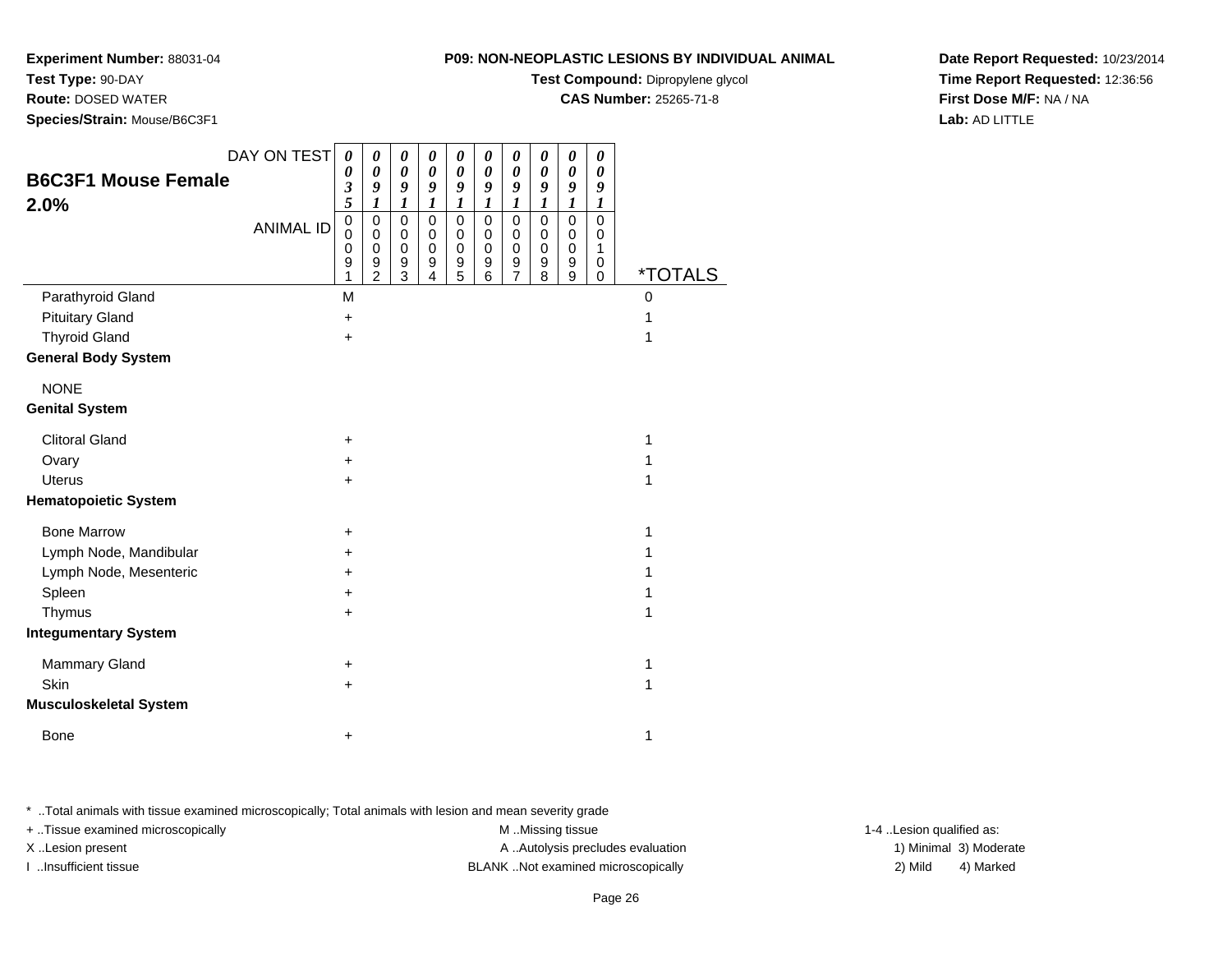## **Test Type:** 90-DAY

**Route:** DOSED WATER

**Species/Strain:** Mouse/B6C3F1

## **P09: NON-NEOPLASTIC LESIONS BY INDIVIDUAL ANIMAL**

**Test Compound:** Dipropylene glycol

**CAS Number:** 25265-71-8

**Date Report Requested:** 10/23/2014**Time Report Requested:** 12:36:57**First Dose M/F:** NA / NA**Lab:** AD LITTLE

| <b>B6C3F1 Mouse Female</b><br>2.0% | DAY ON TEST      | 0<br>0<br>3<br>5 | 0<br>0<br>9<br>1                                   | 0<br>0<br>9<br>1      | 0<br>0<br>9<br>1                     | 0<br>0<br>9<br>1      | 0<br>$\boldsymbol{\theta}$<br>9<br>1 | 0<br>0<br>9<br>1      | 0<br>0<br>9<br>1      | 0<br>0<br>9           | 0<br>0<br>9<br>1      |                       |
|------------------------------------|------------------|------------------|----------------------------------------------------|-----------------------|--------------------------------------|-----------------------|--------------------------------------|-----------------------|-----------------------|-----------------------|-----------------------|-----------------------|
|                                    | <b>ANIMAL ID</b> | 0<br>0<br>0<br>9 | 0<br>$\pmb{0}$<br>$\pmb{0}$<br>9<br>$\overline{2}$ | 0<br>0<br>0<br>9<br>3 | 0<br>0<br>0<br>$\boldsymbol{9}$<br>4 | 0<br>0<br>0<br>9<br>5 | 0<br>0<br>0<br>$\boldsymbol{9}$<br>6 | 0<br>0<br>0<br>9<br>7 | 0<br>0<br>0<br>9<br>8 | 0<br>0<br>0<br>9<br>9 | 0<br>0<br>1<br>0<br>0 | <i><b>*TOTALS</b></i> |
| <b>Nervous System</b>              |                  |                  |                                                    |                       |                                      |                       |                                      |                       |                       |                       |                       |                       |
| <b>Brain</b>                       |                  | $\pm$            |                                                    |                       |                                      |                       |                                      |                       |                       |                       |                       | 1                     |
| <b>Respiratory System</b>          |                  |                  |                                                    |                       |                                      |                       |                                      |                       |                       |                       |                       |                       |
| Lung                               |                  | $\ddot{}$        |                                                    |                       |                                      |                       |                                      |                       |                       |                       |                       | 1                     |
| <b>Nose</b>                        |                  | $\pm$            |                                                    |                       |                                      |                       |                                      |                       |                       |                       |                       |                       |
| Trachea                            |                  | $\pm$            |                                                    |                       |                                      |                       |                                      |                       |                       |                       |                       | 1                     |
| <b>Special Senses System</b>       |                  |                  |                                                    |                       |                                      |                       |                                      |                       |                       |                       |                       |                       |
| <b>NONE</b>                        |                  |                  |                                                    |                       |                                      |                       |                                      |                       |                       |                       |                       |                       |
| <b>Urinary System</b>              |                  |                  |                                                    |                       |                                      |                       |                                      |                       |                       |                       |                       |                       |
| Kidney                             |                  | $\pm$            |                                                    |                       |                                      |                       |                                      |                       |                       |                       |                       | 1                     |
| <b>Urinary Bladder</b>             |                  | $\pm$            |                                                    |                       |                                      |                       |                                      |                       |                       |                       |                       |                       |

\* ..Total animals with tissue examined microscopically; Total animals with lesion and mean severity grade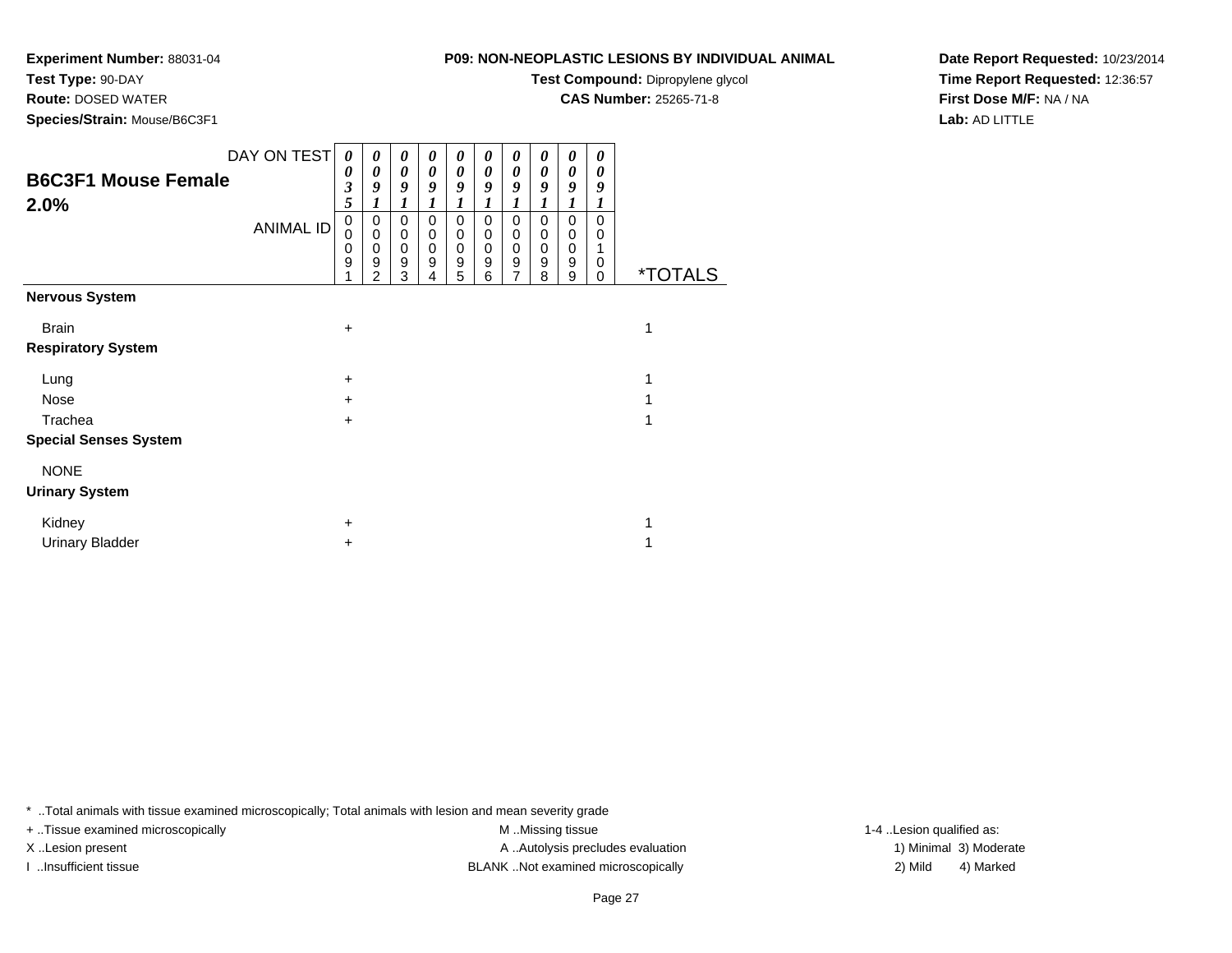**Test Type:** 90-DAY

**Route:** DOSED WATER

**Species/Strain:** Mouse/B6C3F1

## **P09: NON-NEOPLASTIC LESIONS BY INDIVIDUAL ANIMAL**

**Test Compound:** Dipropylene glycol

**CAS Number:** 25265-71-8

**Date Report Requested:** 10/23/2014**Time Report Requested:** 12:36:57**First Dose M/F:** NA / NA**Lab:** AD LITTLE

| <b>B6C3F1 Mouse Female</b><br>4.0%                                             | DAY ON TEST<br><b>ANIMAL ID</b> | $\boldsymbol{\theta}$<br>0<br>9<br>1<br>$\pmb{0}$<br>$\mathbf 0$<br>1<br>0<br>1 | $\boldsymbol{\theta}$<br>$\pmb{\theta}$<br>9<br>1<br>$\,0\,$<br>0<br>1<br>0<br>$\overline{2}$ | $\pmb{\theta}$<br>$\pmb{\theta}$<br>9<br>1<br>$\pmb{0}$<br>$\pmb{0}$<br>1<br>$\,0\,$<br>3 | 0<br>$\boldsymbol{\theta}$<br>9<br>$\boldsymbol{l}$<br>$\pmb{0}$<br>$\pmb{0}$<br>1<br>0<br>4 | 0<br>$\boldsymbol{\theta}$<br>9<br>1<br>$\mathbf 0$<br>0<br>1<br>$\pmb{0}$<br>5 | 0<br>$\boldsymbol{\theta}$<br>9<br>$\boldsymbol{l}$<br>$\pmb{0}$<br>$\mathbf 0$<br>1<br>$\mathbf 0$<br>6 | $\boldsymbol{\theta}$<br>$\pmb{\theta}$<br>9<br>$\boldsymbol{l}$<br>$\pmb{0}$<br>$\,0\,$<br>1<br>$\pmb{0}$<br>7 | $\pmb{\theta}$<br>$\boldsymbol{\theta}$<br>$\boldsymbol{g}$<br>1<br>$\pmb{0}$<br>$\pmb{0}$<br>1<br>$\,0\,$<br>8 | $\pmb{\theta}$<br>$\boldsymbol{\theta}$<br>9<br>$\boldsymbol{l}$<br>$\mathbf 0$<br>$\pmb{0}$<br>1<br>0<br>9 | 0<br>$\pmb{\theta}$<br>9<br>1<br>$\pmb{0}$<br>0<br>1<br>1<br>0 | <i><b>*TOTALS</b></i> |
|--------------------------------------------------------------------------------|---------------------------------|---------------------------------------------------------------------------------|-----------------------------------------------------------------------------------------------|-------------------------------------------------------------------------------------------|----------------------------------------------------------------------------------------------|---------------------------------------------------------------------------------|----------------------------------------------------------------------------------------------------------|-----------------------------------------------------------------------------------------------------------------|-----------------------------------------------------------------------------------------------------------------|-------------------------------------------------------------------------------------------------------------|----------------------------------------------------------------|-----------------------|
| <b>Alimentary System</b>                                                       |                                 |                                                                                 |                                                                                               |                                                                                           |                                                                                              |                                                                                 |                                                                                                          |                                                                                                                 |                                                                                                                 |                                                                                                             |                                                                |                       |
| Liver<br><b>Cardiovascular System</b>                                          |                                 | +                                                                               |                                                                                               |                                                                                           |                                                                                              |                                                                                 |                                                                                                          |                                                                                                                 |                                                                                                                 |                                                                                                             | ÷                                                              | 10                    |
| <b>NONE</b><br><b>Endocrine System</b>                                         |                                 |                                                                                 |                                                                                               |                                                                                           |                                                                                              |                                                                                 |                                                                                                          |                                                                                                                 |                                                                                                                 |                                                                                                             |                                                                |                       |
| <b>NONE</b><br><b>General Body System</b>                                      |                                 |                                                                                 |                                                                                               |                                                                                           |                                                                                              |                                                                                 |                                                                                                          |                                                                                                                 |                                                                                                                 |                                                                                                             |                                                                |                       |
| <b>NONE</b><br><b>Genital System</b>                                           |                                 |                                                                                 |                                                                                               |                                                                                           |                                                                                              |                                                                                 |                                                                                                          |                                                                                                                 |                                                                                                                 |                                                                                                             |                                                                |                       |
| <b>NONE</b><br><b>Hematopoietic System</b>                                     |                                 |                                                                                 |                                                                                               |                                                                                           |                                                                                              |                                                                                 |                                                                                                          |                                                                                                                 |                                                                                                                 |                                                                                                             |                                                                |                       |
| Lymph Node, Mandibular<br>Hyperplasia, Lymphoid<br><b>Integumentary System</b> |                                 | +<br>$\overline{2}$                                                             |                                                                                               |                                                                                           |                                                                                              |                                                                                 |                                                                                                          |                                                                                                                 |                                                                                                                 |                                                                                                             |                                                                | 1<br>2.0<br>1         |
| <b>NONE</b><br><b>Musculoskeletal System</b>                                   |                                 |                                                                                 |                                                                                               |                                                                                           |                                                                                              |                                                                                 |                                                                                                          |                                                                                                                 |                                                                                                                 |                                                                                                             |                                                                |                       |
| <b>NONE</b><br><b>Nervous System</b>                                           |                                 |                                                                                 |                                                                                               |                                                                                           |                                                                                              |                                                                                 |                                                                                                          |                                                                                                                 |                                                                                                                 |                                                                                                             |                                                                |                       |

\* ..Total animals with tissue examined microscopically; Total animals with lesion and mean severity grade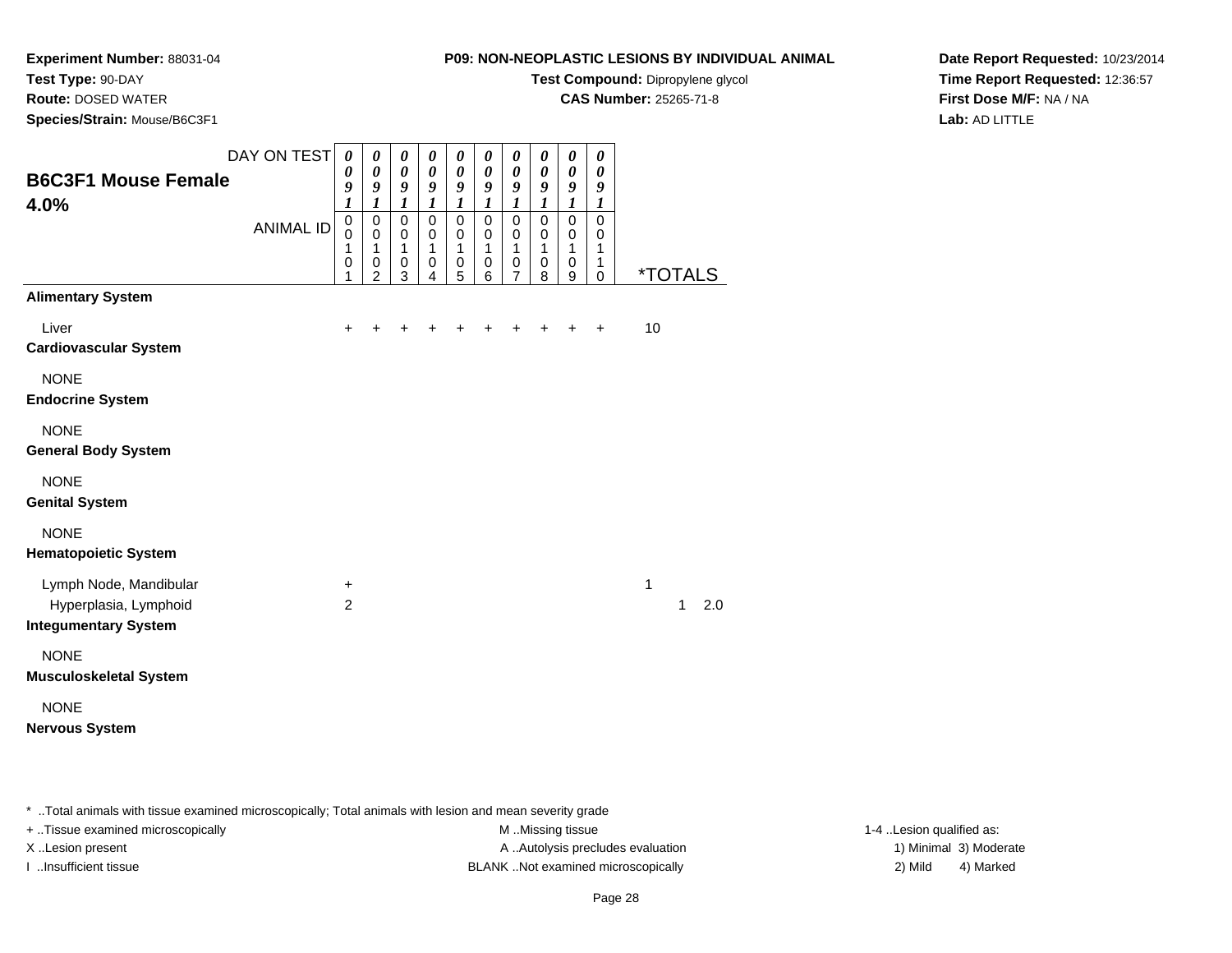## **Test Type:** 90-DAY

**Route:** DOSED WATER

**Species/Strain:** Mouse/B6C3F1

## **P09: NON-NEOPLASTIC LESIONS BY INDIVIDUAL ANIMAL**

**Test Compound:** Dipropylene glycol

**CAS Number:** 25265-71-8

**Date Report Requested:** 10/23/2014**Time Report Requested:** 12:36:57**First Dose M/F:** NA / NA**Lab:** AD LITTLE

| DAY ON TEST<br><b>B6C3F1 Mouse Female</b> | $\theta$<br>U | $\boldsymbol{\theta}$<br>U<br>a | 0<br>0<br>Q | U<br>o | O      |         | U<br>o | U<br>0 | $\theta$<br>0 | U<br>U |    |
|-------------------------------------------|---------------|---------------------------------|-------------|--------|--------|---------|--------|--------|---------------|--------|----|
| 4.0%<br>ANIMAL ID                         | υ<br>ι.       | 0<br>0                          | 0<br>0      | U<br>0 | υ<br>0 |         | U<br>0 |        |               |        |    |
|                                           | U             | U<br>◠                          | 0<br>◠      | O      | υ      | υ<br>ีค | υ      | U<br>o | 0<br>a        |        | ∗⊤ |

NONE

#### **Respiratory System**

NONE

**Special Senses System**

## NONE

**Urinary System**

NONE

\* ..Total animals with tissue examined microscopically; Total animals with lesion and mean severity grade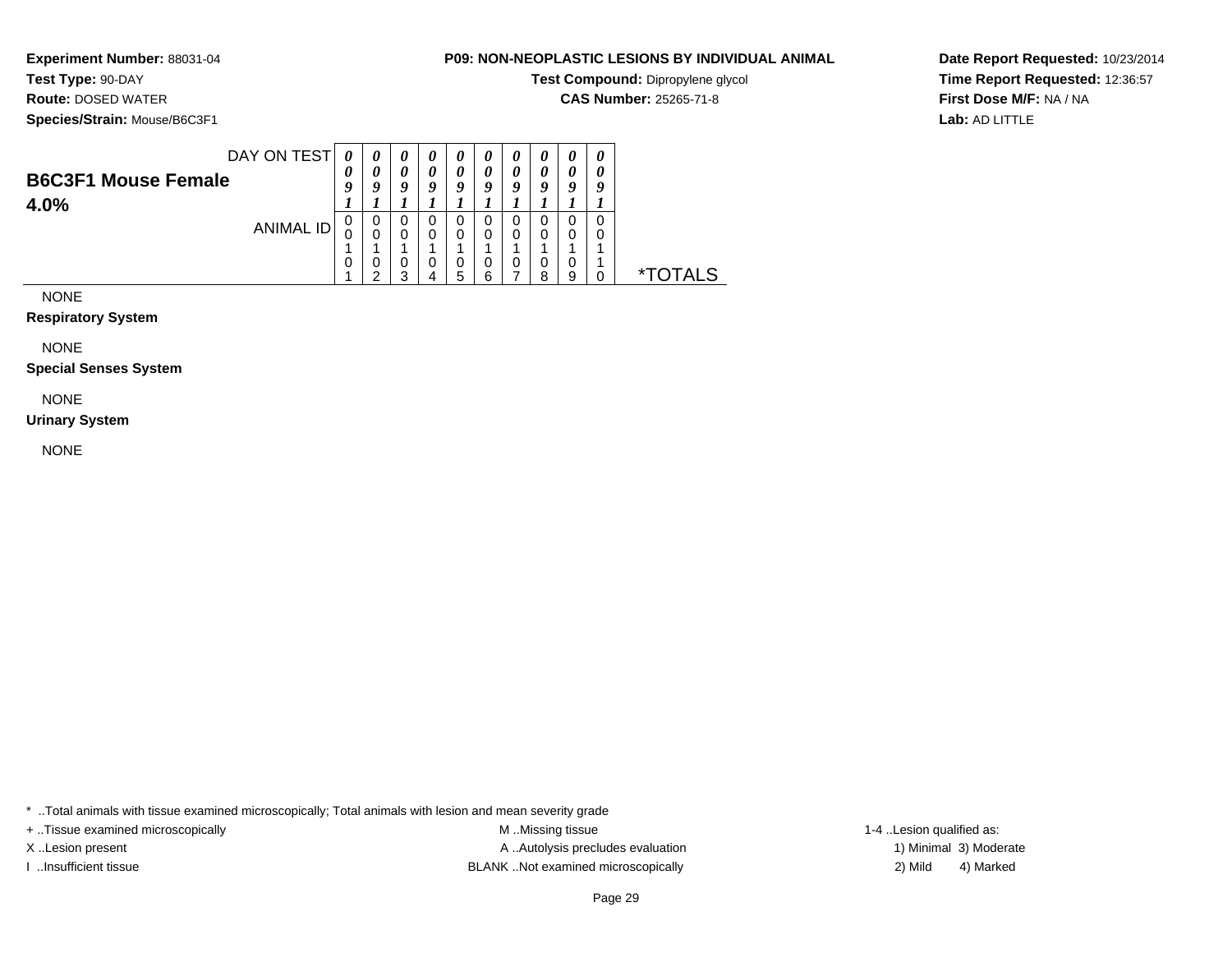**Test Compound:** Dipropylene glycol

0 \*TOTALS

**CAS Number:** 25265-71-8

**Date Report Requested:** 10/23/2014**Time Report Requested:** 12:36:57**First Dose M/F:** NA / NA**Lab:** AD LITTLE

| Gallbladder                                                                                             |       |   |   |  |   |               |                  |           | 10                                |   |     |                          |
|---------------------------------------------------------------------------------------------------------|-------|---|---|--|---|---------------|------------------|-----------|-----------------------------------|---|-----|--------------------------|
| Intestine Large, Cecum                                                                                  |       |   |   |  |   |               |                  |           | 10                                |   |     |                          |
| Intestine Large, Colon                                                                                  | $\pm$ |   |   |  |   |               |                  |           | 10                                |   |     |                          |
| Intestine Large, Rectum                                                                                 |       |   |   |  |   |               |                  |           | 10                                |   |     |                          |
| Intestine Small, Duodenum                                                                               |       |   |   |  |   |               |                  | $\ddot{}$ | 10                                |   |     |                          |
| Intestine Small, Ileum                                                                                  |       |   |   |  |   |               |                  | $\ddot{}$ | 10                                |   |     |                          |
| Intestine Small, Jejunum                                                                                |       |   |   |  |   |               |                  | $\ddot{}$ | 10                                |   |     |                          |
| Liver                                                                                                   |       |   |   |  |   |               |                  | $\ddot{}$ | 10                                |   |     |                          |
| Centrilobular, Hypertrophy                                                                              |       |   |   |  |   | $\mathcal{P}$ |                  |           |                                   | 9 | 1.1 |                          |
| Hepatocyte, Necrosis                                                                                    |       |   |   |  |   |               |                  |           |                                   |   | 1.0 |                          |
| Inflammation, Chronic Active                                                                            |       | 1 |   |  |   |               |                  |           |                                   |   | 1.0 |                          |
| <b>Necrosis</b>                                                                                         |       |   |   |  | 1 |               |                  |           |                                   |   | 1.0 |                          |
| Vacuolization Cytoplasmic                                                                               |       |   |   |  |   |               |                  |           |                                   | 1 | 1.0 |                          |
| Pancreas                                                                                                |       |   |   |  |   |               |                  |           | 10                                |   |     |                          |
| Salivary Glands                                                                                         |       |   |   |  |   |               |                  | ÷         | 10                                |   |     |                          |
| Inflammation, Chronic                                                                                   |       |   |   |  |   |               |                  |           |                                   |   | 1.0 |                          |
| Stomach, Forestomach                                                                                    |       |   |   |  |   |               |                  |           | 10                                |   |     |                          |
| Stomach, Glandular                                                                                      |       |   |   |  |   |               |                  |           | 10                                |   |     |                          |
| <b>Cardiovascular System</b>                                                                            |       |   |   |  |   |               |                  |           |                                   |   |     |                          |
| <b>Blood Vessel</b>                                                                                     |       |   | м |  |   |               | м                |           | 8                                 |   |     |                          |
| * Total animals with tissue examined microscopically; Total animals with lesion and mean severity grade |       |   |   |  |   |               |                  |           |                                   |   |     |                          |
| + Tissue examined microscopically                                                                       |       |   |   |  |   |               | M Missing tissue |           |                                   |   |     | 1-4 Lesion qualified as: |
| XLesion present                                                                                         |       |   |   |  |   |               |                  |           | A  Autolysis precludes evaluation |   |     | 1) Minimal 3) Moderate   |
|                                                                                                         |       |   |   |  |   |               |                  |           |                                   |   |     |                          |

**Experiment Number:** 88031-04

**Species/Strain:** Mouse/B6C3F1

**B6C3F1 Mouse Female**

DAY ON TEST

<sup>+</sup> <sup>+</sup> <sup>+</sup> <sup>+</sup> <sup>+</sup> <sup>+</sup> <sup>+</sup> <sup>+</sup> + 10

ANIMAL ID

 $\mathsf{S}$  +

**Test Type:** 90-DAY**Route:** DOSED WATER

**Alimentary System**

**Esophagus** 

Gallbladder

**8.0%**

I ..Insufficient tissue BLANK ..Not examined microscopically 2) Mild 4) Marked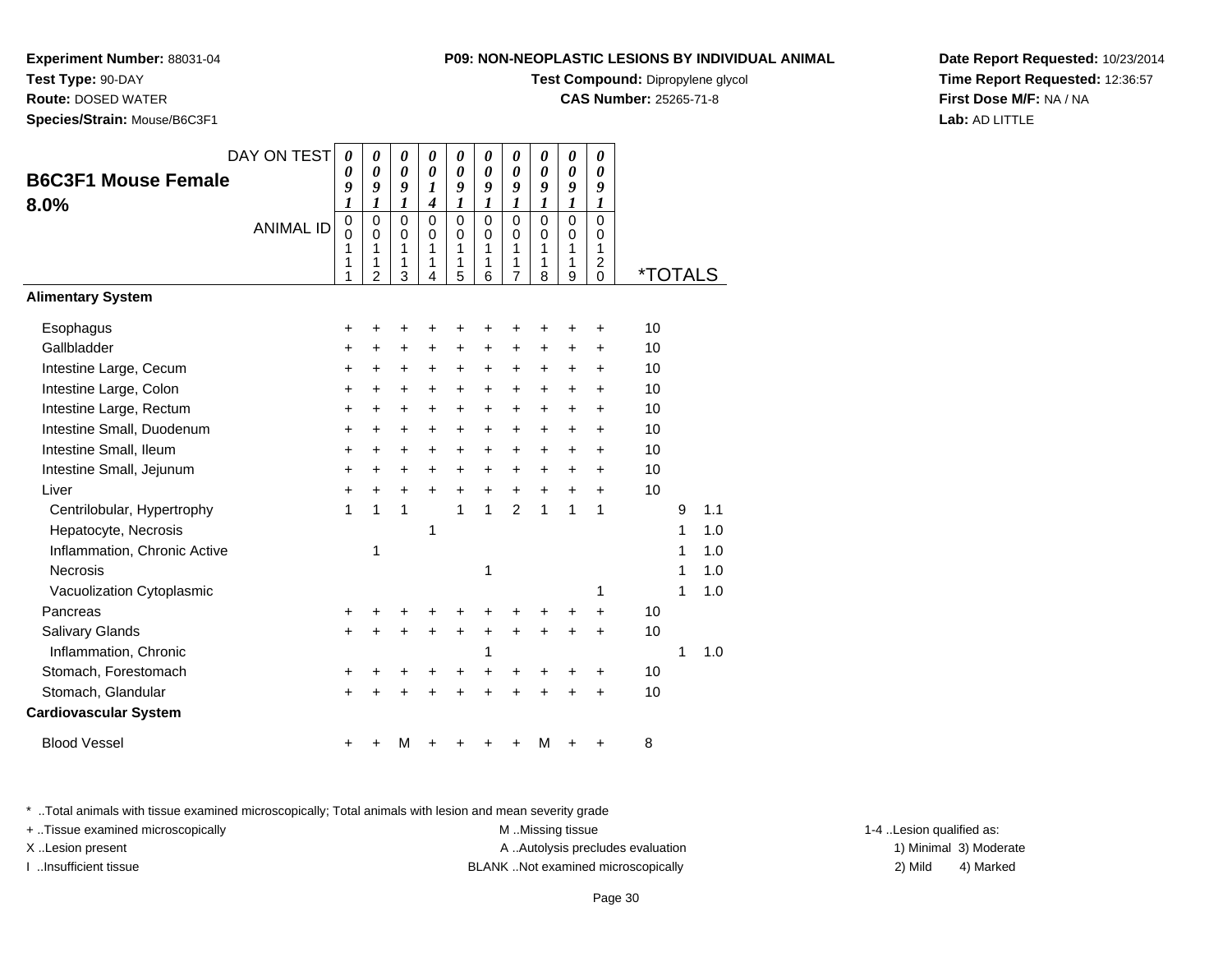**Test Compound:** Dipropylene glycol

**CAS Number:** 25265-71-8

**Date Report Requested:** 10/23/2014**Time Report Requested:** 12:36:57**First Dose M/F:** NA / NA**Lab:** AD LITTLE

# + ..Tissue examined microscopically examined microscopically examined as:  $M$  ..Missing tissue 1-4 ..Lesion qualified as: X..Lesion present **A ..Autolysis precludes evaluation** A ..Autolysis precludes evaluation 1) Minimal 3) Moderate I ..Insufficient tissue BLANK ..Not examined microscopically 2) Mild 4) Marked

### Page 31

|                             | <b>ANIMAL ID</b> | 0<br>0<br>1<br>1<br>1 | 0<br>$\mathbf 0$<br>1<br>1<br>$\overline{2}$ | 0<br>$\mathbf 0$<br>1<br>1<br>3 | 0<br>$\mathbf 0$<br>1<br>1<br>4 | 0<br>$\mathbf 0$<br>1<br>1<br>5 | 0<br>$\mathbf 0$<br>1<br>6 | 0<br>$\mathbf 0$<br>1<br>1<br>$\overline{7}$ | 0<br>$\mathbf 0$<br>1<br>1<br>8 | 0<br>0<br>1<br>1<br>9 | 0<br>0<br>1<br>$\overline{c}$<br>$\mathbf 0$ | <i><b>*TOTALS</b></i> |   |     |
|-----------------------------|------------------|-----------------------|----------------------------------------------|---------------------------------|---------------------------------|---------------------------------|----------------------------|----------------------------------------------|---------------------------------|-----------------------|----------------------------------------------|-----------------------|---|-----|
| Heart                       |                  | +                     | $\ddot{}$                                    | $\ddot{}$                       | $\ddot{}$                       | $\ddot{}$                       | $\ddot{}$                  | $\ddot{}$                                    | $\ddot{}$                       | $\ddot{}$             | $\ddot{}$                                    | 10                    |   |     |
| <b>Endocrine System</b>     |                  |                       |                                              |                                 |                                 |                                 |                            |                                              |                                 |                       |                                              |                       |   |     |
| <b>Adrenal Cortex</b>       |                  | +                     | ٠                                            | +                               |                                 | +                               |                            |                                              |                                 |                       | ٠                                            | 10                    |   |     |
| Adrenal Medulla             |                  | +                     | +                                            | $\ddot{}$                       | М                               | $\ddot{}$                       | +                          | +                                            | $\ddot{}$                       | $\ddot{}$             | +                                            | 9                     |   |     |
| Islets, Pancreatic          |                  | $\ddot{}$             | +                                            | $\ddot{}$                       | +                               | $+$                             | $\ddot{}$                  | $\ddot{}$                                    | $\ddot{}$                       | $\ddot{}$             | $\ddot{}$                                    | 10                    |   |     |
| Parathyroid Gland           |                  | +                     | $\ddot{}$                                    | $\ddot{}$                       | $+$                             | $+$                             | $+$                        | $\ddot{}$                                    | M                               | $+$                   | м                                            | 8                     |   |     |
| <b>Pituitary Gland</b>      |                  | +                     | $\ddot{}$                                    | $\ddot{}$                       | M                               | $\ddot{}$                       | $\ddot{}$                  | $\ddot{}$                                    | $\ddot{}$                       | $\ddot{}$             | $\ddot{}$                                    | 9                     |   |     |
| <b>Thyroid Gland</b>        |                  | $\ddot{}$             | $\ddot{}$                                    | $\ddot{}$                       | $\ddot{}$                       | $\ddot{}$                       | $\ddot{}$                  | $\ddot{}$                                    | $\ddot{}$                       | $\ddot{}$             | $\ddot{}$                                    | 10                    |   |     |
| <b>General Body System</b>  |                  |                       |                                              |                                 |                                 |                                 |                            |                                              |                                 |                       |                                              |                       |   |     |
| <b>NONE</b>                 |                  |                       |                                              |                                 |                                 |                                 |                            |                                              |                                 |                       |                                              |                       |   |     |
| <b>Genital System</b>       |                  |                       |                                              |                                 |                                 |                                 |                            |                                              |                                 |                       |                                              |                       |   |     |
| <b>Clitoral Gland</b>       |                  | $\ddot{}$             | +                                            | +                               | ٠                               | +                               | ٠                          | +                                            | +                               | ٠                     | +                                            | 10                    |   |     |
| <b>Dilatation</b>           |                  | 1                     | $\overline{c}$                               |                                 |                                 | 1                               |                            |                                              | $\overline{2}$                  |                       | 1                                            |                       | 5 | 1.4 |
| Ovary                       |                  | +                     | $\ddot{}$                                    | $\ddot{}$                       | +                               | +                               | $\ddot{}$                  | +                                            | $\ddot{}$                       | $\ddot{}$             | $\pm$                                        | 10                    |   |     |
| <b>Uterus</b>               |                  | $\ddot{}$             | +                                            | $\ddot{}$                       | $\ddot{}$                       | $\ddot{}$                       | $\ddot{}$                  | $\ddot{}$                                    | $\ddot{}$                       | $\ddot{}$             | $\ddot{}$                                    | 10                    |   |     |
| Hyperplasia, Cystic         |                  |                       | $\overline{c}$                               |                                 |                                 |                                 |                            |                                              |                                 |                       |                                              |                       | 1 | 2.0 |
| <b>Hematopoietic System</b> |                  |                       |                                              |                                 |                                 |                                 |                            |                                              |                                 |                       |                                              |                       |   |     |
| <b>Bone Marrow</b>          |                  | $\ddot{}$             | +                                            | ٠                               |                                 |                                 |                            |                                              |                                 |                       |                                              | 10                    |   |     |
| Atrophy                     |                  |                       |                                              |                                 | 1                               |                                 |                            |                                              |                                 |                       |                                              |                       | 1 | 1.0 |
| Congestion                  |                  |                       |                                              |                                 | 3                               |                                 |                            |                                              |                                 |                       |                                              |                       | 1 | 3.0 |
| Lymph Node, Mandibular      |                  | +                     |                                              | +                               |                                 | +                               |                            |                                              |                                 |                       |                                              | 10                    |   |     |

## **Experiment Number:** 88031-04

**Test Type:** 90-DAY

**Route:** DOSED WATER

**8.0%**

**Species/Strain:** Mouse/B6C3F1

**B6C3F1 Mouse Female**

DAY ON TEST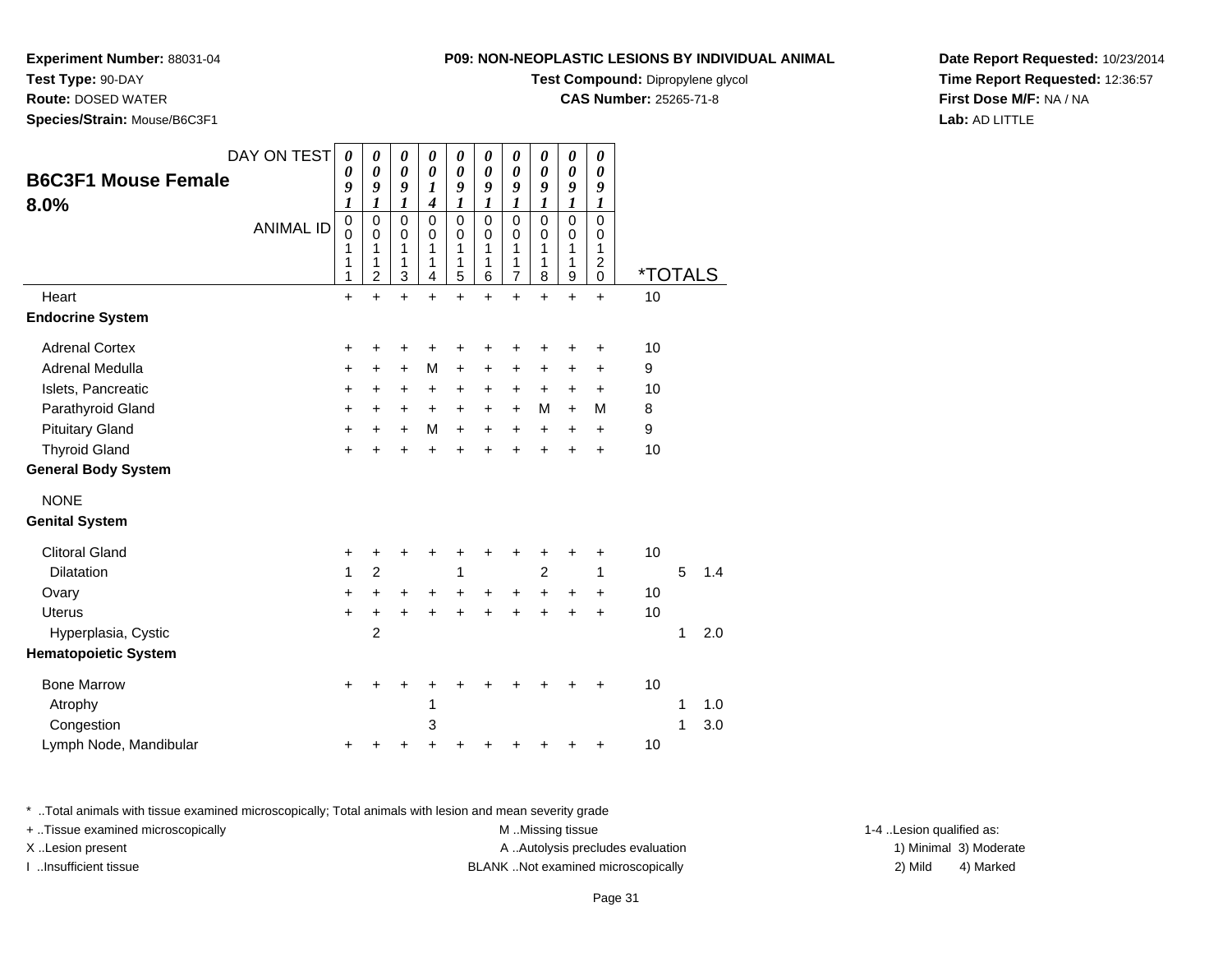**Test Type:** 90-DAY

**Route:** DOSED WATER

**Species/Strain:** Mouse/B6C3F1

### **P09: NON-NEOPLASTIC LESIONS BY INDIVIDUAL ANIMAL**

**Test Compound:** Dipropylene glycol

**CAS Number:** 25265-71-8

**Date Report Requested:** 10/23/2014**Time Report Requested:** 12:36:57**First Dose M/F:** NA / NA**Lab:** AD LITTLE

| <b>B6C3F1 Mouse Female</b><br>8.0% | DAY ON TEST<br><b>ANIMAL ID</b> | $\boldsymbol{\theta}$<br>0<br>9<br>1<br>$\mathbf 0$<br>$\mathbf 0$<br>1<br>1<br>1 | 0<br>0<br>9<br>1<br>$\mathbf 0$<br>$\mathbf 0$<br>1<br>1<br>2 | $\boldsymbol{\theta}$<br>$\boldsymbol{\theta}$<br>9<br>1<br>$\mathbf 0$<br>$\mathbf 0$<br>1<br>1<br>3 | 0<br>$\boldsymbol{\theta}$<br>1<br>$\boldsymbol{4}$<br>$\mathbf 0$<br>0<br>1<br>1<br>4 | 0<br>$\boldsymbol{\theta}$<br>9<br>1<br>$\mathbf 0$<br>$\mathbf 0$<br>1<br>1<br>5 | 0<br>$\boldsymbol{\theta}$<br>9<br>1<br>$\mathbf 0$<br>0<br>1<br>1<br>6 | 0<br>$\boldsymbol{\theta}$<br>9<br>1<br>$\mathbf 0$<br>0<br>1<br>1<br>$\overline{7}$ | 0<br>$\boldsymbol{\theta}$<br>9<br>1<br>$\mathbf 0$<br>0<br>1<br>1<br>8 | $\boldsymbol{\theta}$<br>$\boldsymbol{\theta}$<br>9<br>1<br>$\mathbf 0$<br>0<br>1<br>1<br>9 | $\boldsymbol{\theta}$<br>0<br>9<br>1<br>$\Omega$<br>0<br>1<br>$\overline{c}$<br>$\pmb{0}$ | <i><b>*TOTALS</b></i> |   |     |
|------------------------------------|---------------------------------|-----------------------------------------------------------------------------------|---------------------------------------------------------------|-------------------------------------------------------------------------------------------------------|----------------------------------------------------------------------------------------|-----------------------------------------------------------------------------------|-------------------------------------------------------------------------|--------------------------------------------------------------------------------------|-------------------------------------------------------------------------|---------------------------------------------------------------------------------------------|-------------------------------------------------------------------------------------------|-----------------------|---|-----|
| Lymph Node, Mandibular             |                                 | +                                                                                 | +                                                             | $\ddot{}$                                                                                             | $\ddot{}$                                                                              | $\ddot{}$                                                                         | $\ddot{}$                                                               | $\ddot{}$                                                                            | $\ddot{}$                                                               | $\ddot{}$                                                                                   | $\ddot{}$                                                                                 | 10                    |   |     |
| Lymph Node, Mesenteric             |                                 | +                                                                                 | +                                                             | $\ddot{}$                                                                                             | М                                                                                      | $\ddot{}$                                                                         | $\ddot{}$                                                               | +                                                                                    | +                                                                       | +                                                                                           | +                                                                                         | 9                     |   |     |
| Spleen                             |                                 | $\ddot{}$                                                                         | $\ddot{}$                                                     | $\ddot{}$                                                                                             | +                                                                                      | $\ddot{}$                                                                         | $\ddot{}$                                                               | $\ddot{}$                                                                            | $\ddot{}$                                                               | $\ddot{}$                                                                                   | $\ddot{}$                                                                                 | 10                    |   |     |
| Atrophy                            |                                 |                                                                                   |                                                               |                                                                                                       | $\overline{2}$                                                                         |                                                                                   |                                                                         |                                                                                      |                                                                         |                                                                                             |                                                                                           |                       | 1 | 2.0 |
| Thymus                             |                                 | $\ddot{}$                                                                         | +                                                             | +                                                                                                     | M                                                                                      | $\ddot{}$                                                                         | +                                                                       | +                                                                                    | ÷                                                                       | $\ddot{}$                                                                                   | $\ddot{}$                                                                                 | $\boldsymbol{9}$      |   |     |
| <b>Integumentary System</b>        |                                 |                                                                                   |                                                               |                                                                                                       |                                                                                        |                                                                                   |                                                                         |                                                                                      |                                                                         |                                                                                             |                                                                                           |                       |   |     |
| Mammary Gland                      |                                 | +                                                                                 | ٠                                                             | +                                                                                                     | М                                                                                      | +                                                                                 | +                                                                       | +                                                                                    | ٠                                                                       | ÷                                                                                           | ÷                                                                                         | 9                     |   |     |
| Skin                               |                                 | $\ddot{}$                                                                         | $\ddot{}$                                                     | +                                                                                                     | $\ddot{}$                                                                              | $\ddot{}$                                                                         | $\ddot{}$                                                               | $\ddot{}$                                                                            | $\ddot{}$                                                               | $\ddot{}$                                                                                   | +                                                                                         | 10                    |   |     |
| <b>Musculoskeletal System</b>      |                                 |                                                                                   |                                                               |                                                                                                       |                                                                                        |                                                                                   |                                                                         |                                                                                      |                                                                         |                                                                                             |                                                                                           |                       |   |     |
| <b>Bone</b>                        |                                 | $\ddot{}$                                                                         | ÷                                                             | +                                                                                                     | +                                                                                      | +                                                                                 | +                                                                       | +                                                                                    | +                                                                       | +                                                                                           | ÷                                                                                         | 10                    |   |     |
| <b>Nervous System</b>              |                                 |                                                                                   |                                                               |                                                                                                       |                                                                                        |                                                                                   |                                                                         |                                                                                      |                                                                         |                                                                                             |                                                                                           |                       |   |     |
| <b>Brain</b>                       |                                 | $\ddot{}$                                                                         | +                                                             | +                                                                                                     | +                                                                                      | +                                                                                 | +                                                                       | ٠                                                                                    | +                                                                       | ٠                                                                                           | $\ddot{}$                                                                                 | 10                    |   |     |
| <b>Respiratory System</b>          |                                 |                                                                                   |                                                               |                                                                                                       |                                                                                        |                                                                                   |                                                                         |                                                                                      |                                                                         |                                                                                             |                                                                                           |                       |   |     |
| Lung                               |                                 | ٠                                                                                 |                                                               |                                                                                                       |                                                                                        |                                                                                   |                                                                         | +                                                                                    | +                                                                       | ٠                                                                                           | ٠                                                                                         | 10                    |   |     |
| <b>Nose</b>                        |                                 | +                                                                                 | ٠                                                             | +                                                                                                     | +                                                                                      | +                                                                                 | $\ddot{}$                                                               | +                                                                                    | $\ddot{}$                                                               | +                                                                                           | $\ddot{}$                                                                                 | 10                    |   |     |
| Trachea                            |                                 | +                                                                                 | +                                                             | +                                                                                                     | +                                                                                      | +                                                                                 | +                                                                       | +                                                                                    | +                                                                       | +                                                                                           | +                                                                                         | 10                    |   |     |
| <b>Special Senses System</b>       |                                 |                                                                                   |                                                               |                                                                                                       |                                                                                        |                                                                                   |                                                                         |                                                                                      |                                                                         |                                                                                             |                                                                                           |                       |   |     |
|                                    |                                 |                                                                                   |                                                               |                                                                                                       |                                                                                        |                                                                                   |                                                                         |                                                                                      |                                                                         |                                                                                             |                                                                                           |                       |   |     |

NONE

**Urinary System**

\* ..Total animals with tissue examined microscopically; Total animals with lesion and mean severity grade